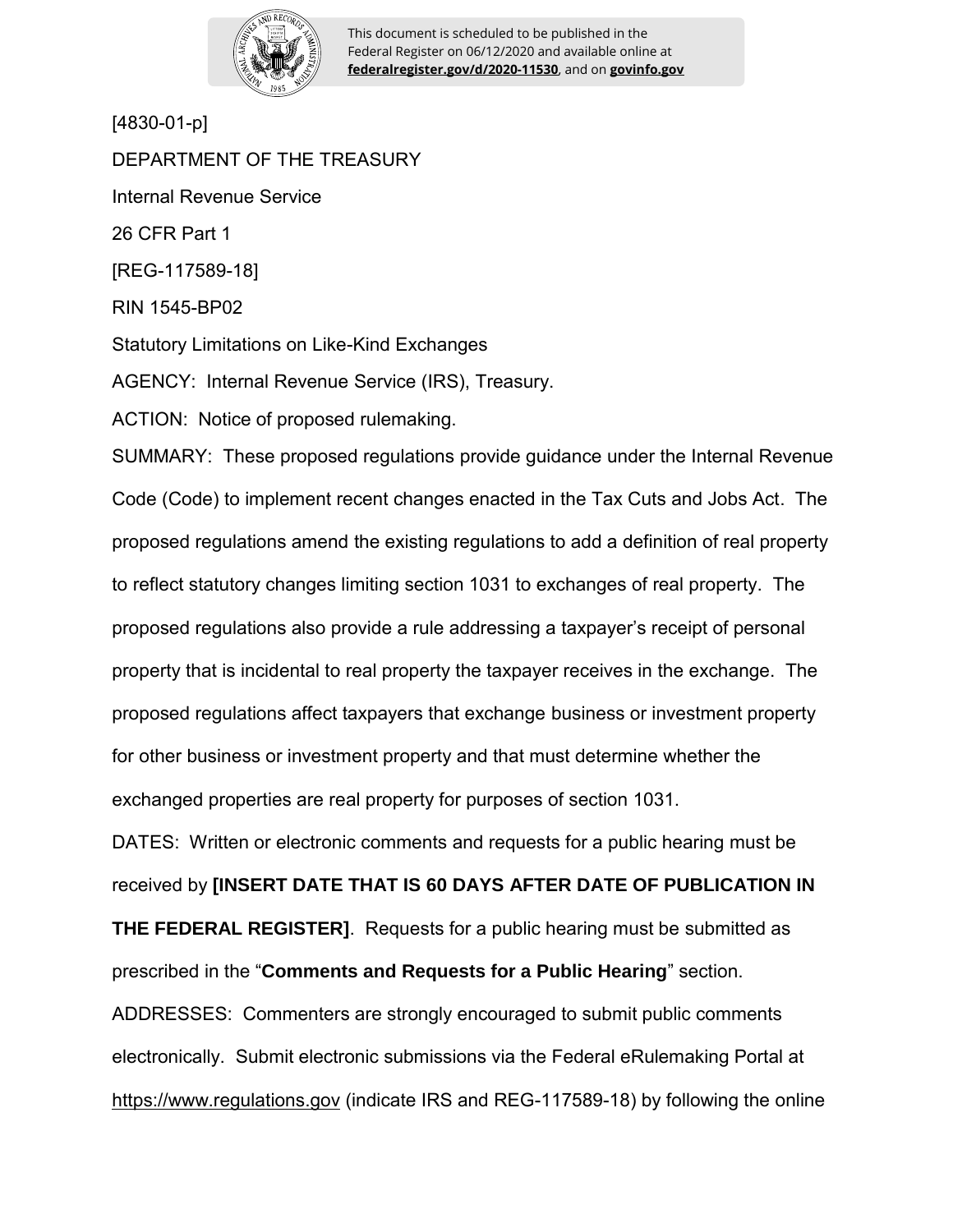instructions for submitting comments. Once submitted to the Federal eRulemaking Portal, comments cannot be edited or withdrawn. The IRS expects to have limited personnel available to process public comments that are submitted on paper through mail. Until further notice, any comments submitted on paper will be considered to the extent practicable. The Department of the Treasury (Treasury Department) and the IRS will publish for public availability any comment submitted electronically, and to the extent practicable on paper, to its public docket. Send hard copy submissions to: CC:PA:LPD:PR (REG-117589-18), Room 5203, Internal Revenue Service, P.O. Box 7604, Ben Franklin Station, Washington, DC 20044.

FOR FURTHER INFORMATION CONTACT: Concerning the proposed regulations, Edward C. Schwartz, (202) 317-4740; concerning submissions of comments and outlines of topics, or requests for a public hearing, Regina L. Johnson, (202) 317-5177 (not toll-free numbers).

SUPPLEMENTARY INFORMATION:

### **Background**

### I. Overview

This document contains proposed amendments to the Income Tax Regulations (26 CFR Part 1, as revised April 1, 2019) under section 1031 of the Code (current regulations). The proposed amendments to the current regulations (proposed regulations) implement statutory amendments to section 1031 made by section 13303 of Public Law 115-97 (131 Stat. 2054), commonly referred to as the Tax Cuts and Jobs Act (TCJA). Section 13303(c) of the TCJA amended section 1031 to limit its application to exchanges of real property for exchanges completed after December 31, 2017,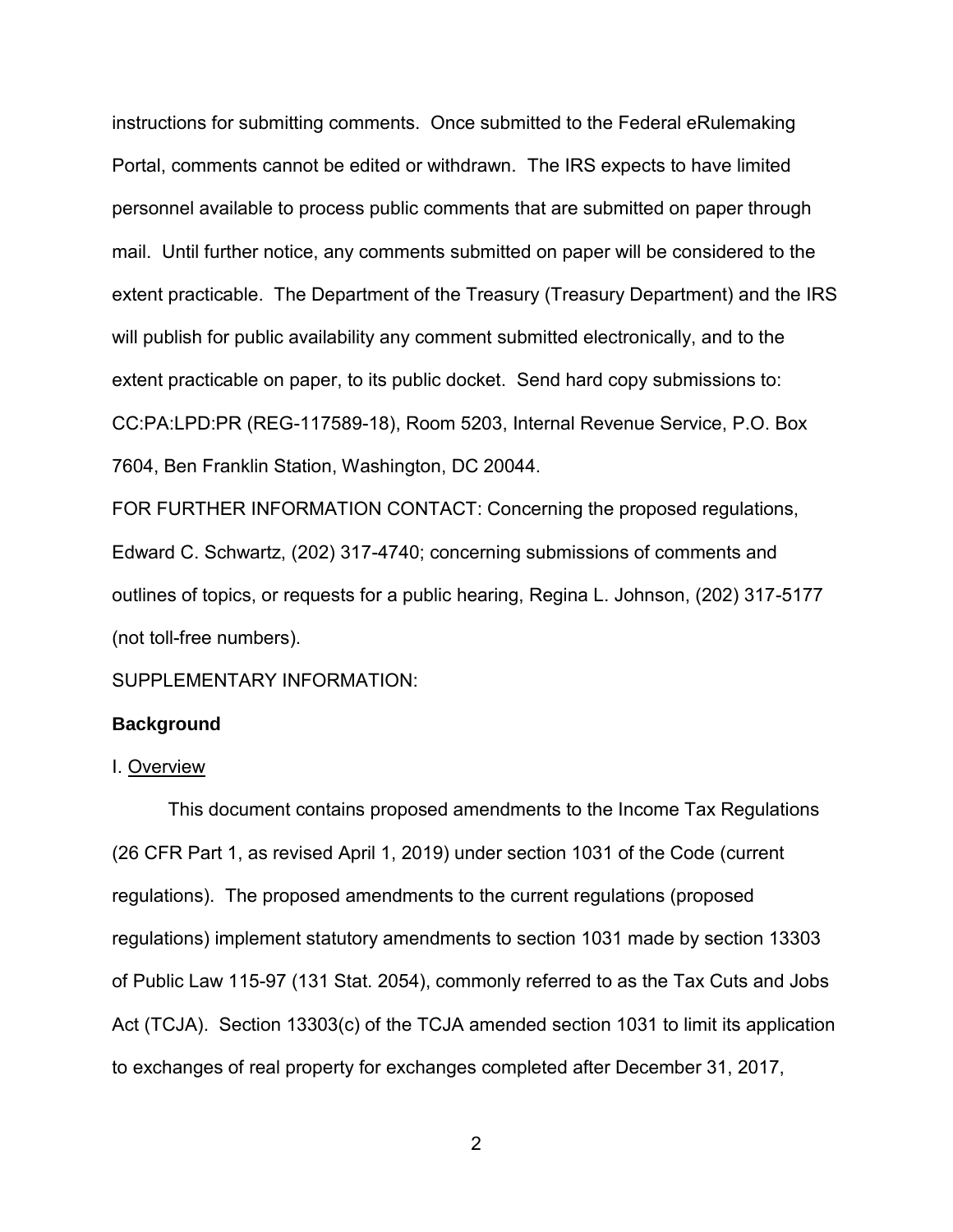subject to a transition rule for certain exchanges in which property had been transferred before January 1, 2018. To implement these statutory changes, the proposed regulations would limit the application of the like-kind exchange rules under section 1031 to exchanges of real property and adapt an existing incidental property exception to apply to a taxpayer's receipt of personal property that is incidental to real property the taxpayer receives in the exchange.

#### II. Section 1031 after the TCJA

As amended by the TCJA, section 1031(a) provides that no gain or loss is recognized on the exchange of real property held for productive use in a trade or business or for investment (relinquished real property) if the relinquished real property is exchanged solely for real property of a like kind that is to be held either for productive use in a trade or business or for investment (replacement real property). However, left unchanged by the TCJA, section 1031(b) provides that a taxpayer must recognize gain on the receipt of money and non-like-kind property in an exchange.

### III. Current regulations regarding "like kind"

Although the TCJA removed personal and certain intangible property from eligibility for like-kind exchange treatment, the need to determine whether the relinquished real property and the replacement real property are of a like kind continues to exist after the changes to section 1031 made by the TCJA. Current §1.1031(a)-1(b) provides that "like kind" refers to the nature or character of the real property and not to its grade or quality. Real property of one kind or class may not, under section 1031, be exchanged for real property of a different kind or class. The fact that any real property involved is improved or unimproved is not material, for that fact relates only to the grade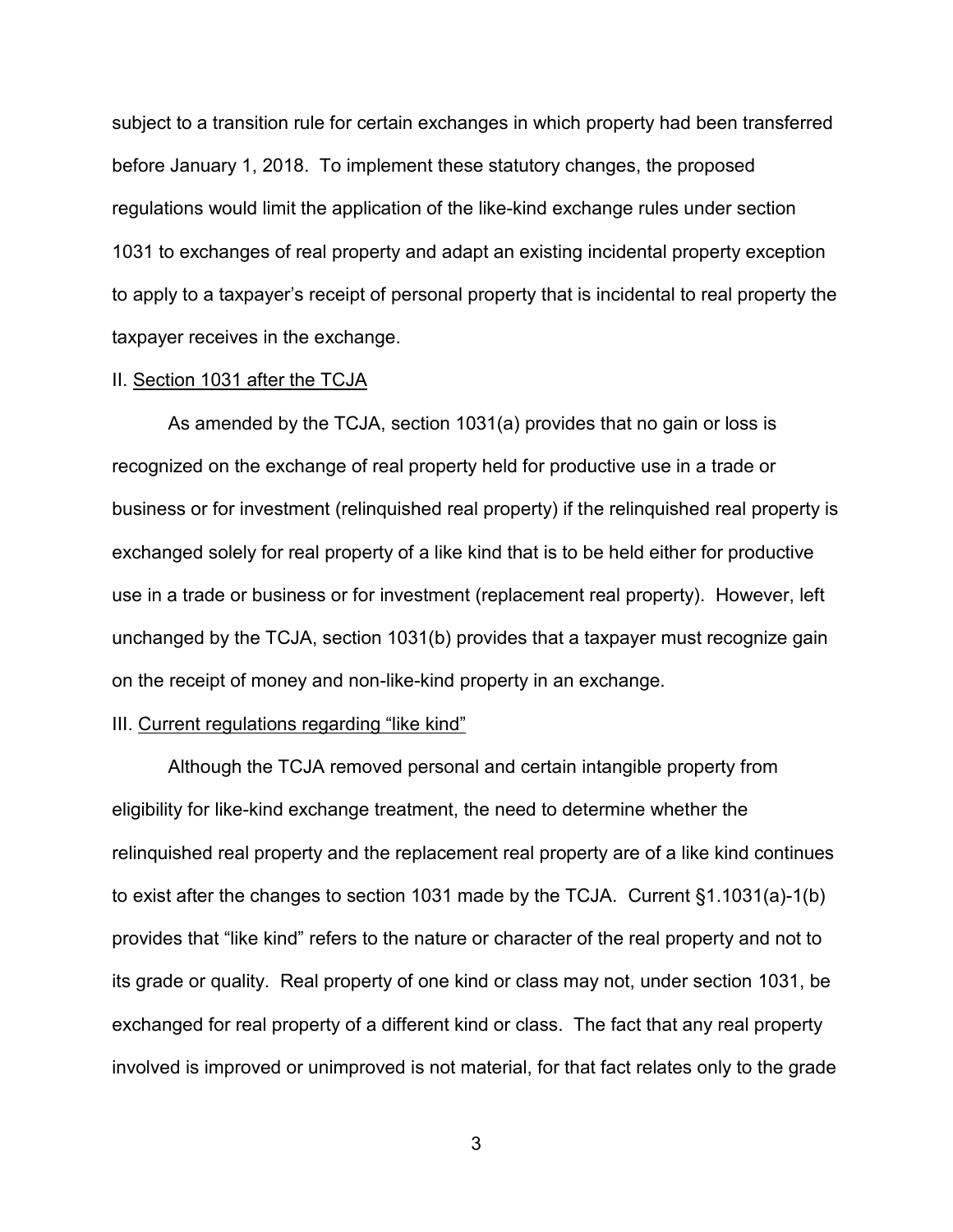or quality of the real property and not to its kind or class. Under current  $\S1.1031(a)-1(c)$ , examples of exchanges of real property of a like kind include an exchange: by a nondealer of city real estate for a farm or ranch; of improved real estate for unimproved real estate; and of a leasehold interest in a fee with 30 years or more to run for real estate.

# IV. Identification of exchanged properties

Under section 1031(a)(3), unchanged by the TCJA, real property a taxpayer receives in an exchange is not like-kind property unless, within 45 days of the taxpayer's transfer of the relinquished real property, the real property is identified as replacement real property to be received in the exchange. Under current §1.1031(k)- 1(c)(4), the maximum number of properties a taxpayer may identify as replacement real property is three properties, without regard to the fair market value of the properties, or any number of properties as long as the aggregate fair market value of the properties does not exceed 200 percent of the aggregate fair market value of the relinquished real property. Current § 1.1031(k)-1(c)(5) provides that, for purposes of the identification rules, property that is incidental to a larger item of property is not treated as property separate from the larger item if, in standard commercial transactions, the property is typically transferred with the larger item of property, and the aggregate fair market value of all of the incidental property does not exceed 15 percent of the aggregate fair market value of the larger item of property.

### V. Recognition of gain or loss on actual or constructive receipt of non-like-kind property

Under current §1.1031(k)-1(f)(1), if a taxpayer actually or constructively receives money or property that is not of a like kind to the taxpayer's relinquished real property (other property) before the taxpayer receives like-kind replacement real property, gain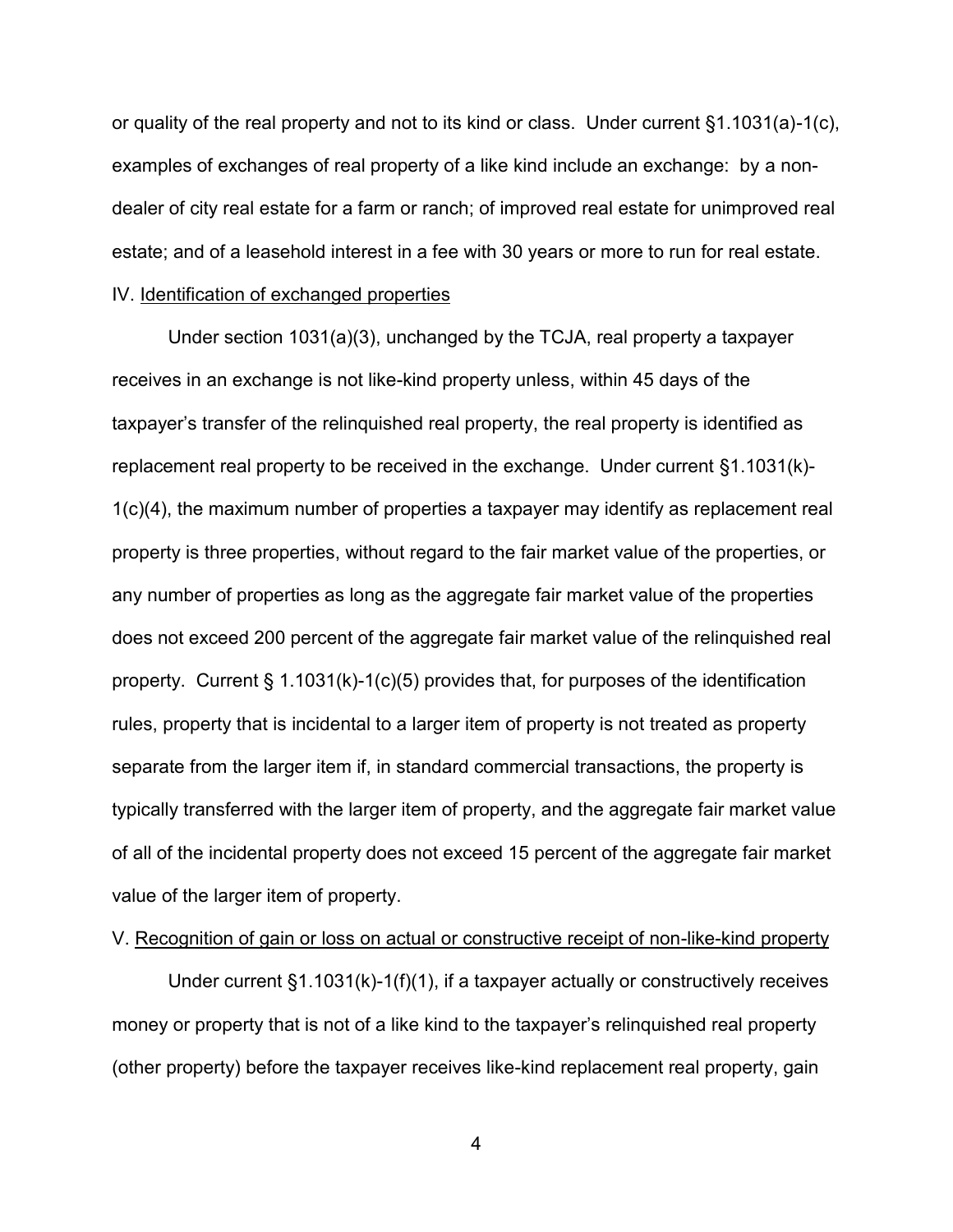or loss may be recognized. In addition, if the money or other property the taxpayer receives is in the full amount of the consideration for the relinquished real property, the transaction is a sale and not a deferred exchange, even though the taxpayer may ultimately receive like-kind replacement real property.

Current  $\S1.1031(k)-1(q)(2)$  through (5) provides safe harbors, the use of which result in a taxpayer not being considered in actual or constructive receipt of money or other property. Under current §1.1031(k)-1(g)(4)(i), in the case of a taxpayer's transfer of relinquished property involving a qualified intermediary, the qualified intermediary is not considered the agent of the taxpayer for purposes of section 1031(a) and the determination of whether the taxpayer is in actual or constructive receipt of money or other property is made as if the qualified intermediary is not the agent of the taxpayer. However, current §1.1031(k)-1(g)(4)(i) applies only if, pursuant to the requirements of current §1.1031(k)-1(g)(6)(i), the agreement between the taxpayer and the qualified intermediary expressly limits the taxpayer's rights to receive, pledge, borrow, or otherwise obtain the benefits of money or other property held by the qualified intermediary.

Under current §1.1031(k)-1(g)(7), in determining whether a taxpayer's rights to receive, pledge, borrow, or otherwise obtain the benefits of money or other property are expressly limited as provided in current §1.1031(k)-1(g)(6), the taxpayer's receipt of or right to receive items that a seller may receive as a consequence of the disposition of property and that are not included in the amount realized from the disposition of property (for example, prorated rents) are disregarded. Also disregarded are transactional items that relate to the disposition of the relinquished property or to the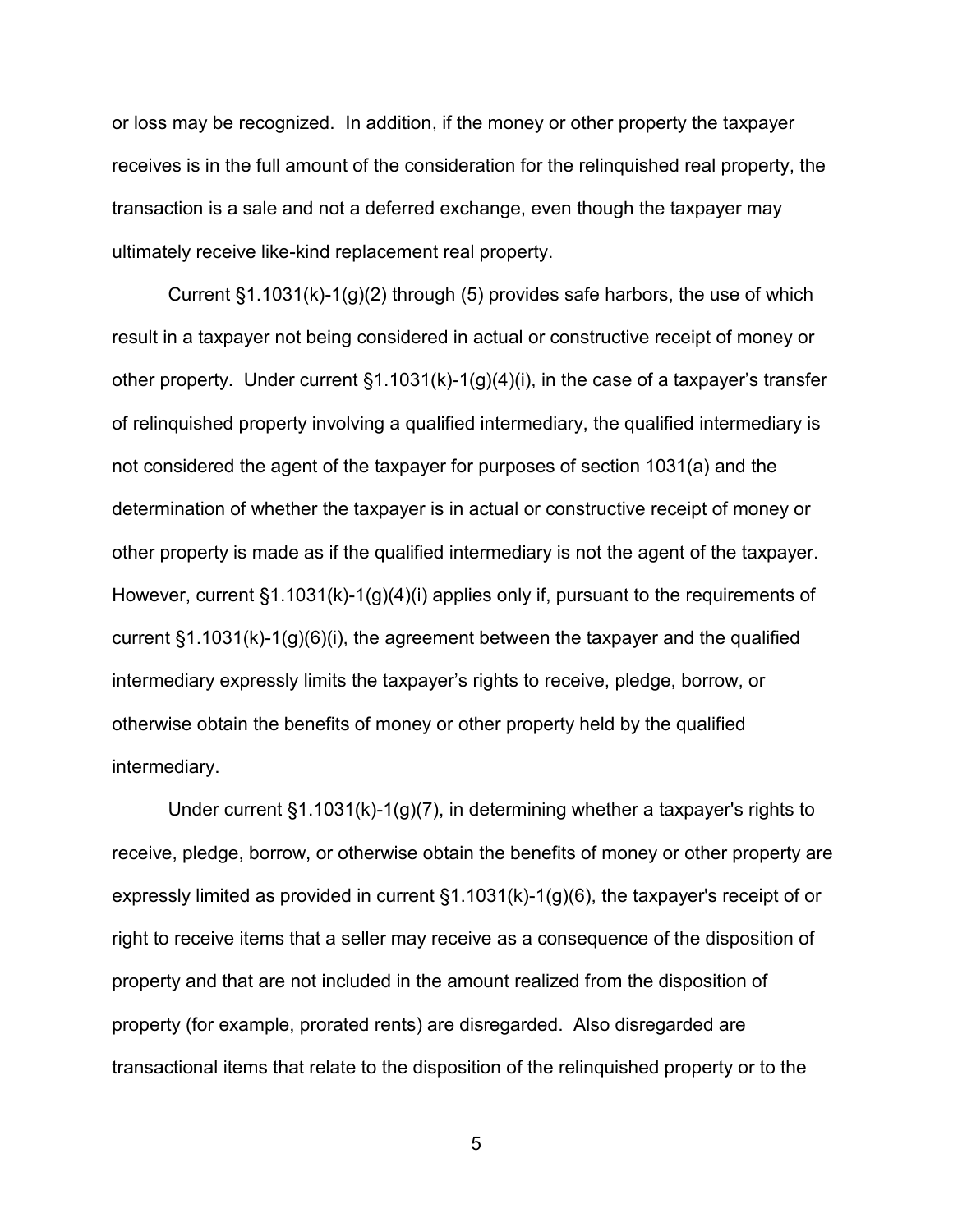acquisition of the replacement property and appear under local standards in the typical closing statements as the responsibility of a buyer or seller, such as commissions, prorated taxes, recording or transfer taxes, and title company fees.

#### **Explanation of Provisions**

#### I. Definition of Real Property

#### A. Approach of the proposed regulations

The determination of whether property is real property has taken on additional significance as a result of the TCJA amendments limiting like-kind exchange treatment under section 1031 to exchanges of real property. Prior to enactment of the TCJA, neither the Code nor the Income Tax Regulations provided a definition of the term "real property" for purposes of section 1031. The Treasury Department and the IRS have determined that regulations providing guidance on whether property is real property under section 1031 are needed because taxpayers need certainty regarding whether any part of the replacement property received in an exchange is non-like-kind property subject to the gain recognition rules of section 1031(b).

The legislative history to the TCJA provides that real property eligible for like-kind exchange treatment under pre-TCJA law should continue to be eligible for like-kind exchange treatment after the enactment of the TCJA. The legislative history further provides that real property under section 1031 includes shares in a mutual ditch, reservoir, or irrigation company described in section 501(c)(12)(A) of the Code if the state in which the company is organized views the shares of the company as real property. Similarly, improved real estate and unimproved real estate are generally considered to be property of a like kind. H. Rept. 115-466, at 396, fn. 726 (2017)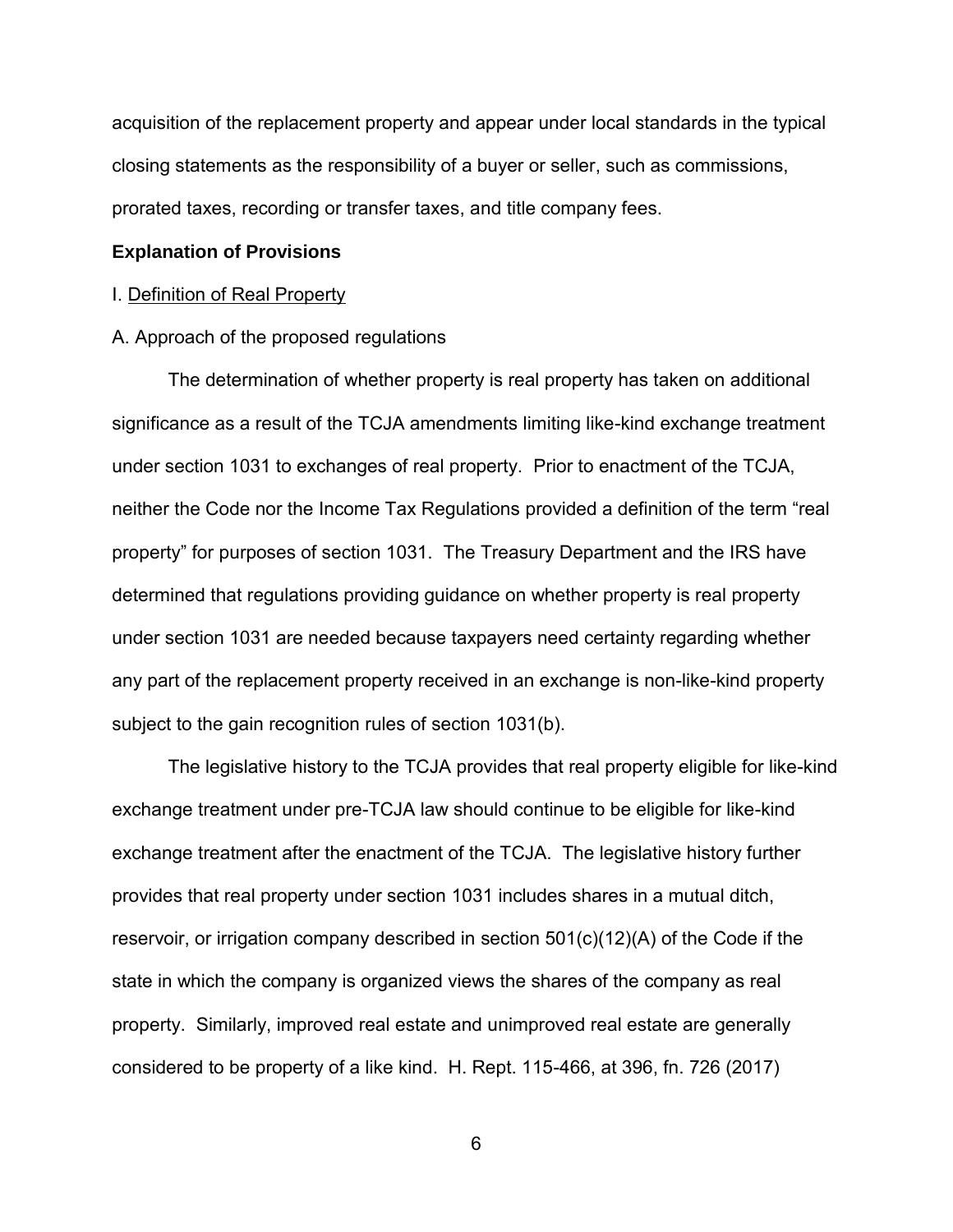(Conference Report). These proposed regulations define the term "real property" for purposes of section 1031 in a manner consistent with the scope described by Congress in the Conference Report.

Various Income Tax Regulations provide definitions of real property for purposes of applying Code sections other than section 1031. For example, §1.263(a)-3(b) generally defines real property for purposes of the requirement to capitalize amounts paid to acquire, produce, or improve tangible property under section 263(a) by reference to §§1.48-1(c) and (d). Section 1.263A-8(c) provides a definition of real property for purposes of determining whether interest expense relating to the production of designated property must be capitalized under the rules in §1.263A-8. Section 1.1250-1(e)(3) defines real property for purposes of determining depreciation or amortization recapture upon the disposition of certain property. Specifically, §1.1250- 1(e)(3) uses section 48 principles for the definition of real property through its reference to the rules in §1.1245-3(c). Section 1.856-10 provides a definition of real property for determining whether a corporation qualifies as a real estate investment trust (REIT) under sections 856 through 859 of the Code. Section 1.897-1(b) defines real property for purposes of section 897, which treats gain or loss from a foreign person's disposition of a U.S. real property interest as income effectively connected with a U.S. trade or business.

Although there are many similarities in the way various sections of the Code, and the regulations under those sections, define "real property," there are also differences in those definitions that reflect the different purposes underlying those provisions. Certain sections of the Code and Income Tax Regulations apply broad definitions and sets of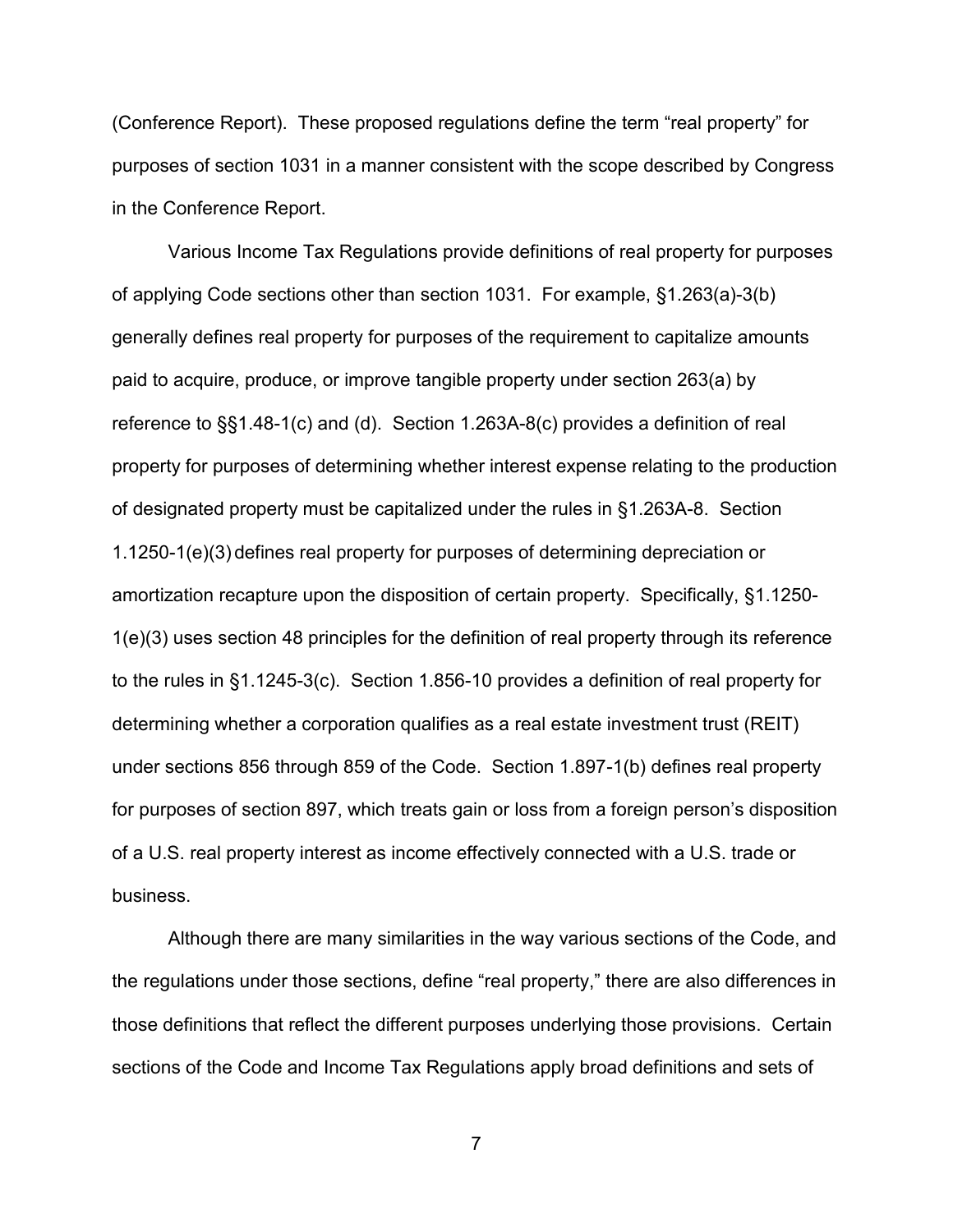rules for the definition of real property, while others apply narrower definitions. For example, §1.1250-1(e)(3) uses a narrow definition of real property, which is relied upon for purposes of applying section 168 and former section 38. Under section 168, a tangible asset that is personal property, as opposed to real property, generally is depreciated at a faster rate than real property is depreciated. See section 168(c) and  $(g)(2)(C)$ . Under former section 38, the investment tax credit applied to qualified investment in depreciable property (section 38 property) described in former section 48(a), which primarily included tangible personal property and excluded real property. See §§1.48-1(c) and (d). In contrast, section 897 uses a broad definition of real property that includes items of personal property that are associated with the use of real property. See section 897(c)(6)(B) (real property includes movable walls, furnishings, and other personal property associated with the use of the real property). Under section 897, an item of property may be treated as a U.S. real property interest under the Foreign Investment in Real Property Act provisions, notwithstanding that it is characterized as personal property for other purposes of the Code. In the context of REITs under sections 856 through 859, the regulations defining real property set forth a broader definition for purposes of satisfying the REIT quarterly asset test. The regulations under section 856 were based in part on the particular policies underlying the REIT provisions, and apply only for purposes of the REIT provisions.

The Treasury Department and the IRS have concluded that it would not be appropriate to adopt wholesale as the definition of real property for purposes of section 1031 an existing definition of real property from another section of the Code or regulations due to the varying purposes of each of the provisions of the Code, and the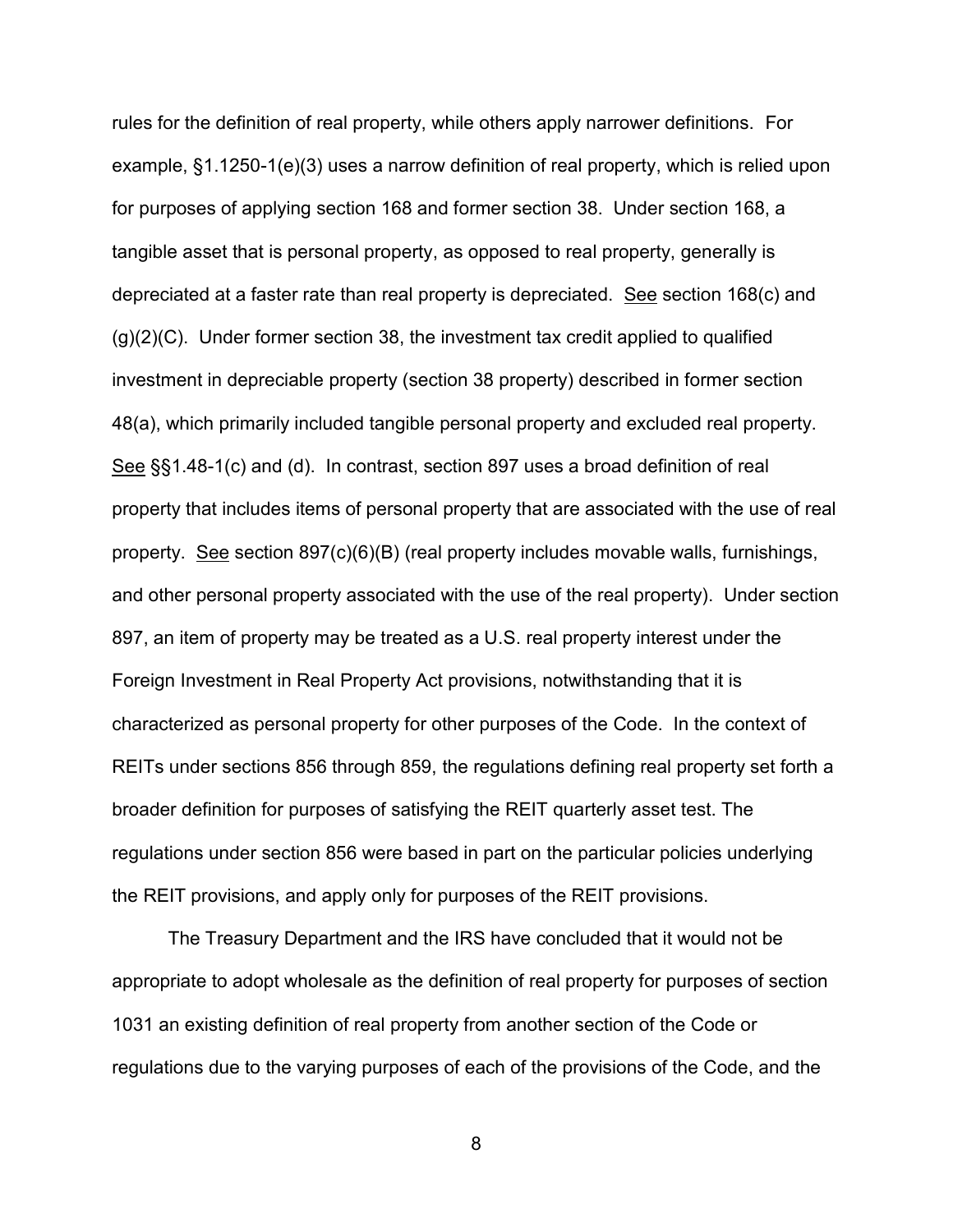intent of Congress that real property eligible for like-kind exchange treatment under pre-TCJA law should continue to be eligible for like-kind exchange treatment in years beginning after 2017. Using the definition of real property in §1.263(a)-3(b), §1.263A-8(c), §1.1250-1(e), or other regulations discussed in this **Explanation of Provisions**, would be inappropriate because, for example, certain shares in a mutual ditch, reservoir, or irrigation company are real property eligible for like-kind exchange treatment under pre-TCJA law, but would not be real property under some of the other regulations. Similarly, §1.856-10 provides that property having an active function such as producing, manufacturing, or creating a product is not real property under section 856, but nothing in pre-TCJA section 1031 law suggests that real property held for productive use in a trade or business or for investment should necessarily be excluded from the definition of real property because of an active rather than passive function.

Thus, instead of a wholesale adoption of an existing real property definition used in another Code or regulations section, these proposed regulations incorporate certain aspects from existing regulatory definitions of real property that are consistent with the legislative history underlying the TCJA amendment to section 1031 indicating that real property eligible for like-kind exchange treatment under pre-TCJA law should continue to be eligible for like-kind exchange treatment after the enactment of the TCJA. See, for example, §§1.263(a)-3(b)(3) and 1.856-10 defining the term "real property" to mean land and improvements to land such as buildings and other inherently permanent structures, and their structural components, and providing that local law is not controlling for purposes of determining whether property is real property under that section; §1.263A-8(c) providing that real property includes unsevered natural products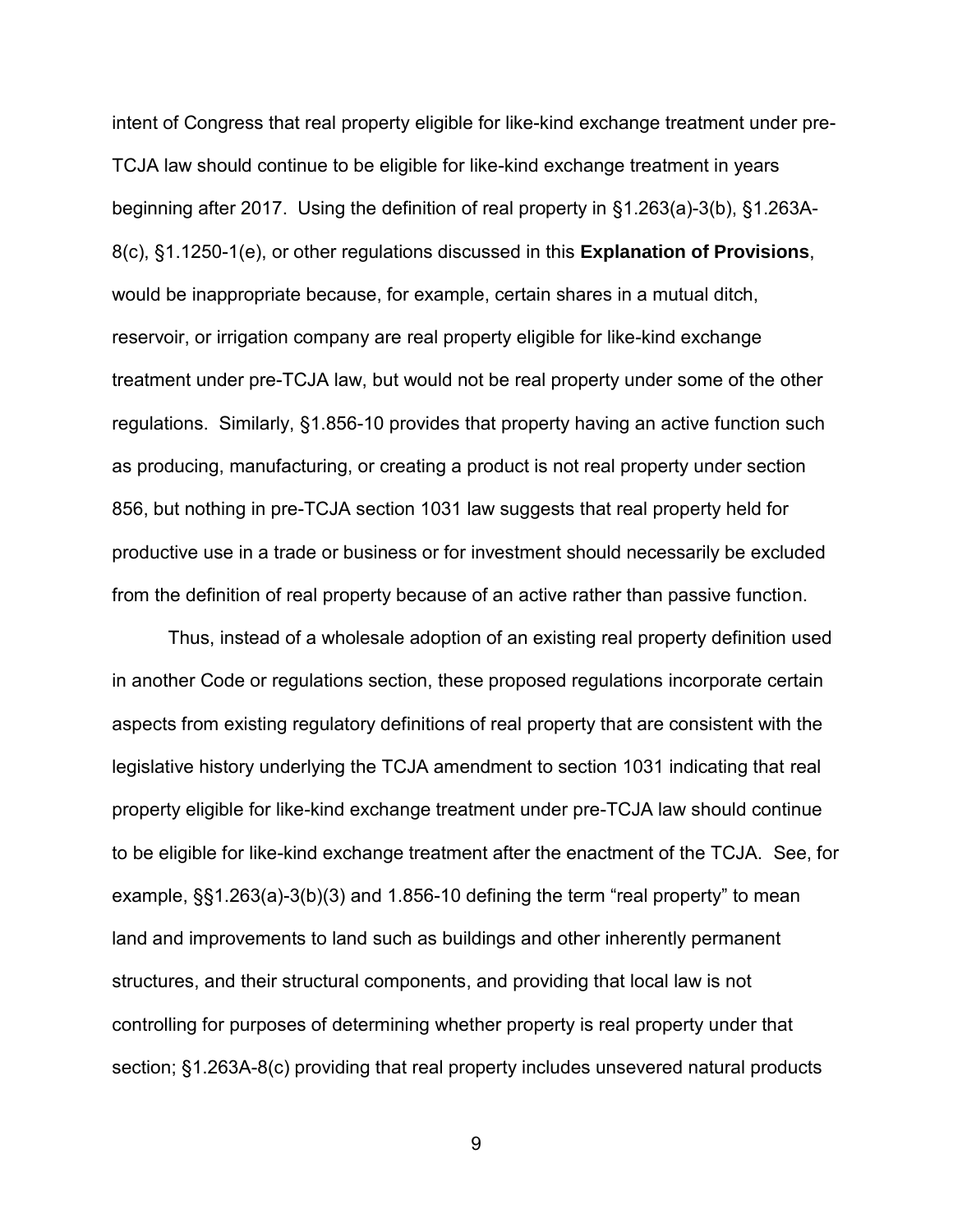of land such as growing crops and plants, mines wells and other natural deposits; and §1.856-10(c) providing, in relevant part, that the term "land" includes "water and air space superjacent to land.

### B. Proposed definition of real property

Under the proposed regulations, real property includes land and improvements to land, unsevered crops and other natural products of land, and water and air space superjacent to land. Improvements to land include inherently permanent structures and the structural components of inherently permanent structures. The proposed regulations also provide that local law definitions generally are not controlling in determining the meaning of the term "real property" for purposes of section 1031. This real property definition language is very similar to the language in most of the other regulatory provisions previously mentioned, including the regulations under section 48, section 263(a), and section 263A. The definition under the proposed regulations, however, includes differences necessary for the proper application of section 1031.

These proposed regulations provide that each distinct asset must be analyzed separately from any other assets to which the asset relates to determine if the asset is real property, whether as land, an inherently permanent structure, or a structural component of an inherently permanent structure. Items that are specifically listed in these proposed regulations as buildings and other inherently permanent structures are distinct assets. Assets and systems specifically listed in these proposed regulations as types of structural components also are treated as distinct assets. Other distinct assets are identified using factors provided by these proposed regulations. All listed factors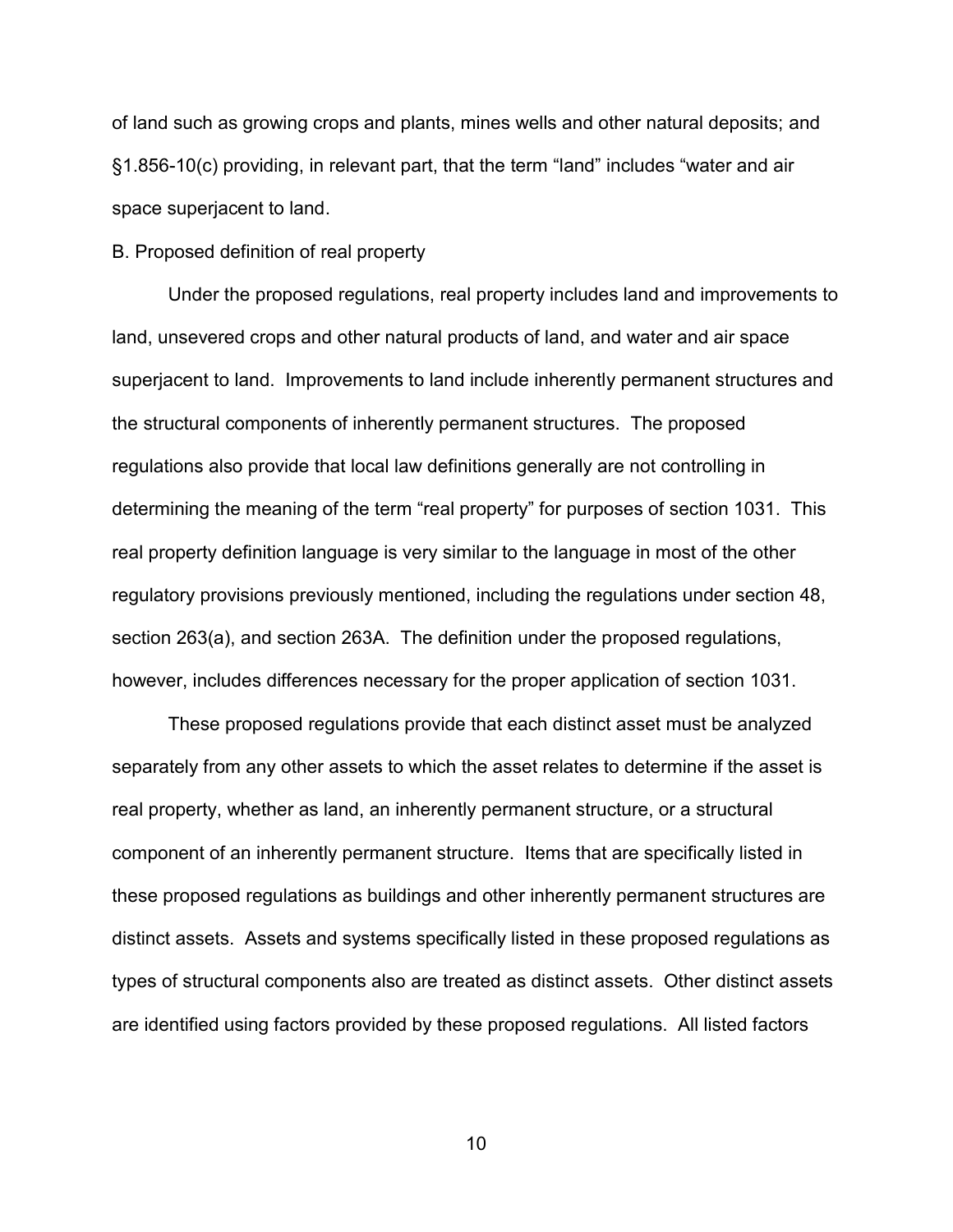must be considered, and no one factor is determinative. These rules are based on similar rules concerning distinct assets in §1.856-10(e).

The proposed regulations provide that inherently permanent structures include any building or other structure that is permanently affixed to real property and that will ordinarily remain affixed for an indefinite period of time. For this purpose, the proposed regulations define a "building" as any structure or edifice enclosing a space within its walls, and usually covered by a roof, the purpose of which is, for example, to provide shelter or housing, or to provide working, office, parking, display, or sales space. "Buildings" also include the following distinct assets if permanently affixed: houses, apartments, hotels, motels, enclosed stadiums and arenas, enclosed shopping malls, factory and office buildings, warehouses, barns, enclosed garages, enclosed transportation stations and terminals, and stores. The definition of building and the examples of buildings in the proposed regulations are derived from §1.48-1(e)(1) and §1.856-10(d)(2)(ii)(B).

The proposed regulations also provide a list of structures that qualify as inherently permanent structures. If property is not included in the list of inherently permanent structures, the proposed regulations provide factors that must be used to determine whether the property is an inherently permanent structure for purposes of section 1031. These factors are similar to the factors in §1.856-10(d)(2)(iv).

Under the proposed regulations, property that is in the nature of machinery or is essentially an item of machinery or equipment is generally not an inherently permanent structure and not real property under section 1031. In the case, however, of a building or inherently permanent structure that includes property in the nature of machinery as a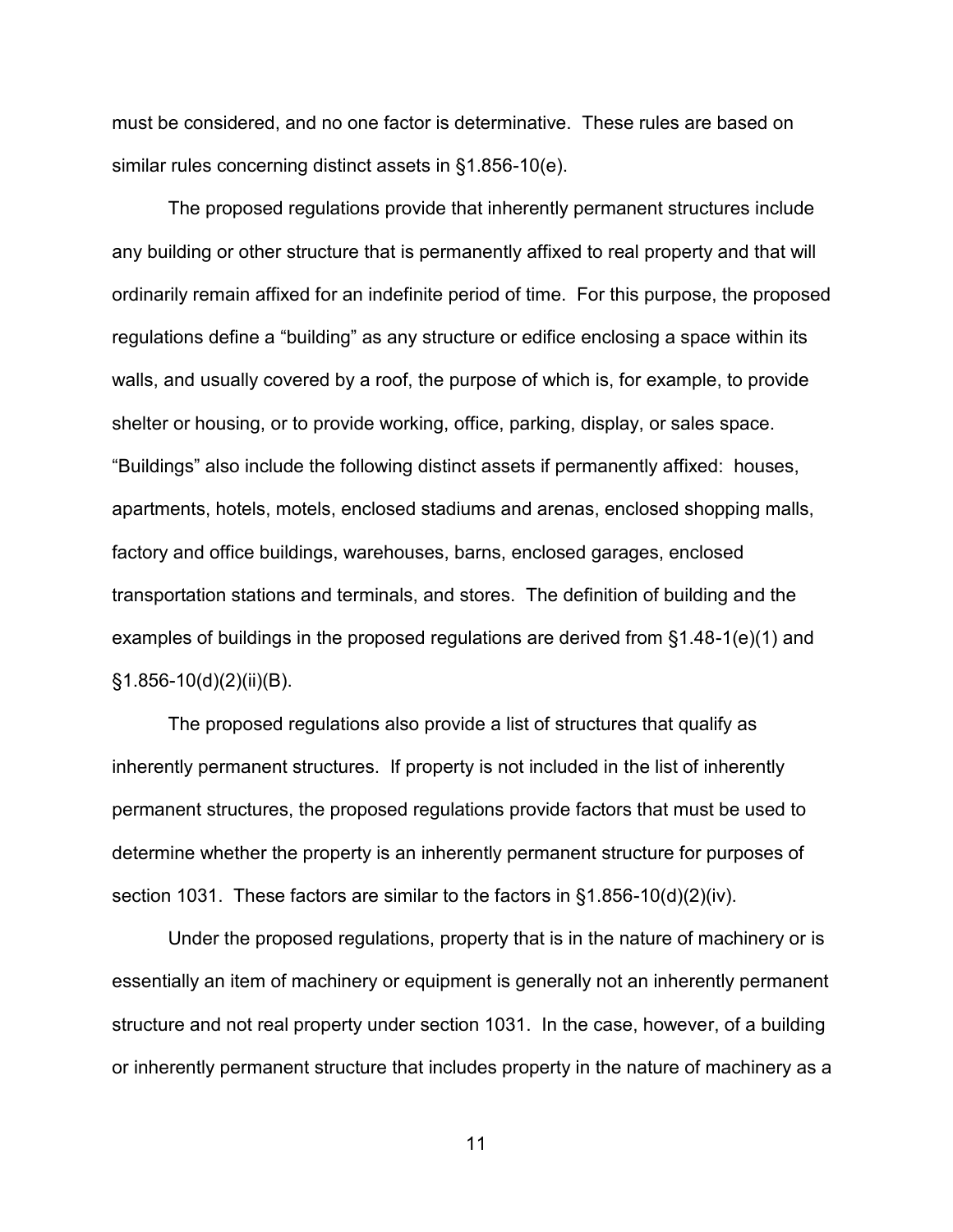structural component, the machinery is real property if it serves the inherently permanent structure and does not produce or contribute to the production of income other than for the use or occupancy of space. These rules regarding machinery are very similar to the rules in  $\S1.263A-8(c)(4)$  and  $\S1.856-10(d)(3)$ .

Under the proposed regulations, structural components of inherently permanent structures are improvements to land and thus real property for purposes of section 1031. A structural component is any distinct asset that is a constituent part of, and integrated into, an inherently permanent structure. If interconnected assets work together to serve an inherently permanent structure (for example, systems that provide a building with electricity, heat, or water), the assets are analyzed together as one distinct asset that may qualify as a structural component. For example, a gas line that provides fuel to a building's heating system comprises a part of the structural component that is the heating system, and therefore qualifies as real property for section 1031 purposes. However, if the purpose of a gas line is to provide fuel to business equipment in a building, such as fryers and ovens in a building utilized as a restaurant, the gas line is not a constituent part of an inherently permanent structure and therefore not real property for section 1031 purposes. Comments are requested on whether the function of a distinct asset that is not machinery is appropriate to use as the basis for determining whether the asset qualifies as real property for section 1031 purposes.

A structural component may qualify as real property only if the taxpayer holds its interest in the structural component together with a real property interest within the physical space of the inherently permanent structure served by the structural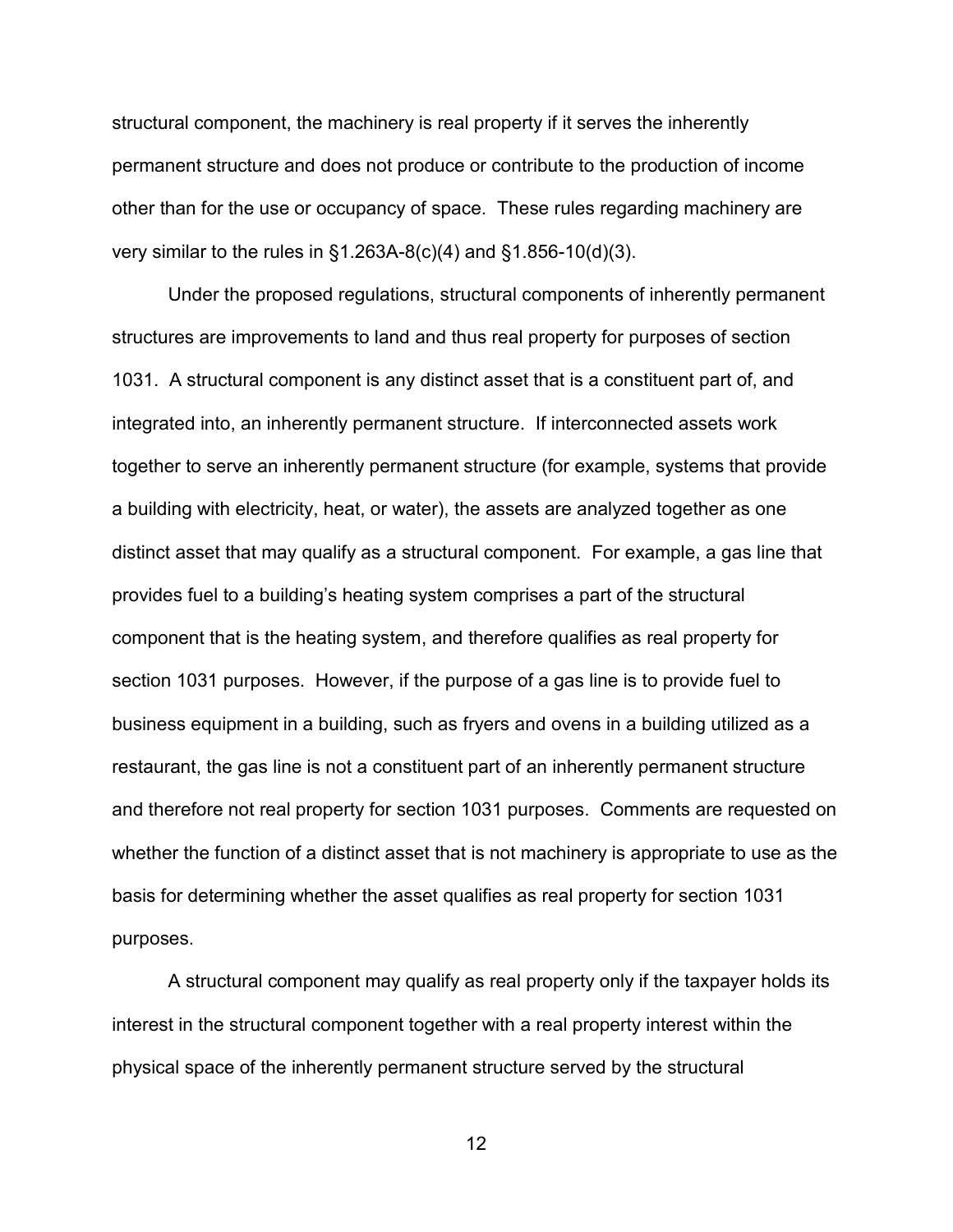component. If a distinct asset is customized in connection with the rental of space in or on an inherently permanent structure to which the asset relates, the customization does not affect whether the distinct asset is a structural component.

The proposed regulations also contain a list of properties that are structural components for purposes of section 1031. For components not included in the list, the proposed regulations provide factors for determining whether the component is a structural component of a building or inherently permanent structure and thus real property for section 1031 purposes. The proposed regulations also address tenant improvements to a building that are inherently permanent or otherwise classified as real property and property produced for sale that is not real property in the hands of the producing taxpayer or a related person. The rules in the proposed regulations relating to structural components are similar to the rules in many of the other regulations discussed in this preamble.

 The proposed regulations provide that unsevered natural products of land generally are treated as real property under section 1031. This includes growing crops, plants, and timber; mines; wells; and other natural deposits. Natural products and deposits, such as crops, timber, water, ores, and minerals, cease to be real property when they are severed, extracted, or removed from the land.

The proposed regulations also address instances in which intangible property is considered real property under section 1031. An intangible asset is real property or an interest in real property for purposes of section 1031 to the extent it derives its value from real property or an interest in real property, is inseparable from that real property or interest in real property, and does not produce or contribute to the production of income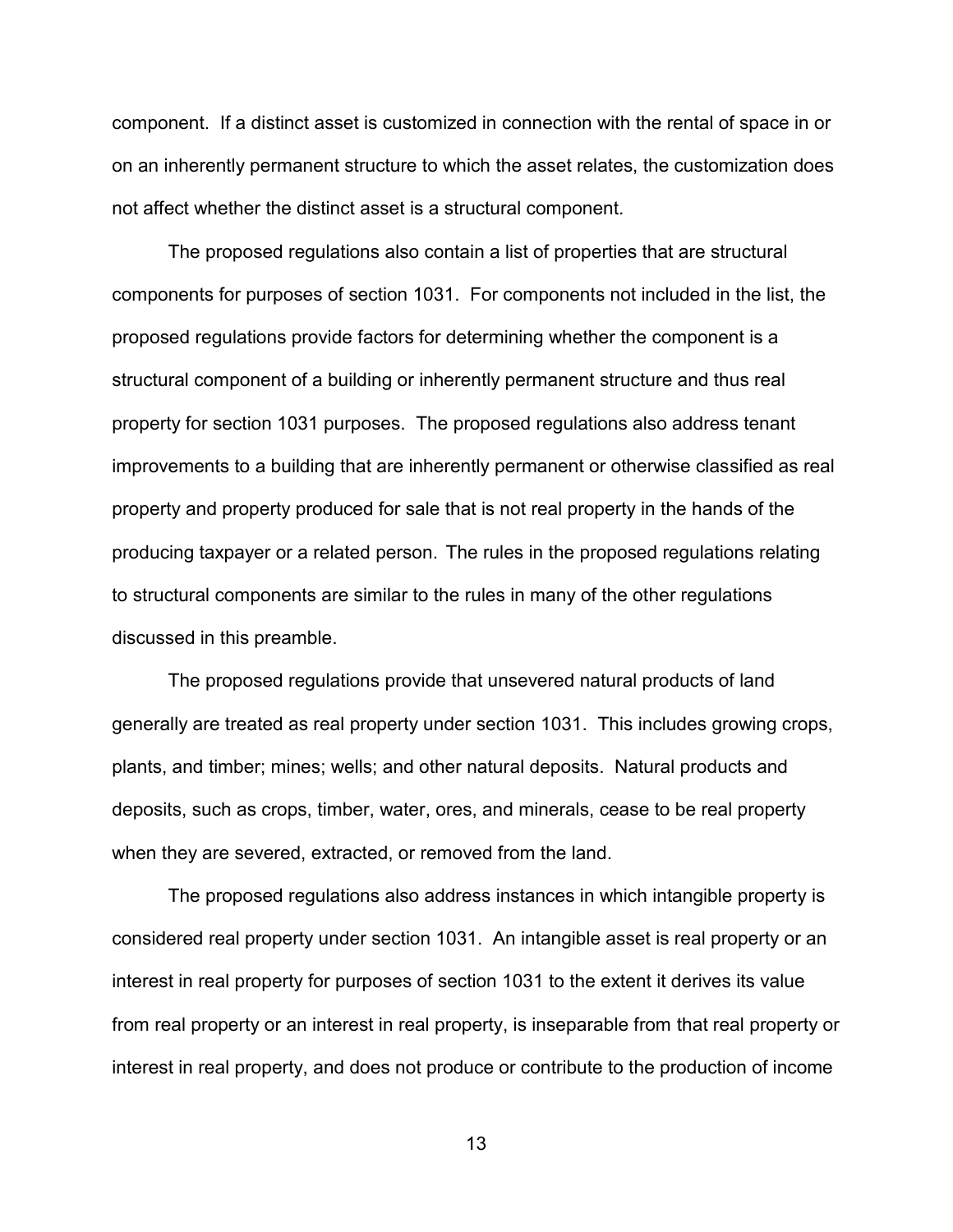other than consideration for the use or occupancy of space. For instance, a license, permit, or other similar right that is solely for the use, enjoyment, or occupation of land or an inherently permanent structure, and that is in the nature of a leasehold, easement, or fee ownership, generally is an interest in real property for purposes of section 1031.

Under the proposed regulations, a license or permit to engage in or operate a business on real property is not real property or an interest in real property for purposes of section 1031 if the license or permit produces or contributes to the production of income other than consideration for the use and occupancy of space. The rules in the proposed regulations relating to intangible assets are similar to the rules in §1.856-10(f) and are consistent with pre-TCJA law concerning whether an intangible asset is real property for section 1031 purposes. See Commissioner v. Crichton*,* 122 F.2d 181 (5th Cir. 1941), concluding that an interest in mineral rights is real property for section 1031 purposes, Peabody Natural Resources Co. v. Commissioner, 126 T.C. 261 (2006), holding that coal supply contracts were real property for section 1031 purposes, and Rev. Rul. 68-331, 1968-1 C.B. 352, holding that the interest of a lessee in a producing oil lease is an interest in real property for section 1031 purposes.

These proposed regulations define real property only for purposes of section 1031. Consequently, the proposed regulations provide that no inference should be drawn from the section 1031 definition of real property for any purpose outside of section 1031, including for the classification of property for depreciation, whether depreciation recapture applies, or defining an asset for disposition purposes under section 168 and the regulations under section 168.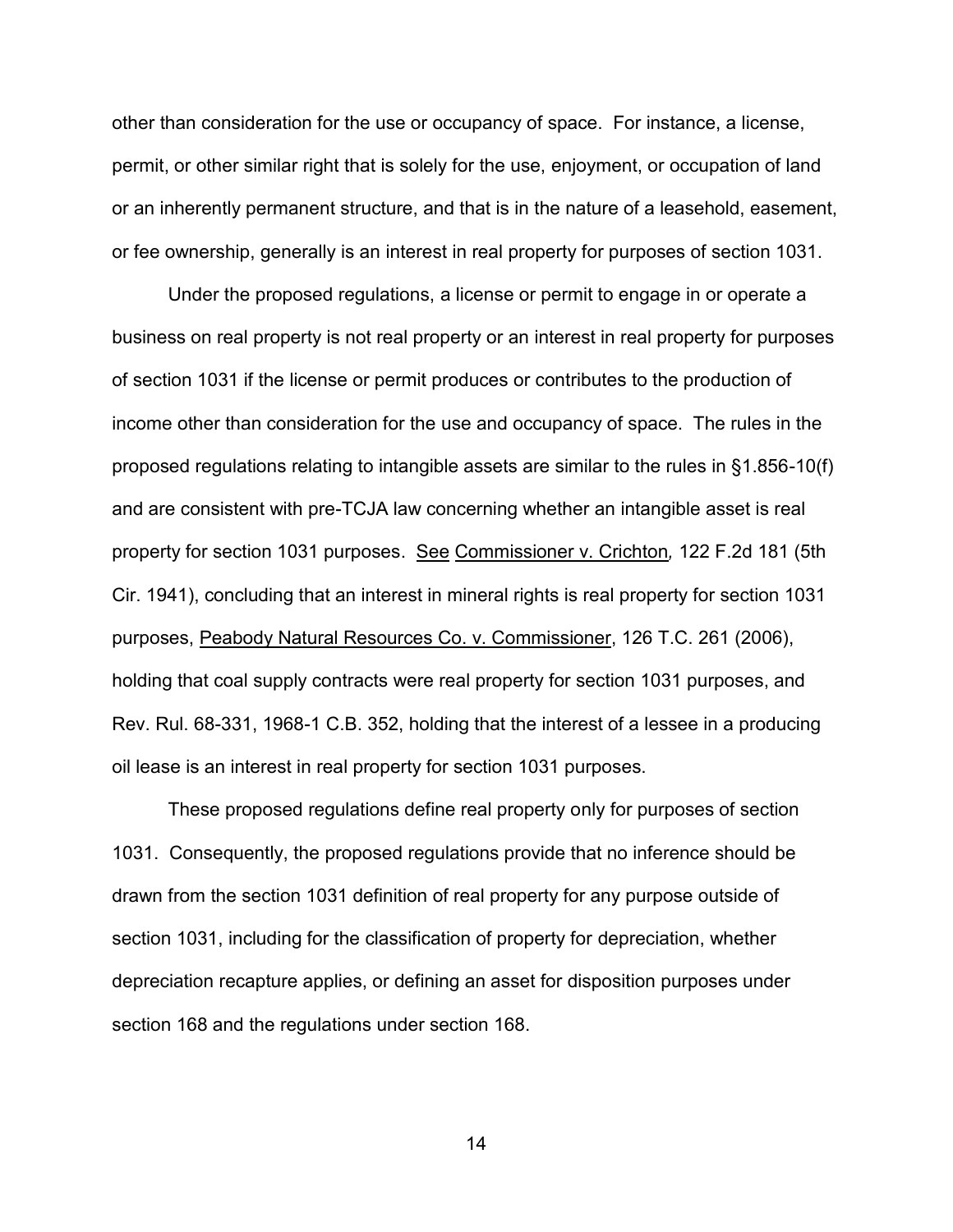The Treasury Department and the IRS request comments regarding the definition of real property set forth in these proposed regulations. In particular, the Treasury Department and the IRS request comments regarding the proposed relevant factors and analysis for determining the qualification of an item as real property.

#### II. Incidental Personal Property

The Treasury Department and the IRS are aware that taxpayers have questioned the effect of the receipt of personal property that is incidental to the taxpayer's replacement real property in an intended section 1031 exchange. For example, taxpayers have asked whether an exchange fails to meet the requirements of §1.1031(k)-1(g)(6)(i) if funds from the transfer of relinquished property held by the qualified intermediary are used to acquire an office building, including the personal property in the office building. Taxpayers and qualified intermediaries are concerned that a taxpayer would be considered to be in constructive receipt of all of the exchange funds held by the qualified intermediary if the taxpayer is able to direct the qualified intermediary to use those funds to acquire property that is not of a like kind to the taxpayer's relinquished property. Under §1.1031(k)-1(a), if a taxpayer actually or constructively receives the funds held by a qualified intermediary before receiving the replacement property, the transaction is a sale and not a section 1031 like-kind exchange.

 In response to these inquiries, the proposed regulations add to the items in §1.1031-1(g)(7) that are disregarded in determining whether the agreement between the taxpayer and the qualified intermediary expressly limits the taxpayer's rights to receive, pledge, borrow, or otherwise obtain the benefits of money or other property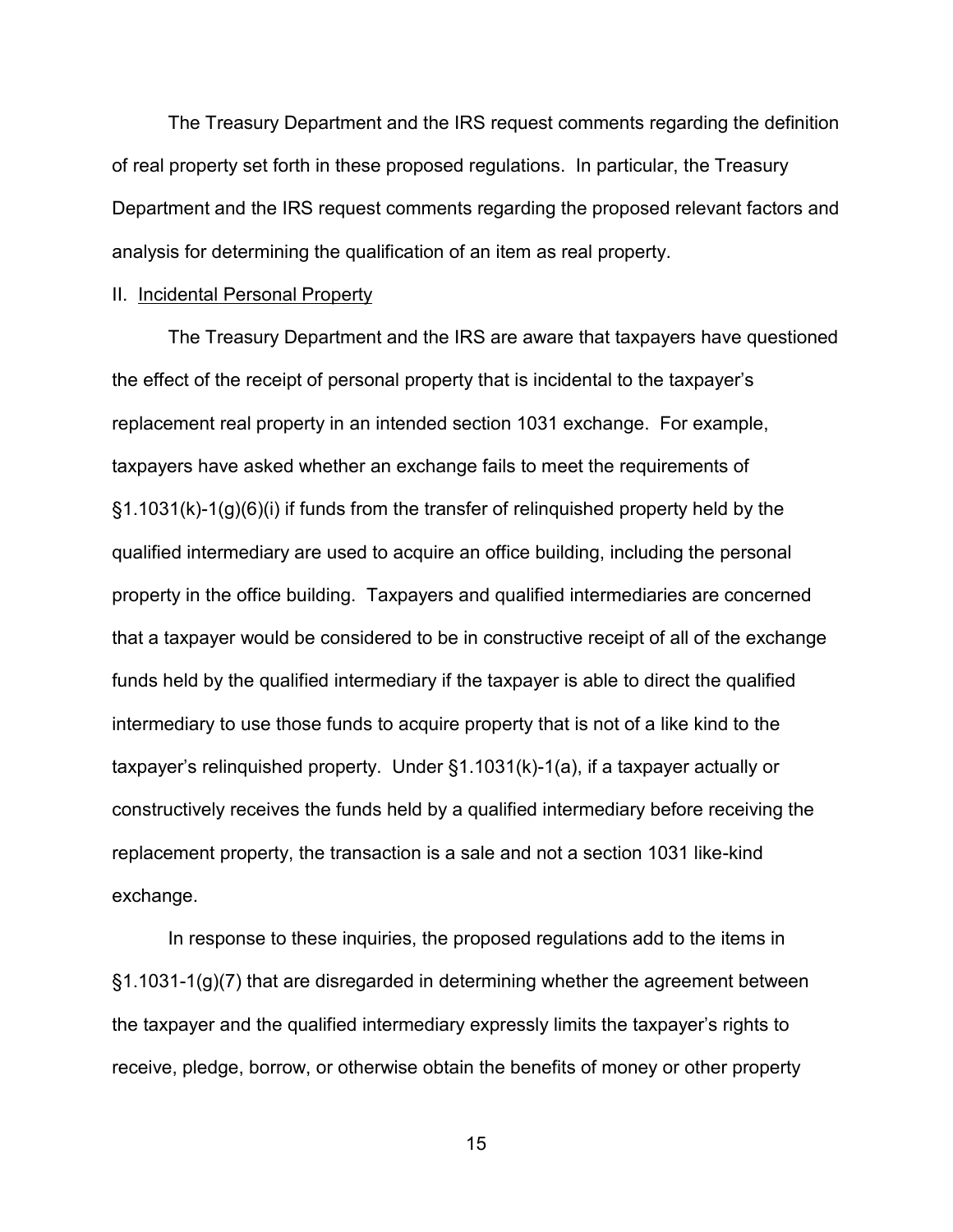held by the qualified intermediary. The proposed regulations provide that personal property that is incidental to replacement real property is disregarded in determining whether a taxpayer's rights to receive, pledge, borrow, or otherwise obtain the benefits of money or other property held by a qualified intermediary are expressly limited as provided in §1.1031(k)-1(g)(6). Personal property is incidental to real property acquired in an exchange if, in standard commercial transactions, the personal property is typically transferred together with the real property, and the aggregate fair market value of the incidental personal property transferred with the real property does not exceed 15 percent of the aggregate fair market value of the replacement real property. This incidental property rule in the proposed regulations is based on the existing rule in §1.1031(k)-1(c)(5), which provides that certain incidental property is ignored in determining whether a taxpayer has properly identified replacement property under section 1031(a)(3)(A) and §1.1031(k)-1(c).

 The Treasury Department and the IRS request comments regarding the proposed treatment of a taxpayer's receipt of personal property that is incidental to the taxpayer's replacement real property in an intended section 1031 exchange. In addition, the Treasury Department and the IRS request comments regarding the twofactor analysis for determining whether personal property is incidental to real property acquired in such an exchange. In particular, comments are requested with regard to the appropriateness of the proposed 15-percent fair market value limit set forth in that test for personal property transferred with real property.

### III. Outdated Regulations

The Treasury Department and the IRS request comments regarding whether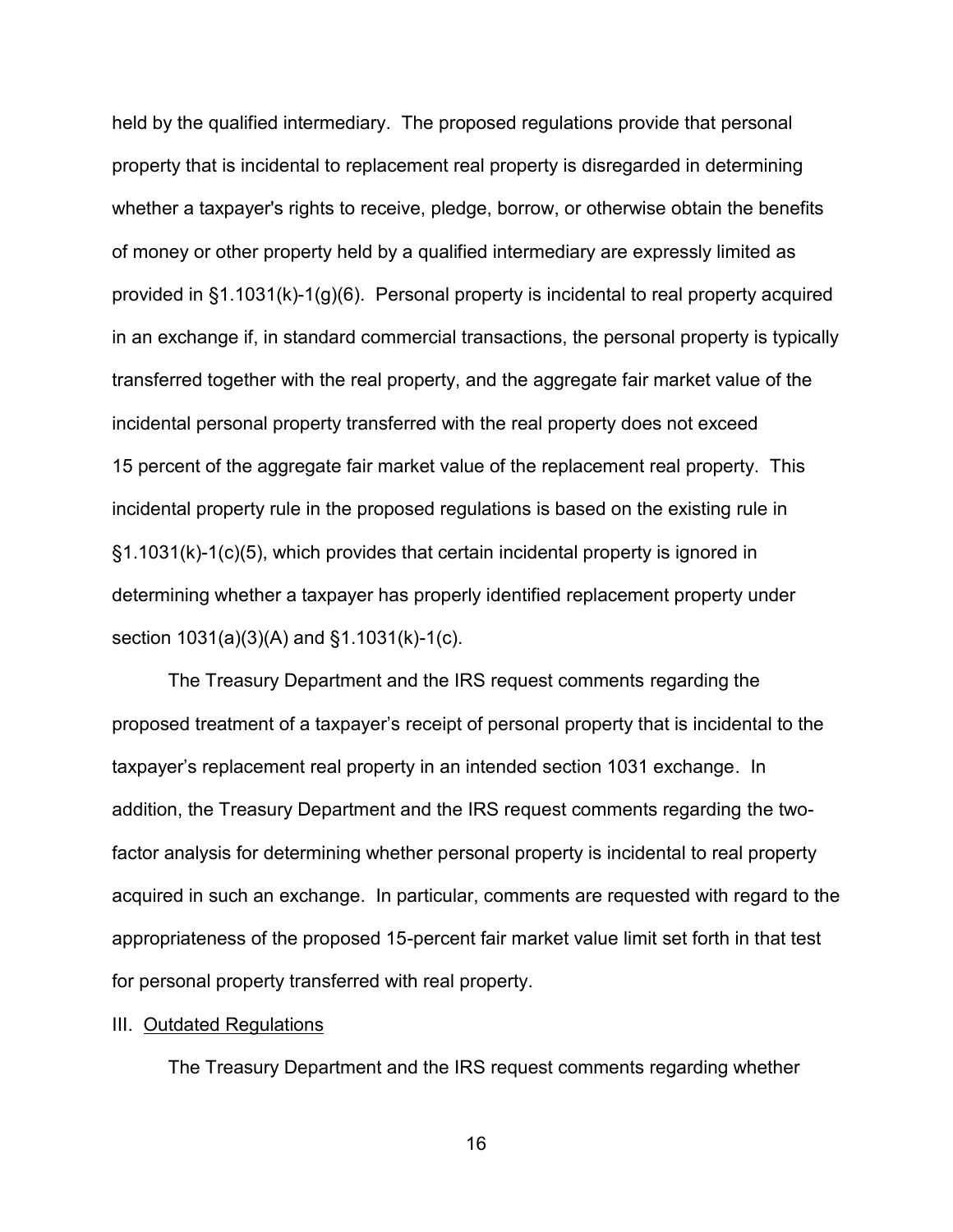existing regulations under section 1031 that apply to tax years before the TCJA amendments to section 1031 limiting its application to exchanges of real property should be removed.

### **Proposed Applicability Date**

These proposed regulations apply to exchanges beginning on or after the date the regulations are published as final regulations in the **Federal Register**. Pending issuance of the final regulations, a taxpayer may rely on these proposed regulations, if followed consistently and in their entirety, for exchanges of real property beginning after December 31, 2017, and before the final regulations are published.

### **Special Analyses**

#### I. Regulatory Planning and Review – Economic Analysis

Executive Orders 12866, 13563 and 13771 direct agencies to assess costs and benefits of available regulatory alternatives and, if regulation is necessary, to select regulatory approaches that maximize net benefits (including (i) potential economic, environmental, and public health and safety effects, (ii) potential distributive impacts, and (iii) equity). Executive Order 13563 emphasizes the importance of quantifying both costs and benefits, reducing costs, harmonizing rules, and promoting flexibility.

These regulations have been designated as significant under Executive Order 12866 pursuant to the Memorandum of Agreement (April 11, 2018) (MOA) between the Treasury Department and the Office of Management and Budget (OMB) regarding review of tax regulations. The Office of Information and Regulatory Affairs has designated these regulations as significant under section 1(b) of the MOA. Accordingly, the OMB has reviewed these regulations.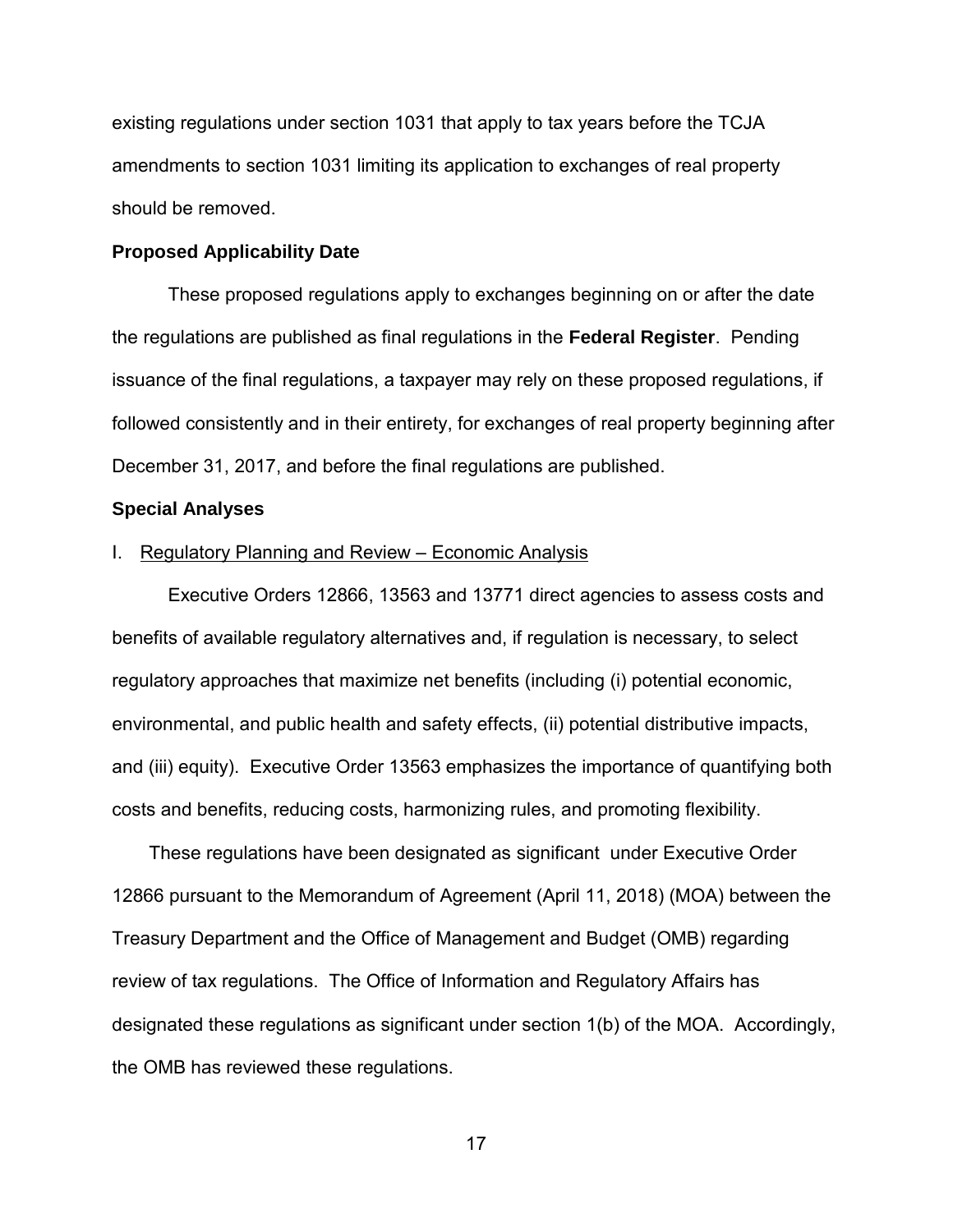### A. Background

### 1. Like-Kind Exchange

Prior to the amendment of section 1031 by the TCJA, certain exchanges of personal, intangible, or real property held for use in a trade or business or for investment qualified for nonrecognition under section 1031. Section 13301 of the TCJA generally limits the application of like-kind exchange treatment to exchanges of real property after December 31, 2017, subject to a transition rule applicable to exchanges not completed by January 1, 2018. Specifically, section 1031 provides that no gain or loss is recognized on the exchange of real property held for productive use in a trade or business or for investment if the real property is exchanged solely for real property of a like kind that is to be held either for productive use in a trade or business or for investment.

# 2. Proposed Regulations

The proposed rules provide a definition of real property to distinguish it from personal property, as the TCJA limited the nonrecognition of gain or loss in the case of like-kind exchange to exchanges of real property. The legislative history to the TCJA provides that real property eligible for like-kind exchange treatment prior to the TCJA should continue to be eligible for like-kind exchange treatment. H. Rept. 115-466, at 396, fn. 726 (2017). Therefore, the Treasury Department and the IRS propose to extract certain portions of the definition of real property from various existing regulations that are consistent with the legislative history underlying the TCJA amendment to section 1031. See, for example, §§1.263(a)-3(b)(3) and 1.856-10 defining the term "real property" to mean land and improvements to land such as buildings and other inherently permanent structures, and their structural components, and providing that local law is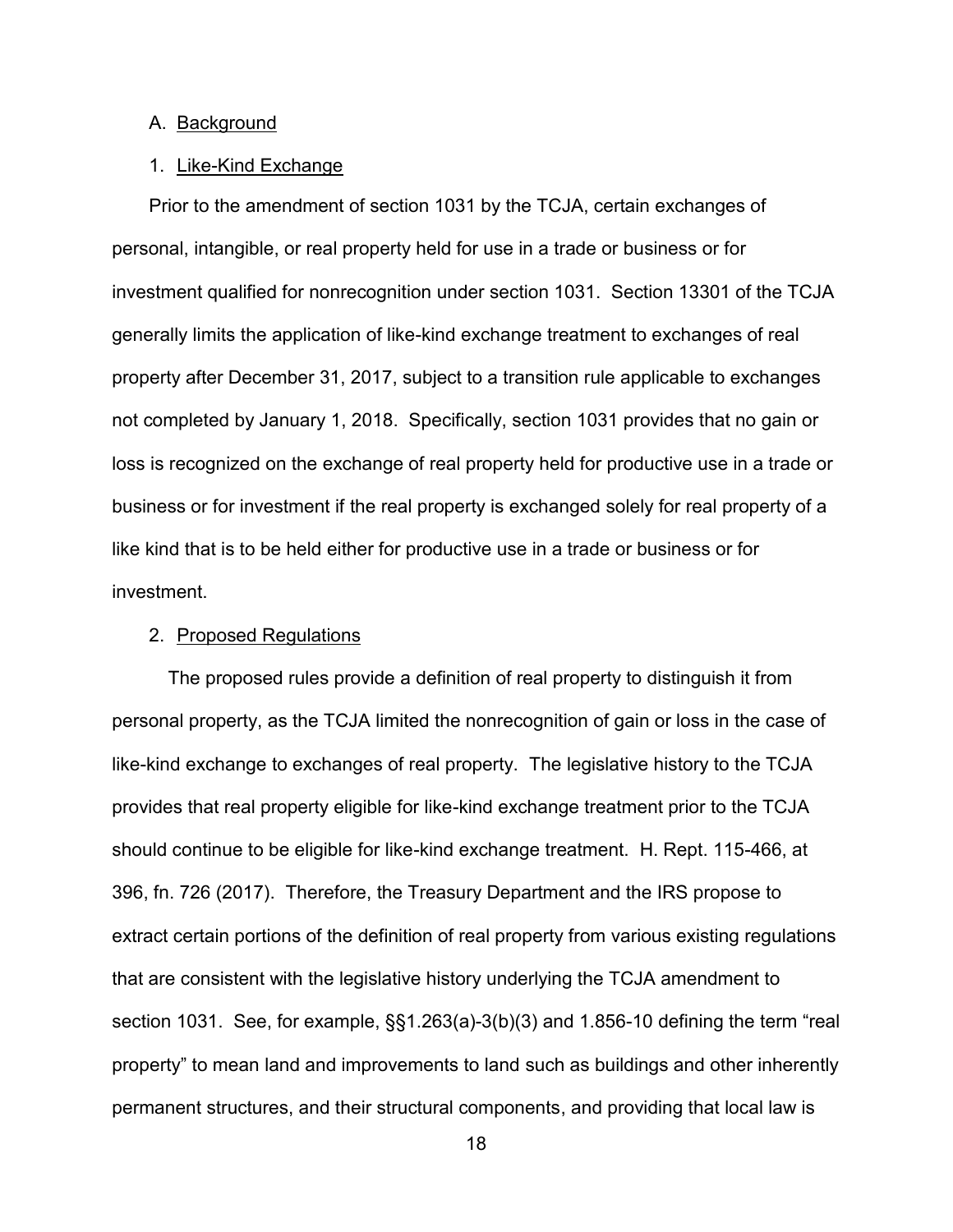not controlling for purposes of determining whether property is real property; §1.263A-8(c) providing that real property includes unsevered natural products of land such as growing crops and plants, mines wells and other natural deposits; and §1.856-10(c) providing, in relevant part, that the term "land" includes "water and air space superjacent to land." Consistent with these existing regulations, the proposed regulations define real property to include land and improvements to land, unsevered crops and other natural products of land, and water and air space superjacent to land. Improvements to land include inherently permanent structures, and the structural components of inherently permanent structures.

The proposed regulations also include a separate rule relating to personal property in an exchange that is incidental to the real property exchanged. Under this rule, personal property is incidental to real property acquired in an exchange if, in standard commercial transactions, the personal property is typically transferred together with the real property, and the aggregate fair market value of the incidental personal property transferred with the real property does not exceed 15 percent of the aggregate fair market value of the replacement real property. This incidental property rule in the proposed regulations is based on an existing rule in the regulations under 1031, which provides that certain incidental property is ignored in determining whether a taxpayer has properly identified replacement property.

# 3. No-action Baseline

The Treasury Department and the IRS have assessed the benefits and costs of these proposed regulations relative to a no-action baseline reflecting anticipated Federal income tax-related behavior in the absence of these proposed regulations.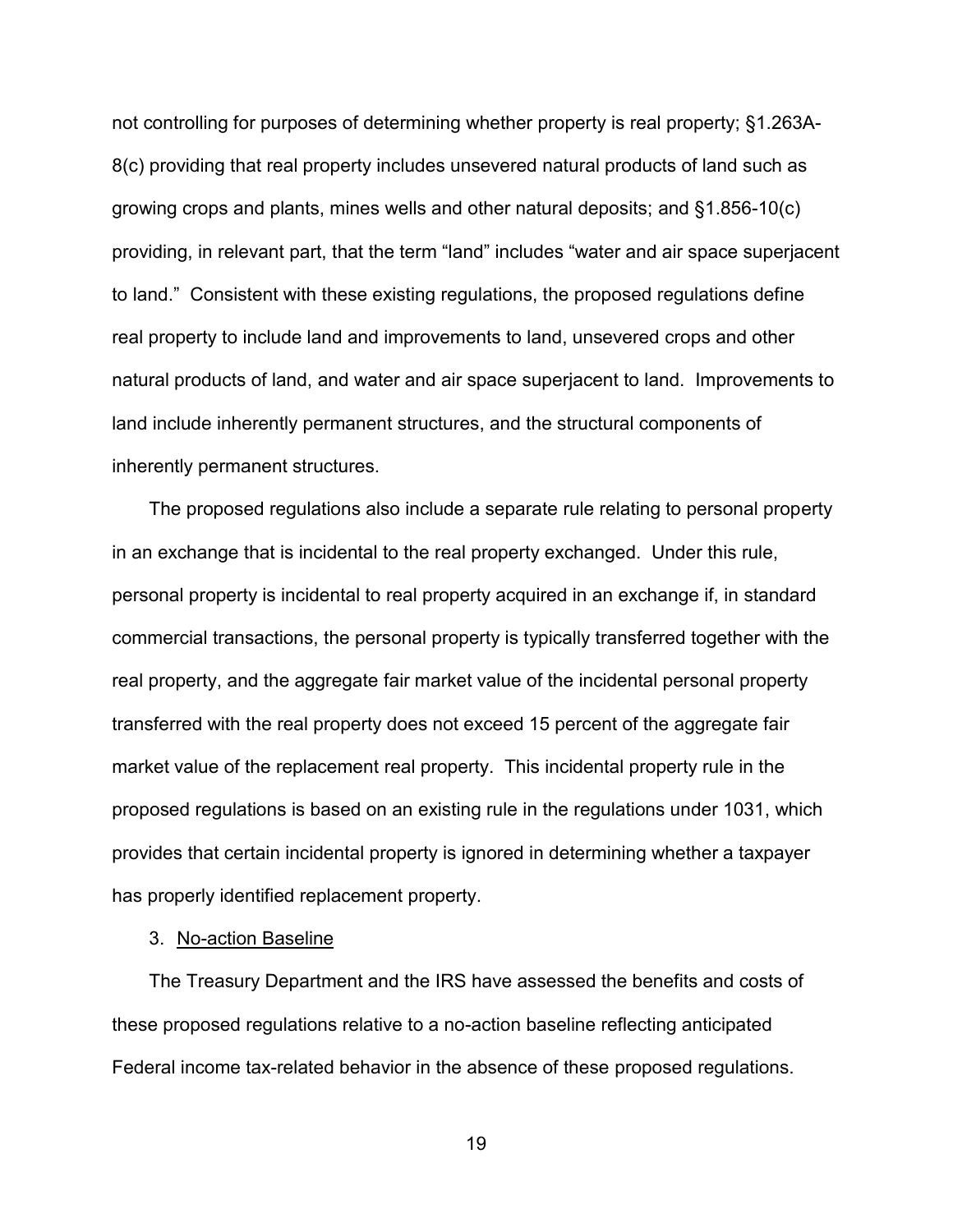### 4. Economic Analysis of Regulation

In general, the proposed regulations use existing definitions of real property in the Income Tax Regulations to define real property under section 1031 so that like-kind exchanges of real property that took place prior to the TCJA would qualify for like-kind exchange treatment after the passage of the TCJA, which is consistent with the legislative history of the TCJA. In addition, taxpayers are familiar with the approach in the proposed regulations concerning incidental personal property, which is consistent with rules regarding identification of replacement property under existing section 1031 regulations.

The statutory changes made by the TCJA to section 1031 limit like-kind exchanges to real property. Consistent with longstanding regulations under section 1031, in determining whether a taxpayer has actual or constructive receipt of money or other property held by a qualified intermediary, the proposed regulations disregard certain incidental personal property. Specifically, the proposed regulations disregard incidental personal property that (1) in standard commercial transactions is typically transferred together with the real property, and (2) does not exceed 15 percent of the aggregate fair market value of the replacement real property. Nonetheless, under section 1031(b), a taxpayer must recognize gain on the receipt of the incidental personal property, which is non-like-kind property. The proposed 15-percent limitation is responsive to ordinarycourse exchanges that often commingle personal property and real property as part of the aggregate exchanged property.

With regard to a limitation in excess of 15 percent, the Treasury Department determined that a higher limit might induce taxpayers to bundle more personal property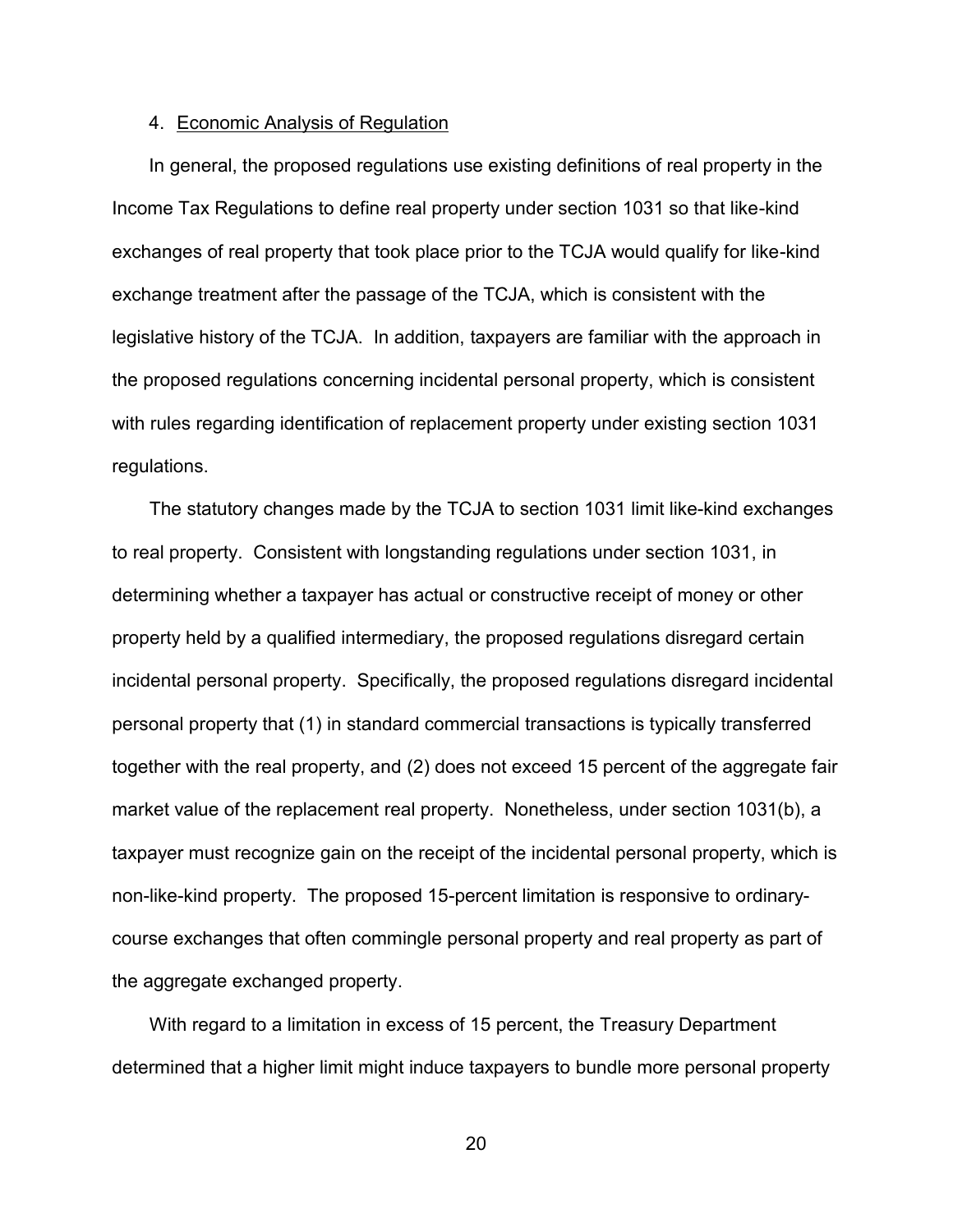with their exchanged property. Such a result would lead to increased amounts of personal property exchanged with real property under section 1031 and effectively unlock a class of personal property that would no longer be "incidental" to the real property. With regard to a lower limit, the Treasury Department has determined that the burden of accurately measuring the separate costs of comingled personal and real property would increase.

In addition, the proposed 15 percent incidental personal property limitation would reduce the cost of investing in real property, when compared to no exchanges for incidental personal property. Raising this limit, however, would further increase the tax incentives for investing in such property, although most taxpayers will be indifferent when exchanging incidental property, plants, and equipment with a depreciable life of 20 years or less that is eligible for 100 percent additional first year depreciation, commonly referred to as "bonus depreciation." Under 100 percent bonus depreciation, gains from the sale of property can be offset by deductions for investment in other qualifying property. Qualifying property acquired after September 27, 2017, and placed in service after September 27, 2017, and generally before January 1, 2023, qualifies for full bonus depreciation. The bonus depreciation rate is phased down 20 percent a year for property placed in service after this date. In the absence of 100 percent bonus depreciation, expanding incentives for like-kind exchange through a higher incidental personal property limitation could also distort investment decisions within and across industries leading to over-investment in like-kind properties relative to consistent treatment across properties. The Treasury Department requests comments and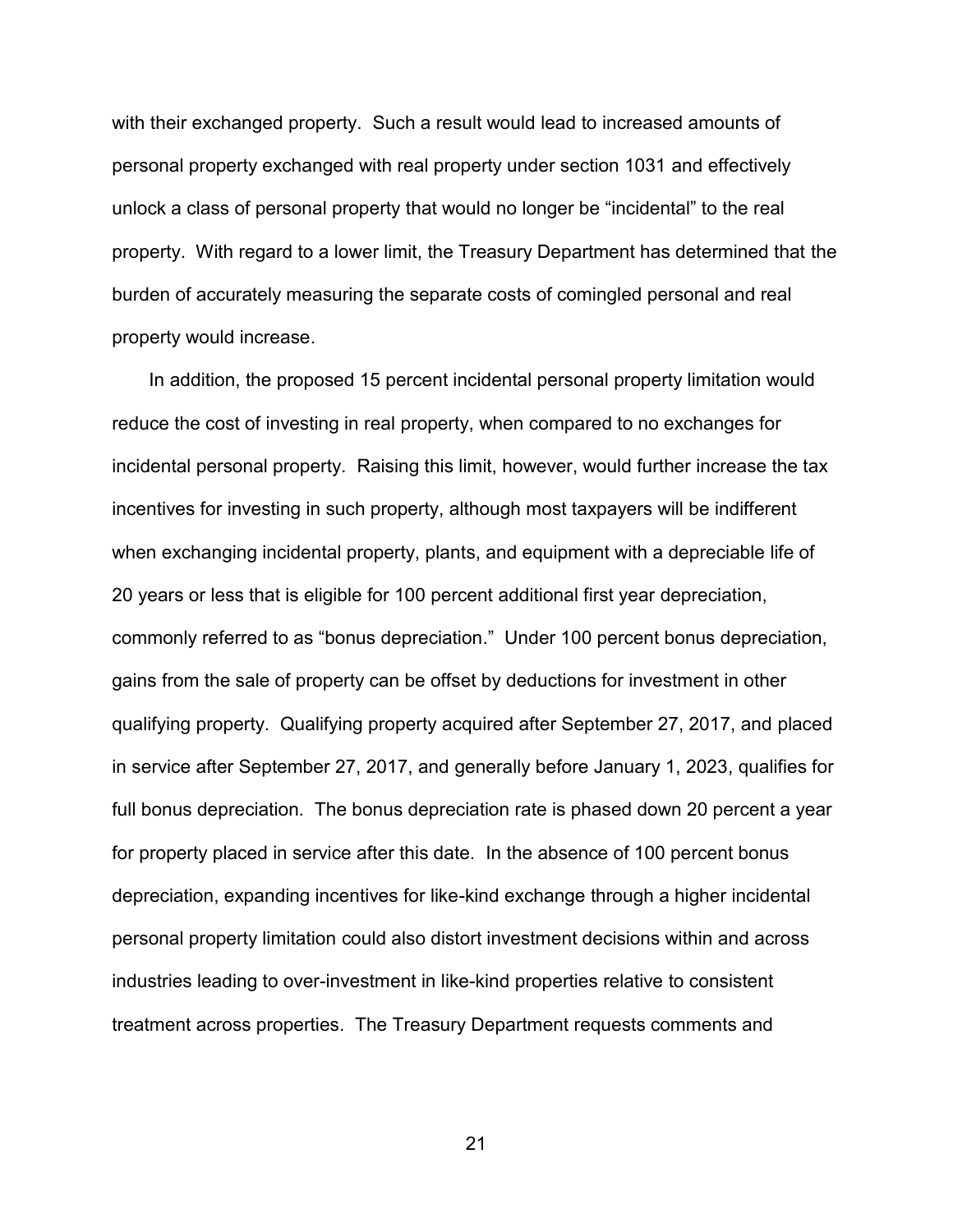information that would help further inform the analysis underlying the proposed 15 percent limitation for incidental personal property.

The Treasury Department and the IRS have determined that these rules will not have a significant effect on the market for like-kind exchanges of real property. Finally, these proposed regulations do not significantly affect compliance burdens as the regulations are substantially similar to existing regulations affecting like-kind exchanges for real property.

### II. Paperwork Reduction Act

The collection of information in these proposed regulations is reflected in the collection of information for Form 8824, Like-Kind Exchanges, which has been reviewed and approved by the Office of Management and Budget in accordance with the Paperwork Reduction Act (44 U.S.C. 3507(c)) under control numbers 1545-0074. The number of respondents to Form 8824 for tax year 2018 is estimated at 125,000– 220,000. The estimated burden for individual taxpayers filing this form is approved under OMB control number 1545-0074 and is included in the estimates shown in the instructions for their individual income tax return. The estimated burden for taxpayers who file Form 8824, which has not changed as a result of these proposed regulations, is shown below.

Recordkeeping . . . . 10 hr., 16 min.

Learning about the law or the form . . . . . . . . . . . . 1 hr., 59 min.

Preparing the form . . . . . . . . . . . . 2 hr., 14 min.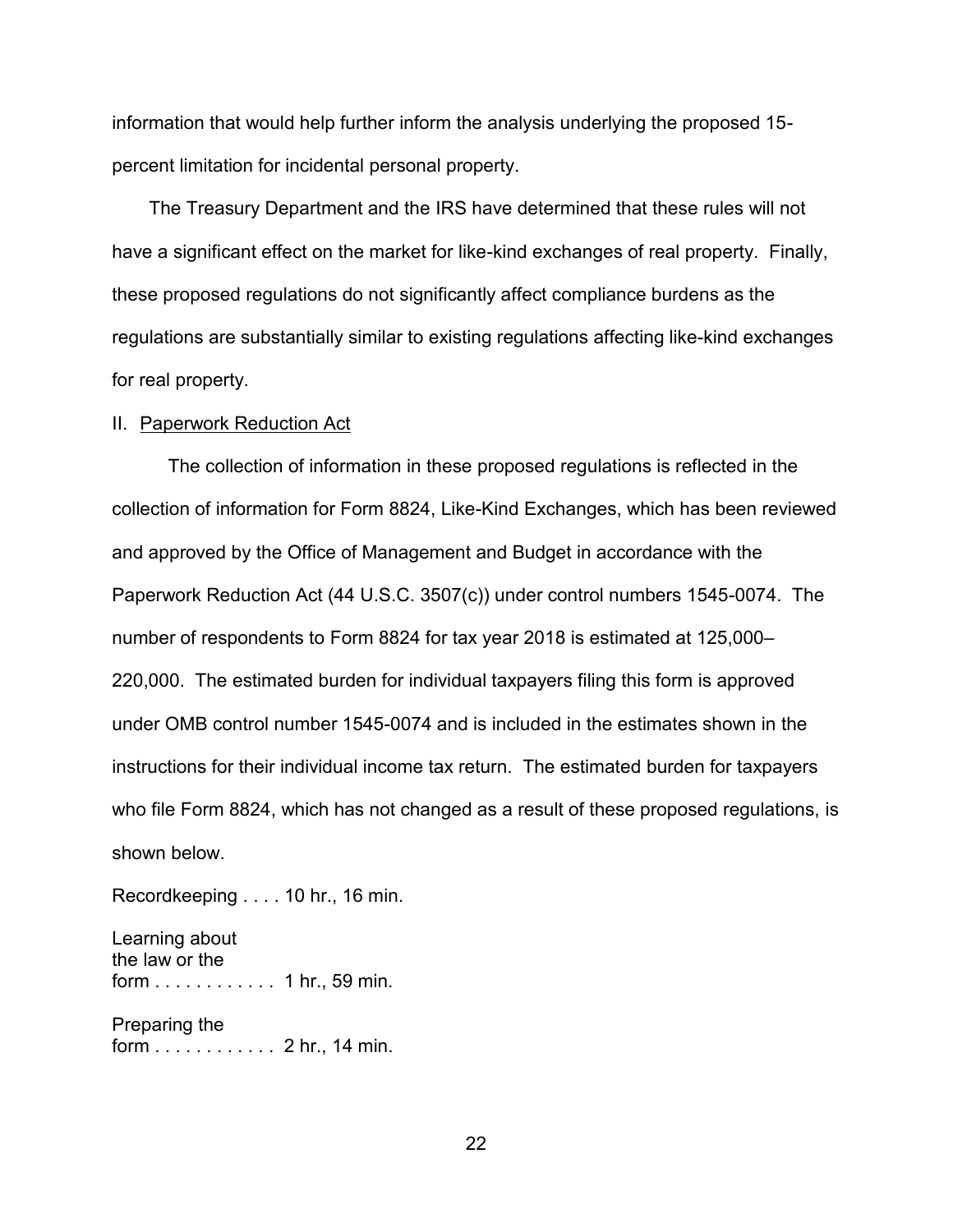Form 8824 is used by taxpayers engaging in section 1031 like-kind exchanges. Beginning after December 31, 2017, section 1031 like-kind exchange treatment applies only to exchanges of real property held for use in a trade or business or for investment, other than real property held primarily for sale. Before the law change, section 1031 also applied to certain exchanges of personal or intangible property. These proposed regulations provide a definition of real property for purposes of section 1031 and a rule for the receipt of personal property that is incidental to real property received in an exchange, and makes conforming changes to the regulations. The law change reflected in the proposed regulations will result in fewer taxpayers engaging in section 1031 like-kind exchanges. This decrease in burden will be reflected in the updated burden estimates for the Form 8824. The requirement to maintain records to substantiate information on the Form 8824 is already contained in the burden associated with the control numbers for those forms and remains unchanged. For purposes of the Paperwork Reduction act, no burden estimates specific to the proposed regulations are currently available. The Treasury Department has not estimated the burden, including that of any new information collections, related to the requirements under the proposed regulations. Those estimates would capture both changes made by the TCJA and those that arise out of discretionary authority exercised in the proposed regulations.

The current status of the Paperwork Reduction Act submissions related to 1031 is provided in the following table. The 1031 provisions are included in aggregated burden estimates for OMB control number 1545-0074, which represents a total estimated burden time, including all related forms and schedules, of 1.784 billion hours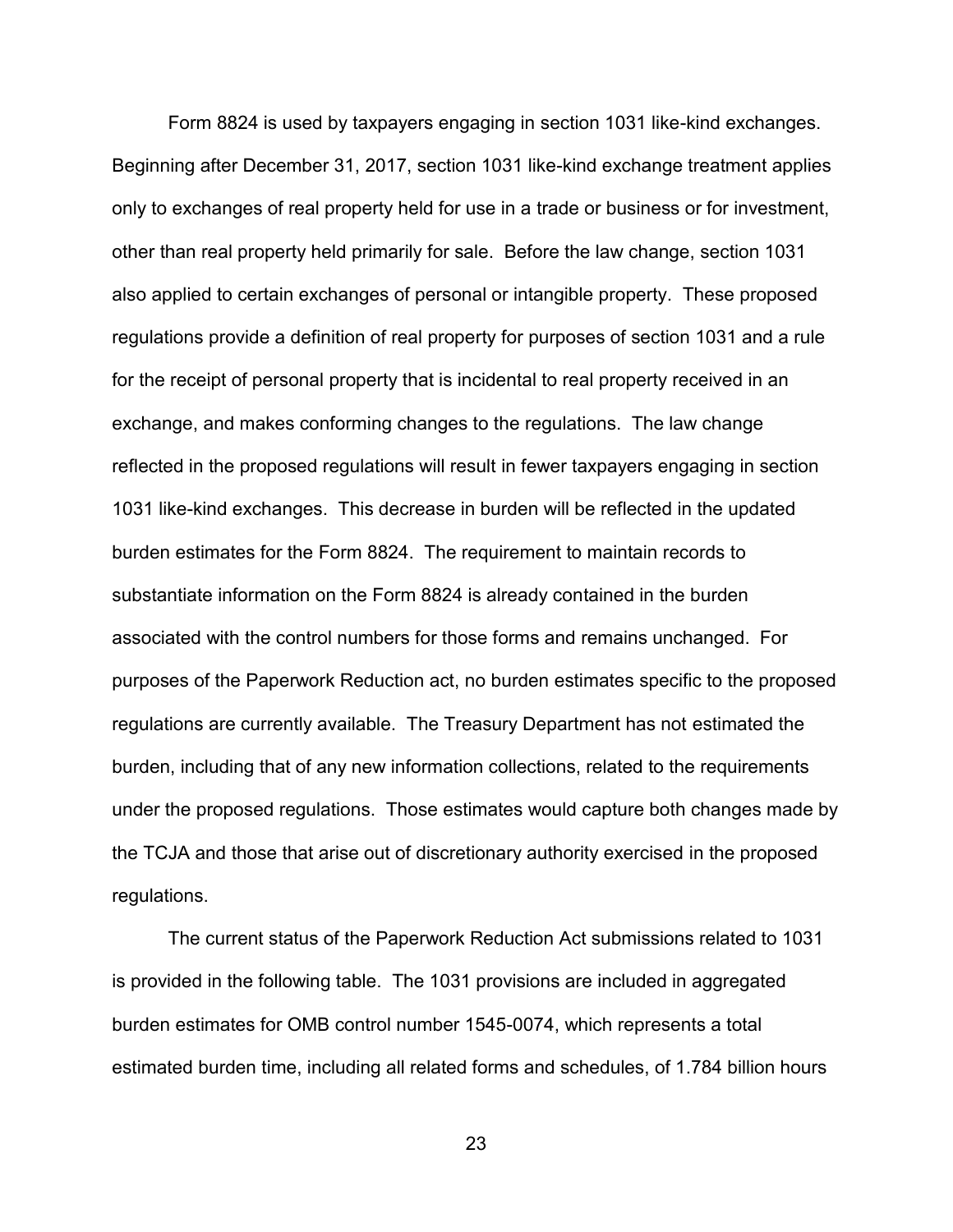and total estimated monetized costs of \$31.764 billion (\$2017). The burden estimates provided in the OMB control numbers below are aggregate amounts that relate to the entire package of forms associated with the OMB control number, and will in the future include but not isolate the estimated burden of only the 1031 requirements. These numbers are therefore unrelated to the future calculations needed to assess the burden imposed by the proposed regulations. The Treasury Department and IRS urge readers to recognize that these numbers are duplicates and to guard against over-counting the burden that tax provisions imposed prior to the Act. The Treasury Department and the IRS request comments on all aspects of information collection burdens related to the proposed regulations. In addition, when available, drafts of IRS forms are posted for comment at www.irs.gov/draftforms.

| Form 8824                                                                       | Individual (NEW  | Sixty-day notice published in the Federal  |
|---------------------------------------------------------------------------------|------------------|--------------------------------------------|
|                                                                                 | Model) 1545-0074 | Register on 9/30/19 (84 FR 51712). Public  |
|                                                                                 |                  | Comment period closed on 11/29/19.         |
|                                                                                 |                  | Thirty-day notice published in the Federal |
|                                                                                 |                  | Register on 12/18/19 (84 FR 69458).        |
|                                                                                 |                  | Comment period closed on 1/17/20.          |
|                                                                                 |                  | Approved by OMB through 1/31/2021.         |
| Link: https://www.federalregister.gov/documents/2019/12/18/2019-27285/agency-   |                  |                                            |
| information-collection-activities-submission-for-omb-review-comment-request-us- |                  |                                            |
| individual                                                                      |                  |                                            |
|                                                                                 |                  |                                            |

Form 8824 is also used by members of the executive branch of the Federal

Government and judicial officers of the Federal Government to elect to defer gain under

section 1043 on certain sales of property due to potential conflicts of interest arising

from their status as government officials. These proposed regulations do not address or

affect the deferral of gain on sales under section 1043.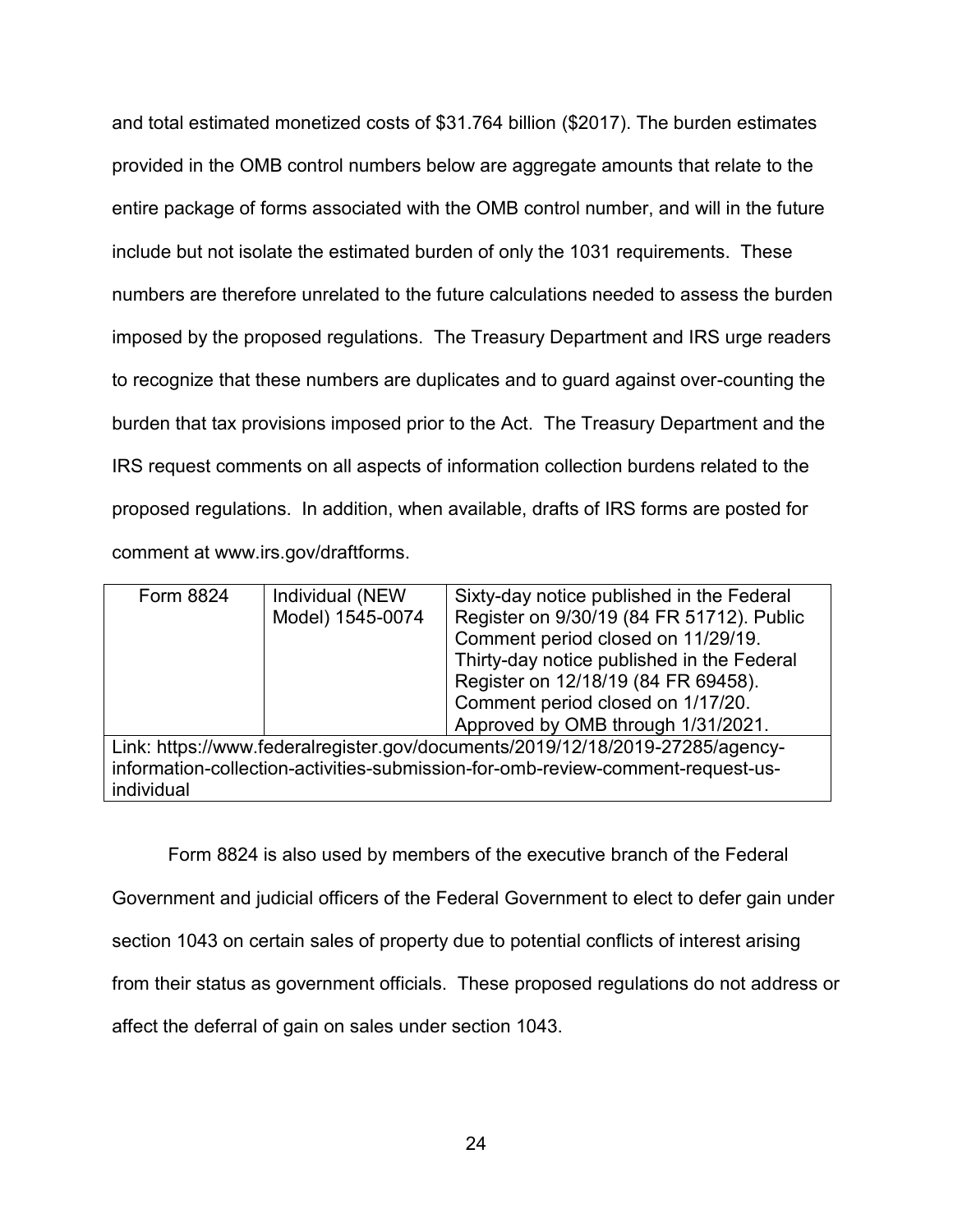An agency may not conduct or sponsor, and a person is not required to respond to, a collection of information unless the collection of information displays a valid OMB control number.

Books or records relating to a collection of information must be retained as long as their contents may become material in the administration of any internal revenue law. Generally, tax returns and return information are confidential, as required by 26 U.S.C. 6103.

### III. Regulatory Flexibility Act

It is hereby certified that these proposed regulations will not have a significant economic impact on a substantial number of small entities within the meaning of section 601(6) of the Regulatory Flexibility Act (5 U.S.C. chapter 6).

These proposed regulations update existing regulations under section 1031 to reflect statutory changes made to section 1031 by the TCJA. Section 1031 provides that a taxpayer exchanging investment property or property held for productive use in a trade or business for other investment or trade or business property recognizes gain only to the extent of money or other non-like-kind property received in the exchange, and recognizes no loss on the exchange. Under the TCJA amendments to section 1031, for years after 2017, section 1031 applies only to exchanges of real property and no longer applies to exchanges of personal property and certain intangible property. The proposed regulations provide a definition of real property to be used in determining whether a taxpayer has met the requirements of section 1031. In so doing, the proposed regulations follow the legislative history underlying the TCJA amendment to section 1031 providing that real property eligible for like-kind exchange treatment under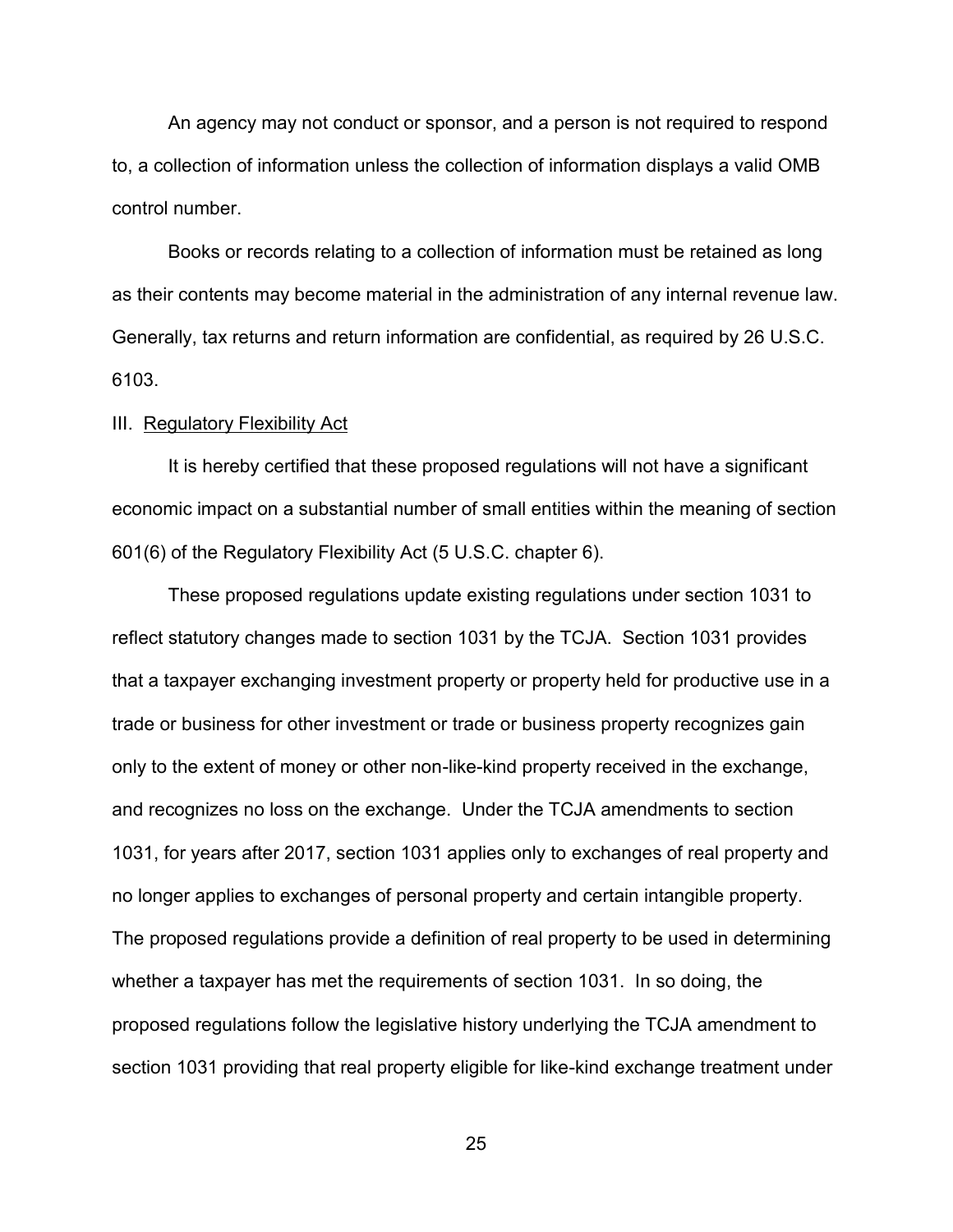pre-TCJA law continues to be eligible for like-kind exchange treatment in years beginning after 2017. Consequently, the proposed regulations use certain aspects from existing regulatory definitions of real property that are consistent with the legislative history underlying the TCJA amendment to section 1031 requiring that the definition of real property remain the same both before and after enactment of the TCJA. Taxpayers already are familiar with these rules, which provide that real property includes land, improvements to land, unsevered natural products of land, and water and air space superjacent to land. In addition, the proposed regulations provide a rule addressing a taxpayer's receipt of personal property that is incidental to the real property the taxpayer receives in the exchange that is based on an existing rule in §1.1031(k)-1.

Individuals and business entities that own investment real property or real property held for productive use in a trade or business may engage in a section 1031 exchange. The provisions of section 1031 apply in the same manner to all taxpayers, so the effect of the proposed regulations is the same for taxpayers that are small entities and taxpayers that are not small entities. The small entities potentially impacted by these regulations are businesses organized as corporations (including S corporations), partnerships, and individuals that file a Form 1040 Schedule C for their respective trades or businesses or Form 1040 Schedule E for their rental real estate.

The number of small entities potentially affected by these proposed regulations is unknown but likely substantial because like-kind exchange are entered into by entities of all sizes. Although a substantial number of small entities is potentially affected by these proposed regulations, the Treasury Department and the IRS have concluded that the proposed regulations will not have a significant economic impact on a substantial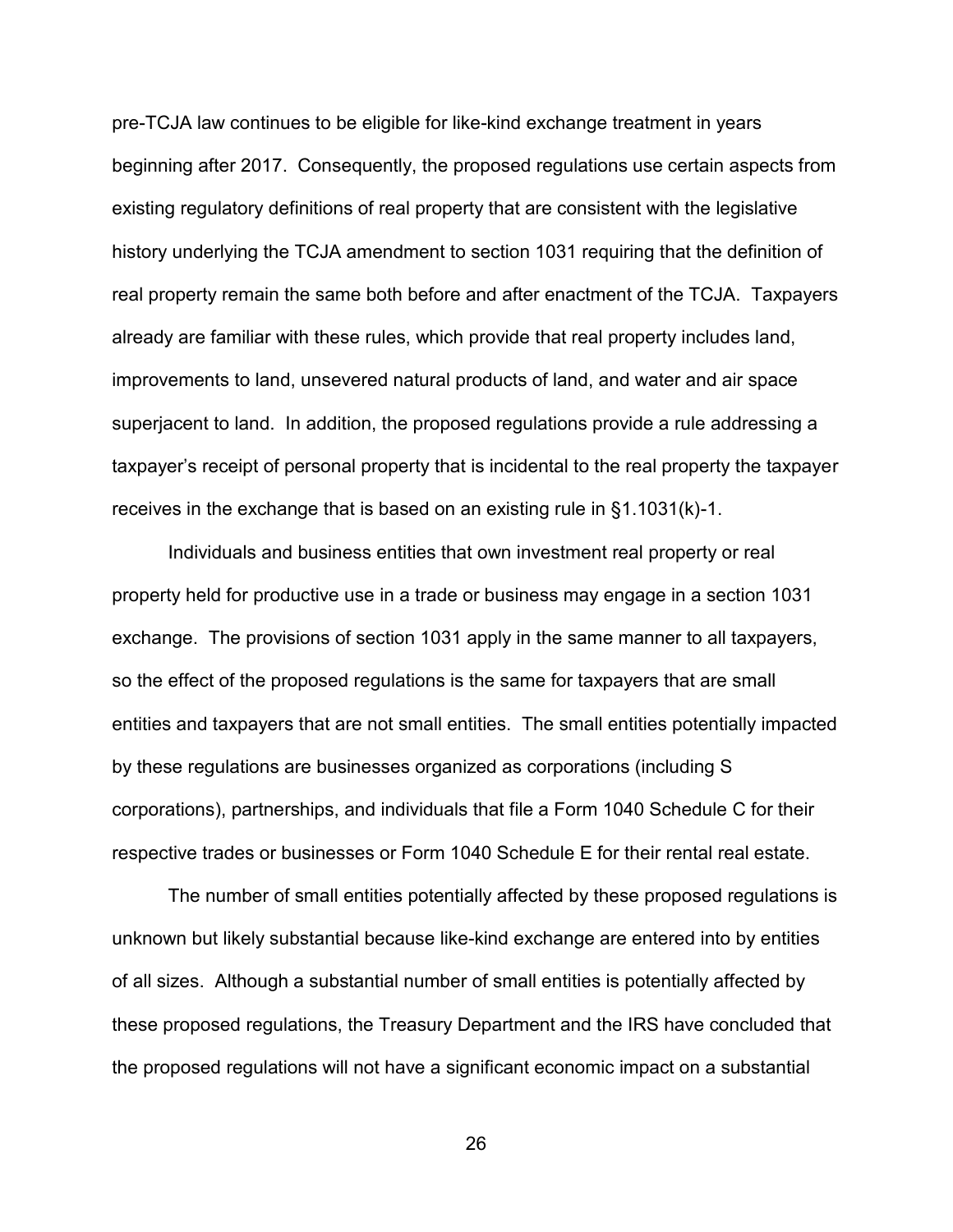number of small entities because the costs to comply with these proposed regulations are not significant. This is because for taxpayers still able to engage in section 1031 exchanges, there are no additional forms they are required to file, and there is no new recordkeeping required, to comply with section 1031 as amended by the TCJA and these proposed regulations. Thus, taxpayers that engage in like-kind exchanges of real property in 2018 and later years won't have any additional burden as compared to taxpayers engaging in like-kind exchanges in years before 2018. Accordingly, it is hereby certified that these proposed regulations will not have a significant economic impact on a substantial number of small entities.

Notwithstanding this certification, the Treasury Department and the IRS invite comments from the public about the impact of this proposed rule on small entities.

Pursuant to section 7805(f) of the Code, this notice of proposed rulemaking will be submitted to the Chief Counsel for Advocacy of the Small Business Administration for comment on its impact on small business.

IV. Unfunded Mandates Reform Act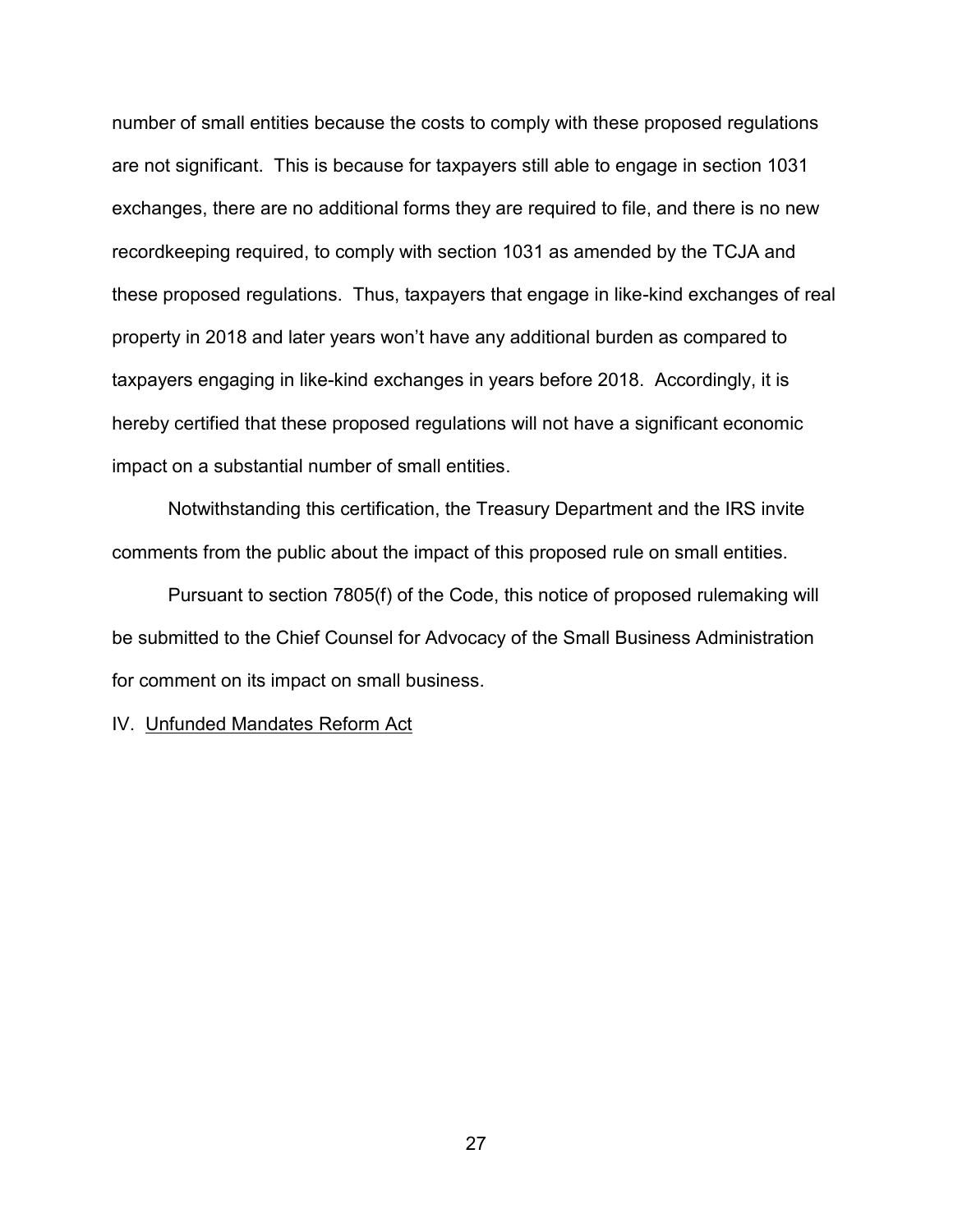Section 202 of the Unfunded Mandates Reform Act of 1995 requires that agencies assess anticipated costs and benefits and take certain other actions before issuing a final rule that includes any Federal mandate that may result in expenditures in any one year by a state, local, or tribal government, in the aggregate, or by the private sector, of \$100 million in 1995 dollars, updated annually for inflation. In 2019, that threshold is approximately \$164 million. This proposed rule does not include any mandate that may result in expenditures by state, local, or tribal governments, or by the private sector in excess of that threshold.

### V. Executive Order 13132: Federalism

Executive Order 13132 (entitled "Federalism") prohibits an agency from publishing any rule that has federalism implications if the rule either imposes substantial, direct compliance costs on state and local governments, and is not required by statute, or preempts state law, unless the agency meets the consultation and funding requirements of section 6 of the Executive Order. This proposed rule does not have federalism implications and does not impose substantial, direct compliance costs on state and local governments or preempt state law within the meaning of the Executive Order.

### **Comments and Public Hearing**

Before these proposed regulations are adopted as final regulations, consideration will be given to any comments that are submitted timely to the IRS as prescribed in this preamble under the **ADDRESSES** heading. The Treasury Department and the IRS request comments on all aspects of the proposed rules. Any electronic comments submitted, and to the extent practicable any paper comments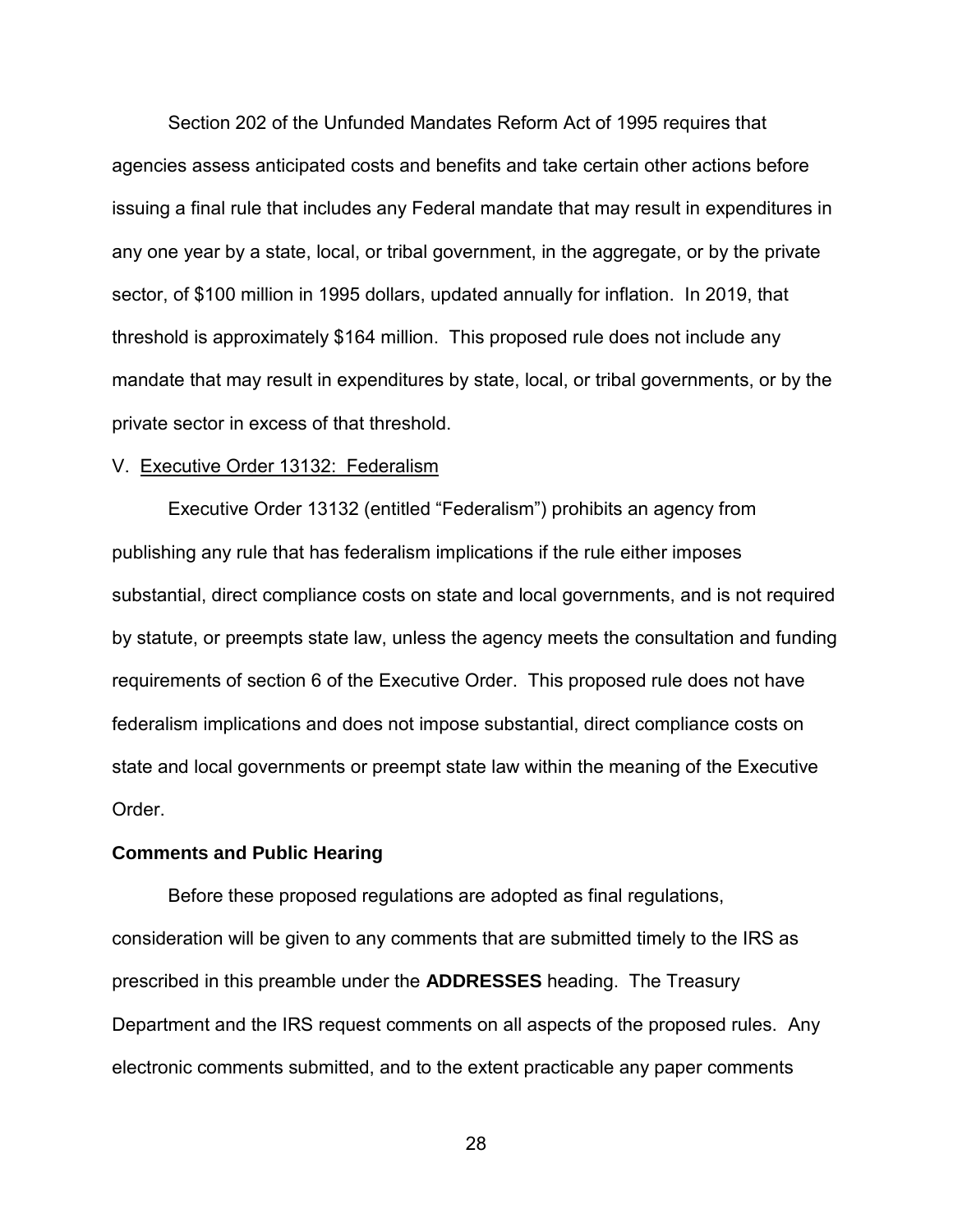submitted, will be made available at http://www.regulations.gov or upon request.

 A public hearing will be scheduled if requested in writing by any person who timely submits electronic or written comments. Requests for a public hearing are also encouraged to be submitted electronically. If a public hearing is scheduled, notice of the date and time for the public hearing will be published in the **Federal Register**. Announcement 2020-4, 2020-17 IRB 1, provides that until further notice, public hearings conducted by the IRS will be held telephonically. Any telephonic hearing will be made accessible to people with disabilities.

### **Drafting Information**

The principal author of these proposed regulations is Edward C. Schwartz of the Office of Associate Chief Counsel (Income Tax and Accounting). However, other

personnel from the Treasury Department and the IRS participated in their development.

### **List of Subjects in 26 CFR Part 1**

Income taxes, Reporting and recordkeeping requirements.

### **Proposed Amendments to the Regulations**

Accordingly, 26 CFR part 1 is proposed to be amended as follows:

# **PART 1--INCOME TAXES**

Paragraph 1. The authority citation for part 1 continues to read in part as follows:

Authority: 26 U.S.C. 7805 \* \* \*

\* \* \* \* \*

Par. 2. Section 1.168(i)-1 is amended by: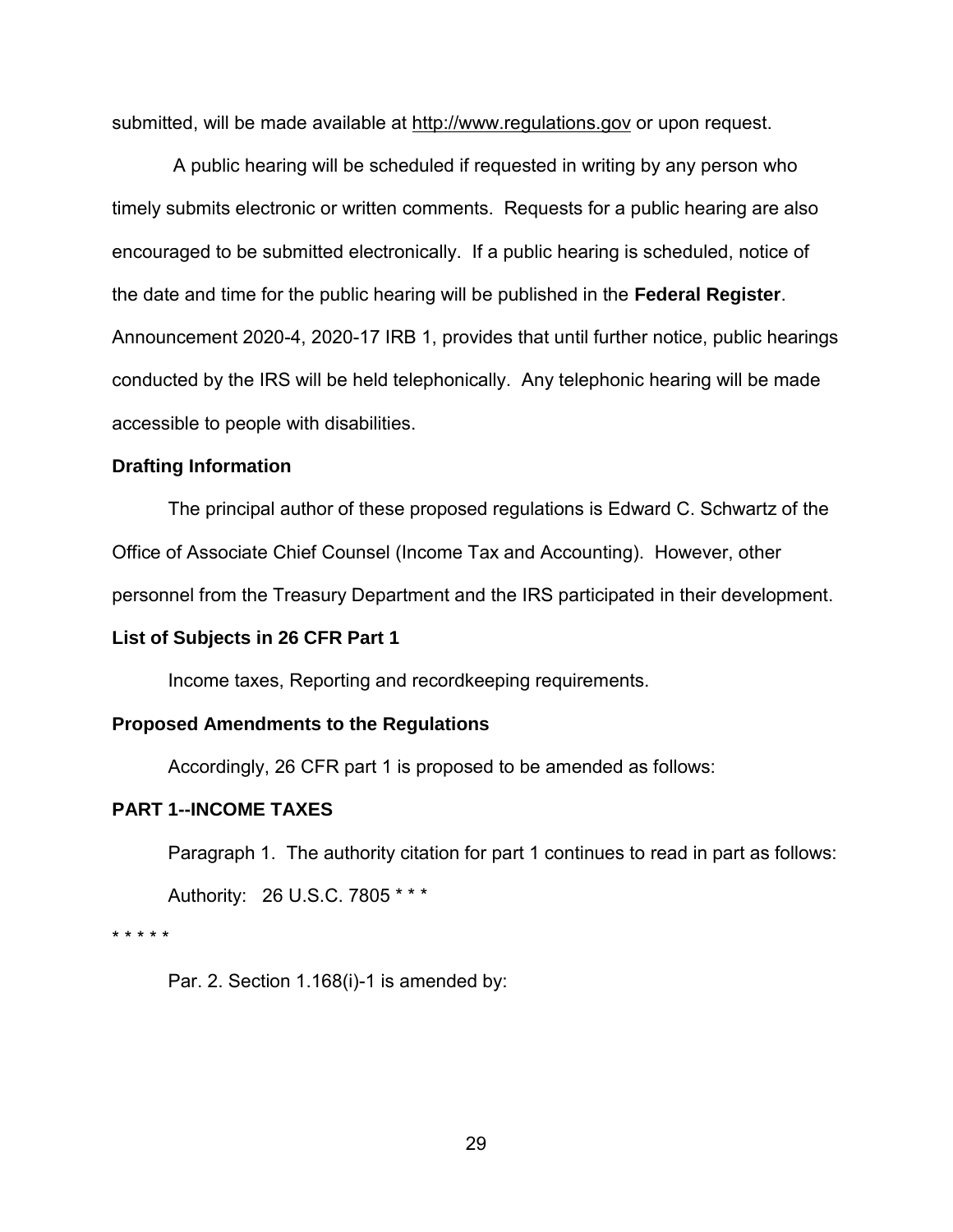1. In the last sentence in paragraph (e)(2)(viii)(A), removing "does not apply." at the end of the sentence and adding "and the distinct asset determination under §1.1031(a)-3(a)(4) do not apply." in its place;

 2. In the first sentence in paragraph (m)(1), removing the word "This" at the beginning of the sentence and adding "Except as provided in paragraph (m)(5) of this section, this" in its place; and

 3. Redesignating paragraph (m)(5) as paragraph (m)(6) and adding new paragraph (m)(5).

The addition reads as follows:

# §1.168(i)-1 General asset accounts.

\* \* \* \* \*

 $(m)$  \* \* \*

 (5) Application of paragraph (e)(2)(viii)(A). The language "and the distinct asset determination under §1.1031(a)-3(a)(4) do not apply." in the last sentence of paragraph (e)(2)(viii)(A) of this section applies on or after **[**EFFECTIVE DATE OF THE FINAL RULE**]**. Paragraph (e)(2)(viii)(A) of this section as contained in 26 CFR part I edition revised as of April 1, 2019, applies before the effective date of the final rule. Par. 3. Section 1.168(i)-8 is amended by:

 1. In the last sentence in paragraph (c)(4)(i), removing "does not apply." at the end of the sentence and adding "and the distinct asset determination under §1.1031(a)- 3(a)(4) do not apply." in its place;

 2. At the beginning of the sentence in paragraph (j)(1), removing the word "This" and adding "Except as provided in paragraph (j)(5) of this section, this" in its place;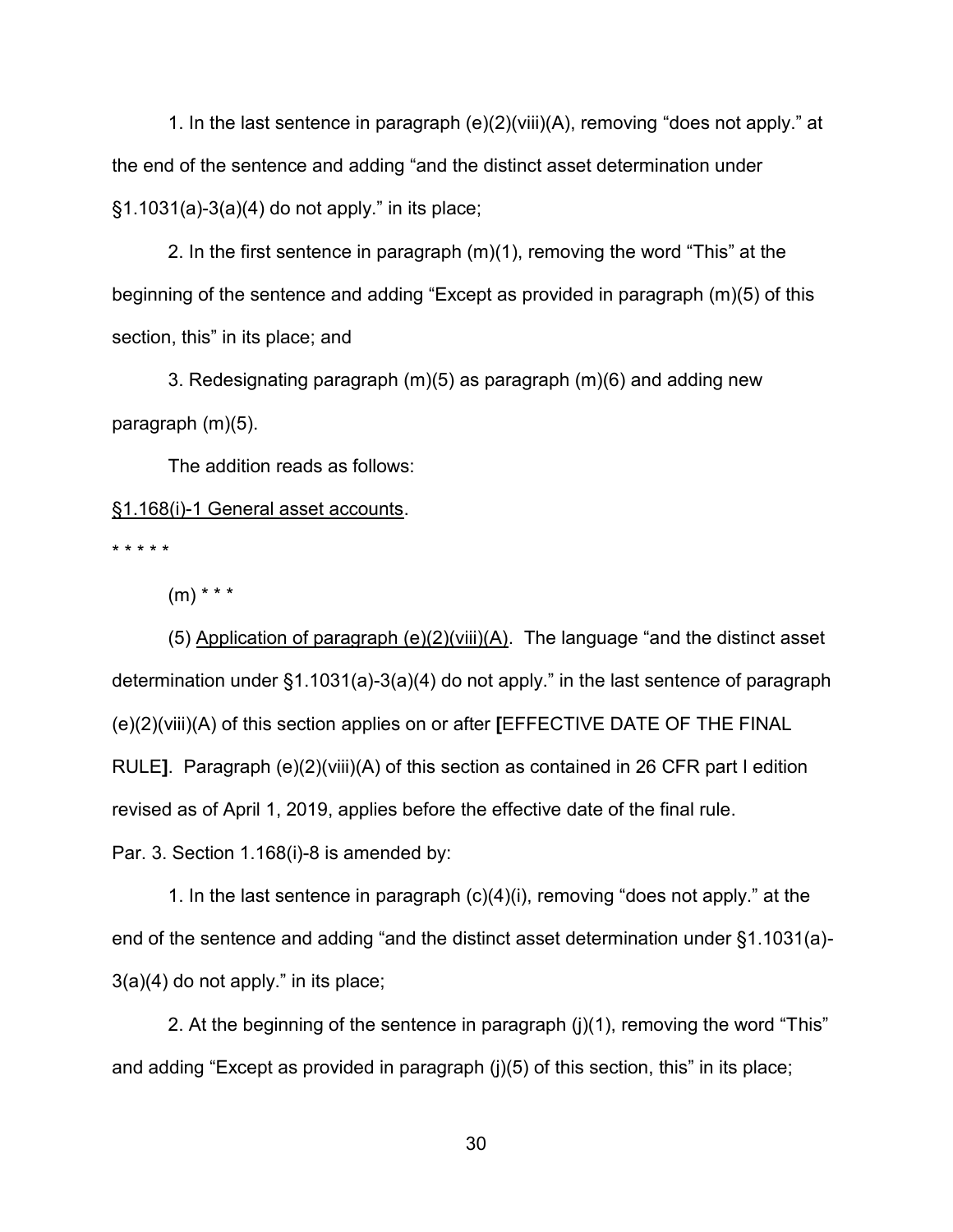3. Redesignating paragraph (j)(5) as paragraph (j)(6) and adding new paragraph  $(j)(5)$ .

The addition reads as follows:

# §1.168(i)-8 Dispositions of MACRS property.

\* \* \* \* \*

(j) \* \* \*

(5) Application of paragraph  $(c)(4)(i)$ . The language "and the distinct asset determination under §1.1031(a)-3(a)(4) do not apply." in the last sentence of paragraph (c)(4)(i) of this section applies on or after **[**EFFECTIVE DATE OF THE FINAL RULE**]**. Paragraph (c)(4)(i) of this section as contained in 26 CFR part I edition revised as of April 1, 2019, applies before the effective date of the final rule.

 Par. 4. Section 1.1031-0 is amended by revising the entry for §1.1031(a)-1(e) and adding entries for §1.1031(a)-3 to read as follows:

§1.1031-0 Table of contents.

\* \* \* \* \*

*§1.1031(a)-1 Property held for productive use in a trade or business or for investment*.

\* \* \* \* \*

(e) Applicability dates.

\* \* \* \* \*

*§1.1031(a)-3 Definition of real property*. (a) Real property. (b) Examples. (c) Applicability date.

\* \* \* \* \*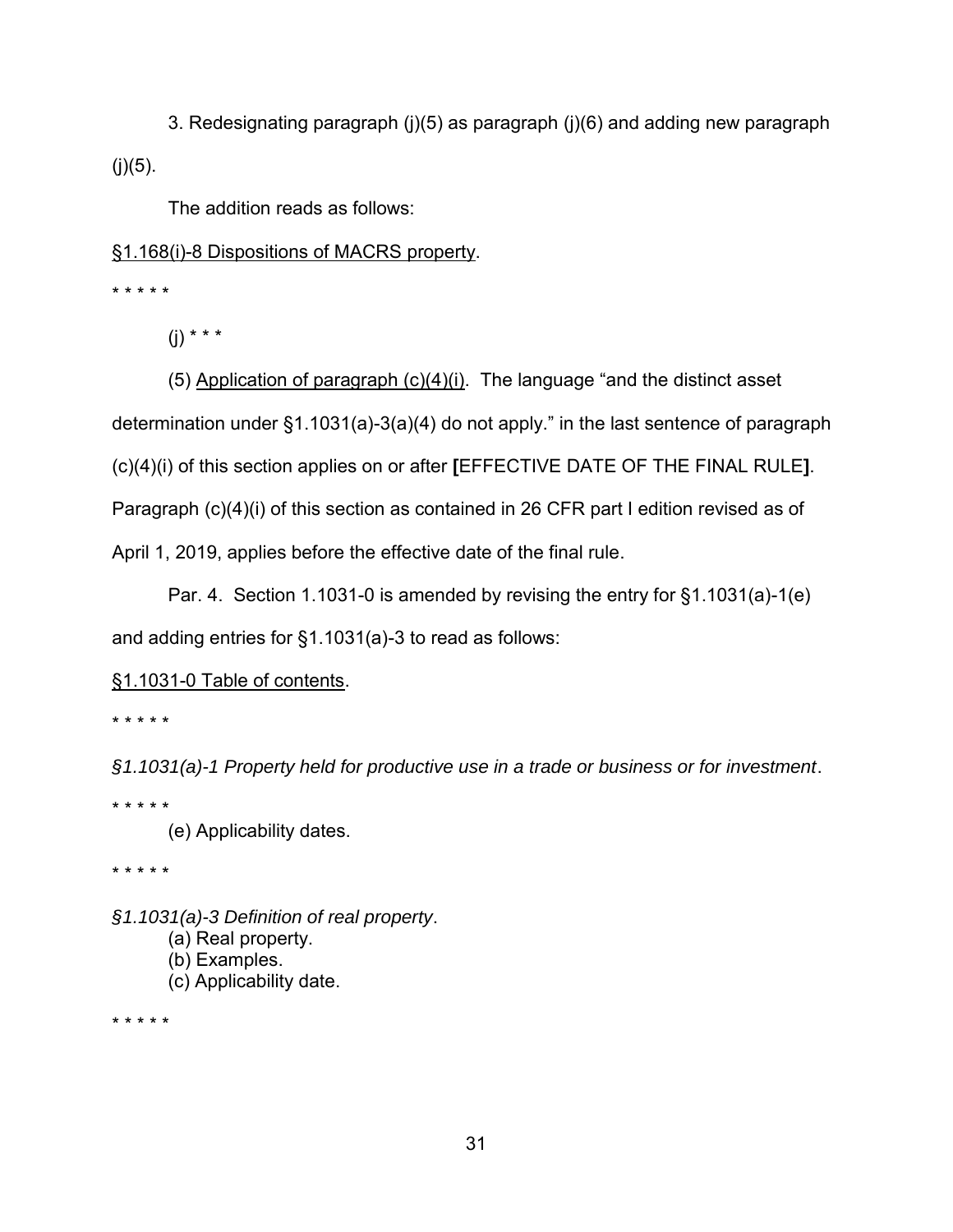Par. 5. Section 1.1031(a)-1 is amended by adding paragraph (a)(3) and revising paragraph (e) to read as follows:

§1.1031(a)-1 Property held for productive use in trade or business or for investment.

 $(a) * * * *$ 

 (3) Exchanges after 2017. Pursuant to section 13303 of Public Law 115-97 (131 Stat. 2054), for exchanges beginning after December 31, 2017, section 1031 and §§1.1031(a)-1, 1.1031(b)-2, 1.1031(d)-1T, 1.1031(d)-2, 1.1031(j)-1, 1.1031(k)-1, and references to section 1031 in §§1.1031(b)-1, 1.1031(c)-1, and 1.1031(d)-1, apply only to qualifying exchanges of real property (within the meaning of §1.1031(a)-3) that is held for productive use in a trade or business, or for investment, and that is not held primarily for sale.

\* \* \* \* \*

(e) Applicability dates--(1) Exchanges of partnership interests. The provisions of paragraph (a)(1) of this section relating to exchanges of partnership interests apply to transfers of property made by taxpayers on or after April 25, 1991.

(2) Exchanges after 2017. The provisions of paragraph (a)(3) of this section apply to exchanges beginning on or after **[**EFFECTIVE DATE OF THE FINAL RULE**]**.

Par. 6. Section 1.1031(a)-3 is added to read as follows:

# §1.1031(a)-3 Definition of real property.

(a) Real property--(1) In general. The term real property under section 1031 and §§1.1031(a)-1 through 1.1031(k)-1 means land and improvements to land, unsevered natural products of land, and water and air space superjacent to land. Under paragraph (a)(5) of this section, an interest in real property of a type described in this paragraph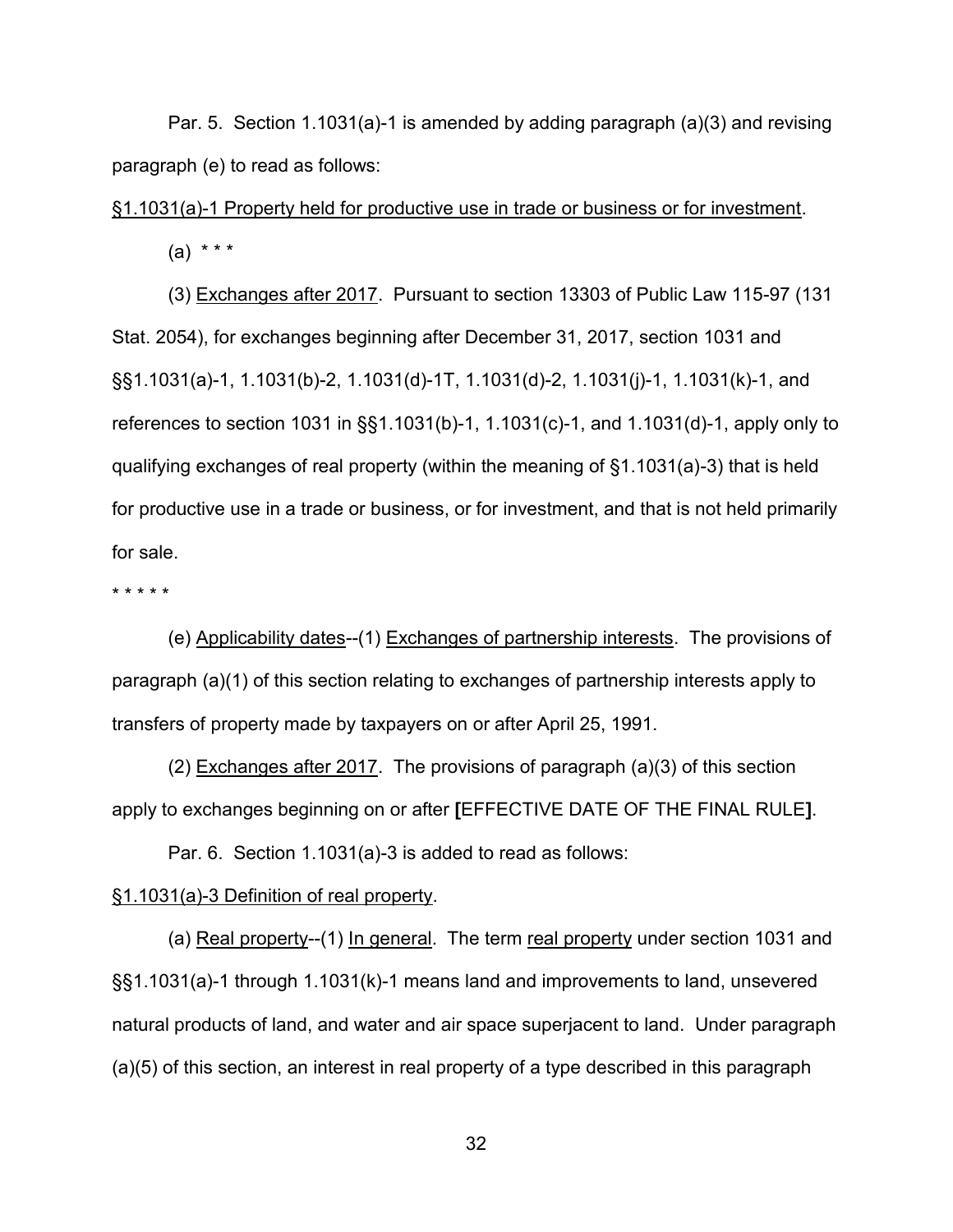(a)(1), including fee ownership, co-ownership, a leasehold, an option to acquire real property, an easement, or a similar interest, is real property for purposes of section 1031 and this section. Except for a state's characterization of shares in a mutual ditch, reservoir, or irrigation company described in paragraph (a)(5)(i) of this section, local law definitions are not controlling for purposes of determining the meaning of the term real property under this section.

(2) Improvements to land--(i) In general. The term improvements to land means inherently permanent structures and the structural components of inherently permanent structures.

(ii) Inherently permanent structures--(A) In general. The term inherently permanent structures means any building or other structure that is a distinct asset within the meaning of paragraph (a)(4) of this section and is permanently affixed to real property and that will ordinarily remain affixed for an indefinite period of time.

(B) Building. A building is any structure or edifice enclosing a space within its walls, and covered by a roof, the purpose of which is, for example, to provide shelter or housing, or to provide working, office, parking, display, or sales space. Buildings include the following distinct assets if permanently affixed: houses, apartments, hotels, motels, enclosed stadiums and arenas, enclosed shopping malls, factories and office buildings, warehouses, barns, enclosed garages, enclosed transportation stations and terminals, and stores.

(C) Other inherently permanent structures. Inherently permanent structures under this paragraph  $(a)(2)(ii)$  include the following distinct assets, if permanently affixed: in-ground swimming pools; roads; bridges; tunnels; paved parking areas,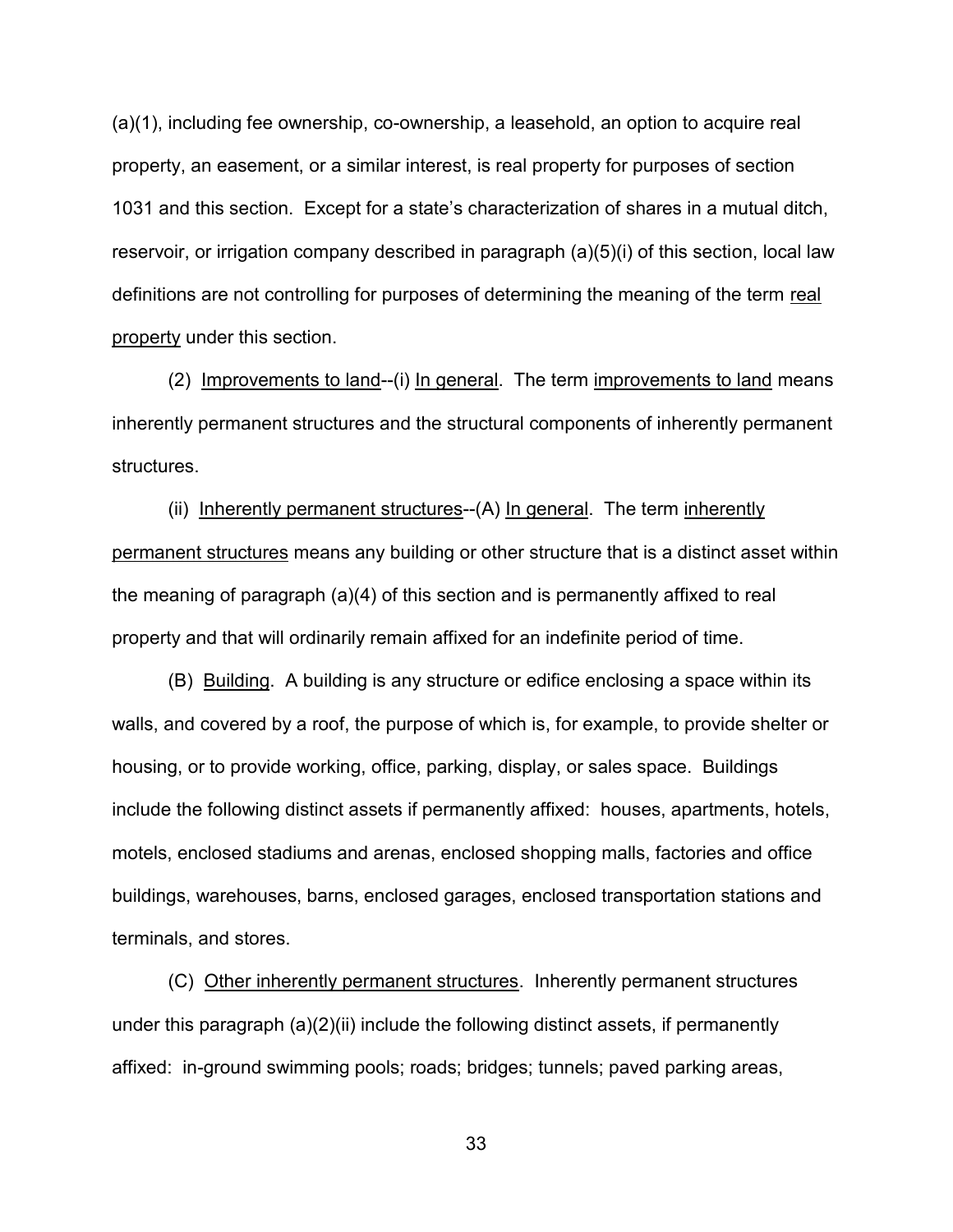parking facilities, and other pavements; special foundations; stationary wharves and docks; fences; inherently permanent advertising displays for which an election under section 1033(g)(3) is in effect; inherently permanent outdoor lighting facilities; railroad tracks and signals; telephone poles; power generation and transmission facilities; permanently installed telecommunications cables; microwave transmission, cell, broadcasting, and electric transmission towers; oil and gas pipelines; offshore drilling platforms, derricks, oil and gas storage tanks; grain storage bins and silos; and enclosed transportation stations and terminals. Affixation to real property may be accomplished by weight alone. If property is not listed as an inherently permanent structure in this paragraph  $(a)(2)(ii)(C)$ , the determination of whether the property is an inherently permanent structure under this paragraph (a)(2)(ii) is based on the following factors--

(1) The manner in which the distinct asset is affixed to real property;

(2) Whether the distinct asset is designed to be removed or to remain in place;

 $(3)$  The damage that removal of the distinct asset would cause to the item itself or to the real property to which it is affixed;

 $(4)$  Any circumstances that suggest the expected period of affixation is not indefinite; and

(5) The time and expense required to move the distinct asset.

(D) Machinery. Property that is in the nature of machinery or is essentially an item of machinery or equipment is generally not an inherently permanent structure and not real property for purposes of this section. In the case, however, of a building or inherently permanent structure that includes property in the nature of machinery as a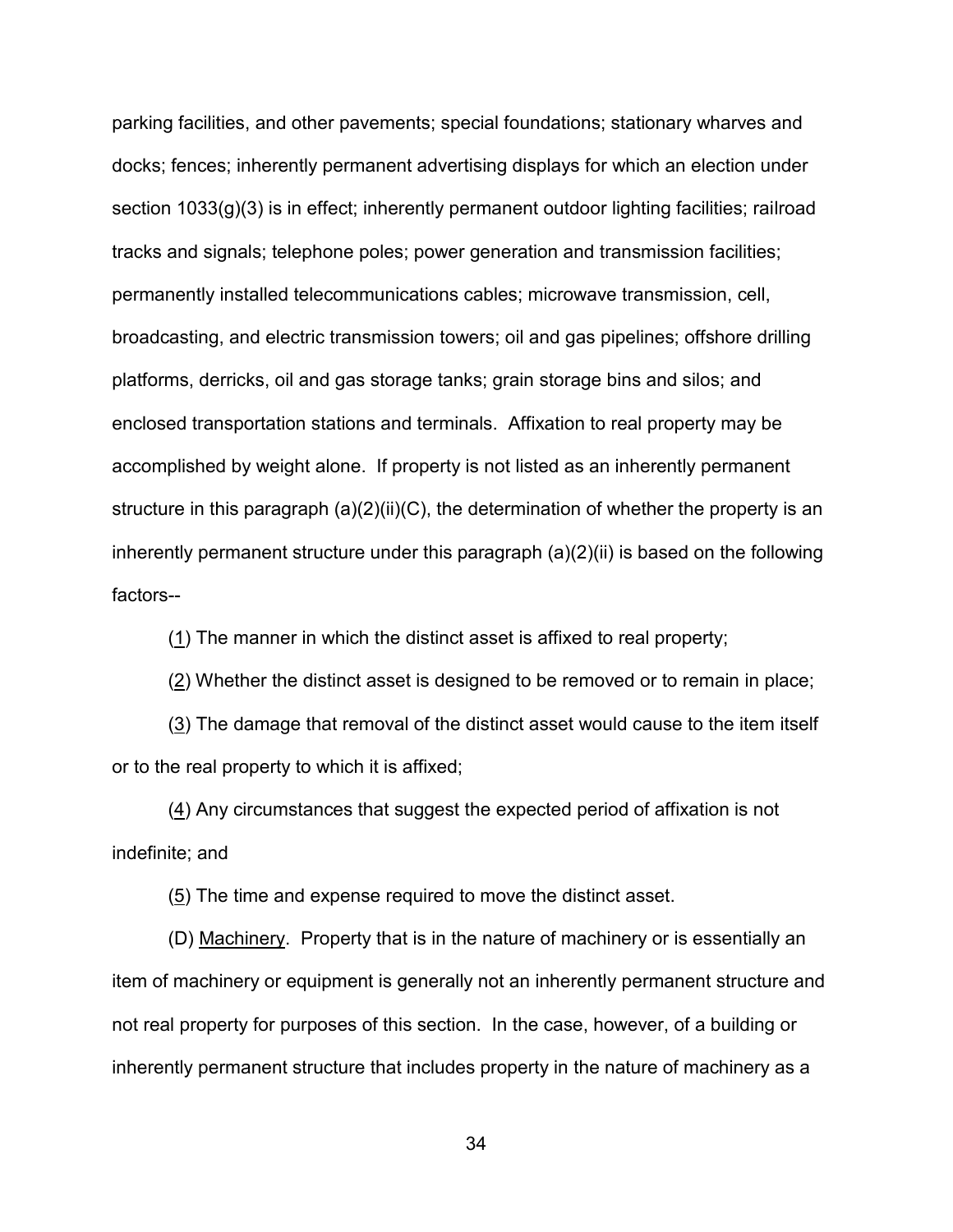structural component, the machinery is real property provided it serves the inherently permanent structure and does not produce or contribute to the production of income other than for the use or occupancy of space.

(iii) Structural components--(A) In general. The term structural component means any distinct asset, within the meaning of paragraph (a)(4) of this section, that is a constituent part of, and integrated into, an inherently permanent structure. If interconnected assets work together to serve an inherently permanent structure (for example, systems that provide a building with electricity, heat, or water), the assets are analyzed together as one distinct asset that may be a structural component. A structural component may qualify as real property only if the taxpayer holds its interest in the structural component together with a real property interest in the space in the inherently permanent structure served by the structural component. If a distinct asset is customized, the customization does not affect whether the distinct asset is a structural component. Tenant improvements to a building that are inherently permanent or otherwise classified as real property within the meaning of this paragraph (a)(2)(iii) are real property under this section. However, property produced for sale, such as bricks, nails, paint, and windowpanes, that is not real property in the hands of the producing taxpayer or a related person, as defined in section 1031(f)(3), but that may be incorporated into real property by an unrelated buyer, is not treated as real property by the producing taxpayer.

(B) Examples of structural components. Structural components include the following items, provided the item is a constituent part of, and integrated into, an inherently permanent structure: walls; partitions; doors; wiring; plumbing systems;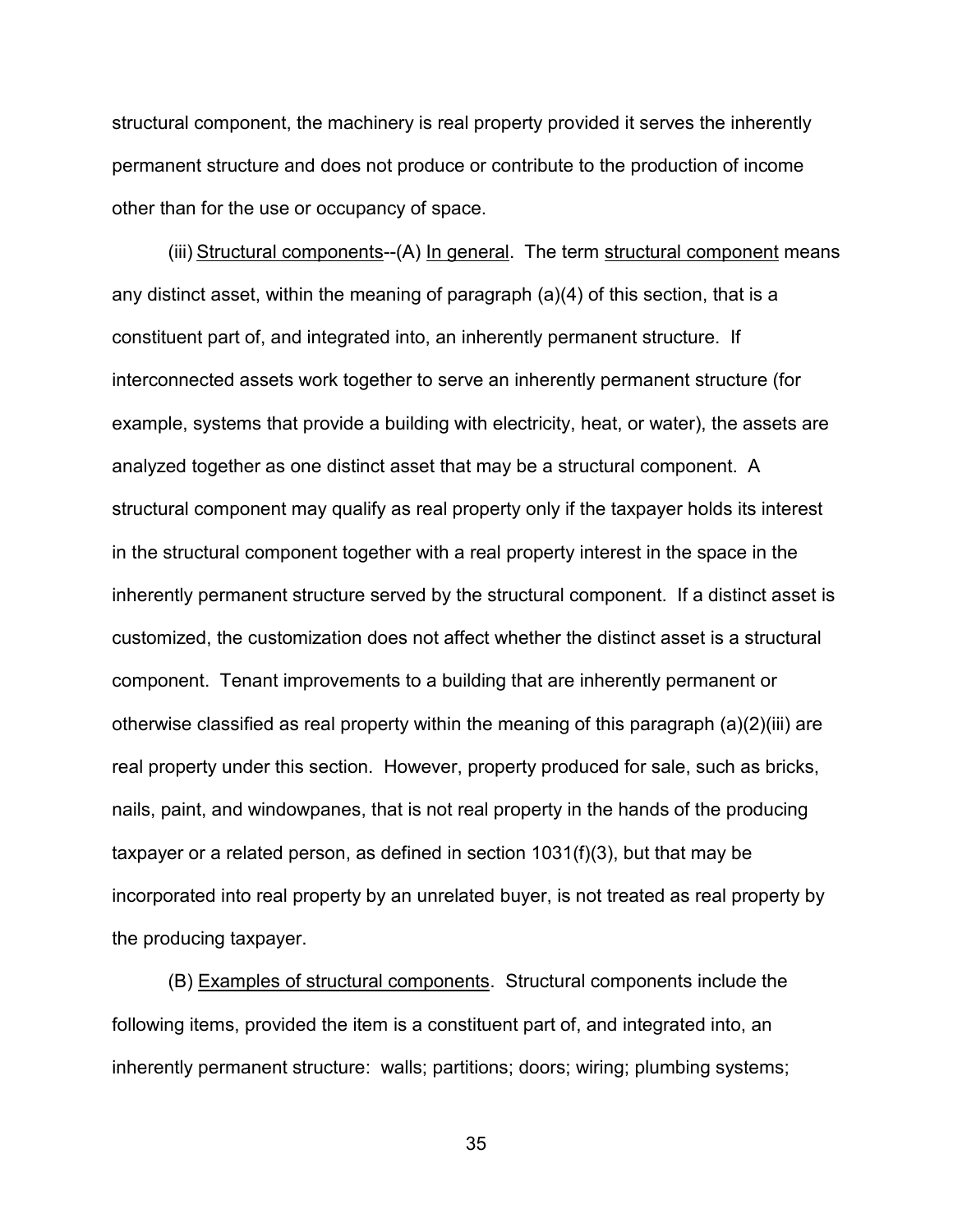central air conditioning and heating systems; pipes and ducts; elevators and escalators; floors; ceilings; permanent coverings of walls, floors, and ceilings; insulation; chimneys; fire suppression systems, including sprinkler systems and fire alarms; fire escapes; security systems; humidity control systems; and other similar property. If a component of a building or inherently permanent structure is a distinct asset and is not listed as a structural component in this paragraph (a)(2)(iii)(B), the determination of whether the component is a structural component under this paragraph  $(a)(2)(iii)$  is based on the following factors--

(1) The manner, time, and expense of installing and removing the component;

(2) Whether the component is designed to be moved;

 $(3)$  The damage that removal of the component would cause to the item itself or to the inherently permanent structure to which it is affixed; and

(4) Whether the component is installed during construction of the inherently permanent structure.

 (3) Unsevered natural products of land. Unsevered natural products of land, including growing crops, plants, and timber; mines; wells; and other natural deposits, generally are treated as real property for purposes of this section. Natural products and deposits, such as crops, timber, water, ores, and minerals, cease to be real property when they are severed, extracted, or removed from the land.

 (4) Distinct asset--(i) In general. A distinct asset is analyzed separately from any other assets to which the asset relates to determine if the asset is real property, whether as land, an inherently permanent structure, or a structural component of an inherently permanent structure. Buildings and other inherently permanent structures are distinct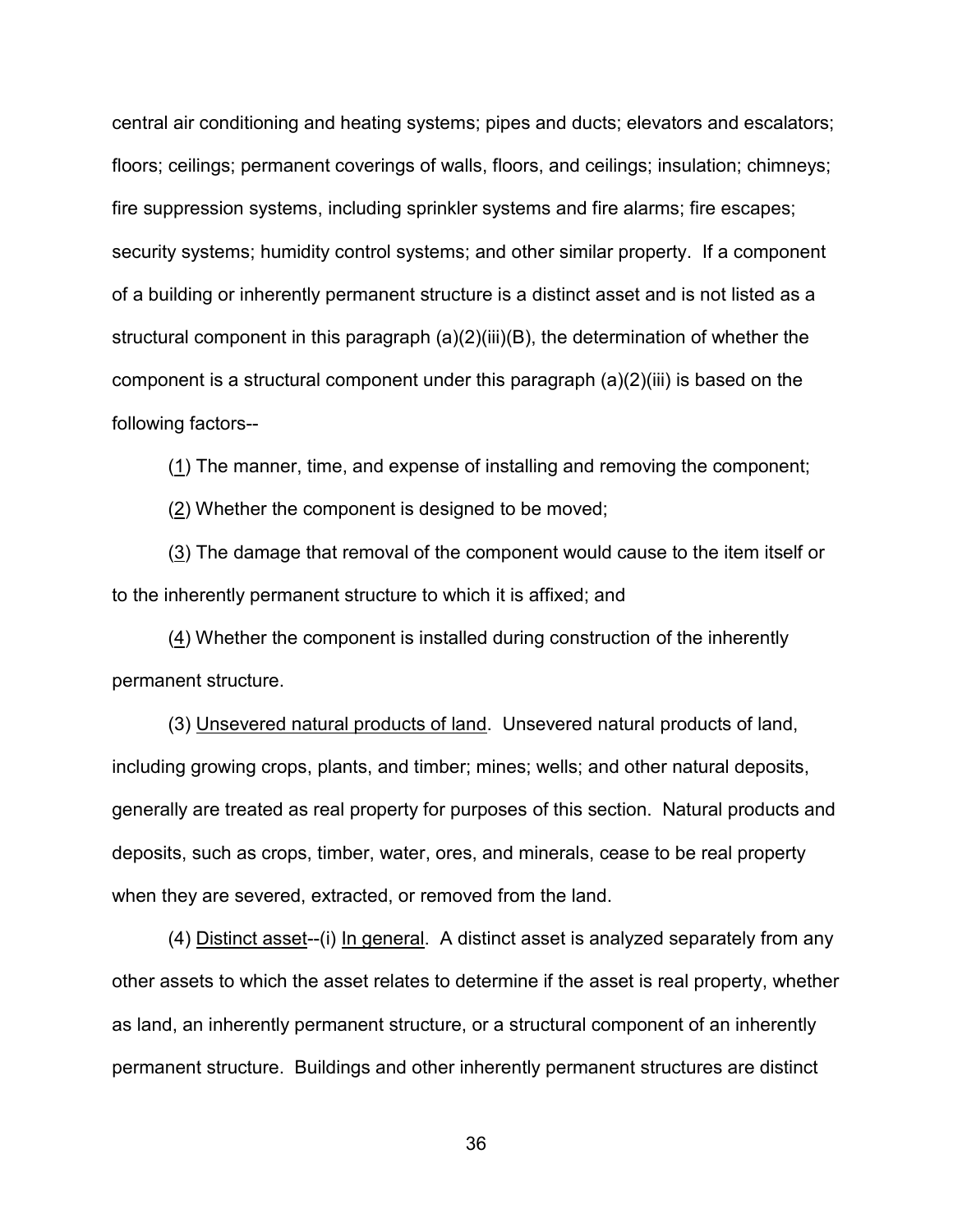assets. Assets and systems listed as a structural component in paragraph (a)(2)(iii)(B) of this section are treated as distinct assets.

(ii) Facts and circumstances. The determination of whether a particular separately identifiable item of property is a distinct asset is based on all the facts and circumstances. In particular, the following factors must be taken into account--

(A) Whether the item is customarily sold or acquired as a single unit rather than as a component part of a larger asset;

(B) Whether the item can be separated from a larger asset, and if so, the cost of separating the item from the larger asset;

(C) Whether the item is commonly viewed as serving a useful function independent of a larger asset of which it is a part; and

(D) Whether separating the item from a larger asset of which it is a part impairs the functionality of the larger asset.

(5) Intangible assets--(i) In general. To the extent an intangible asset derives its value from real property or an interest in real property, is inseparable from that real property or interest in real property, and does not produce or contribute to the production of income other than consideration for the use or occupancy of space, the intangible asset is real property or an interest in real property. Real property includes shares in a mutual ditch, reservoir, or irrigation company described in section 501(c)(12)(A) if, at the time of the exchange, the shares have been recognized by the highest court of the State in which the company was organized, or by a State statute, as constituting or representing real property or an interest in real property.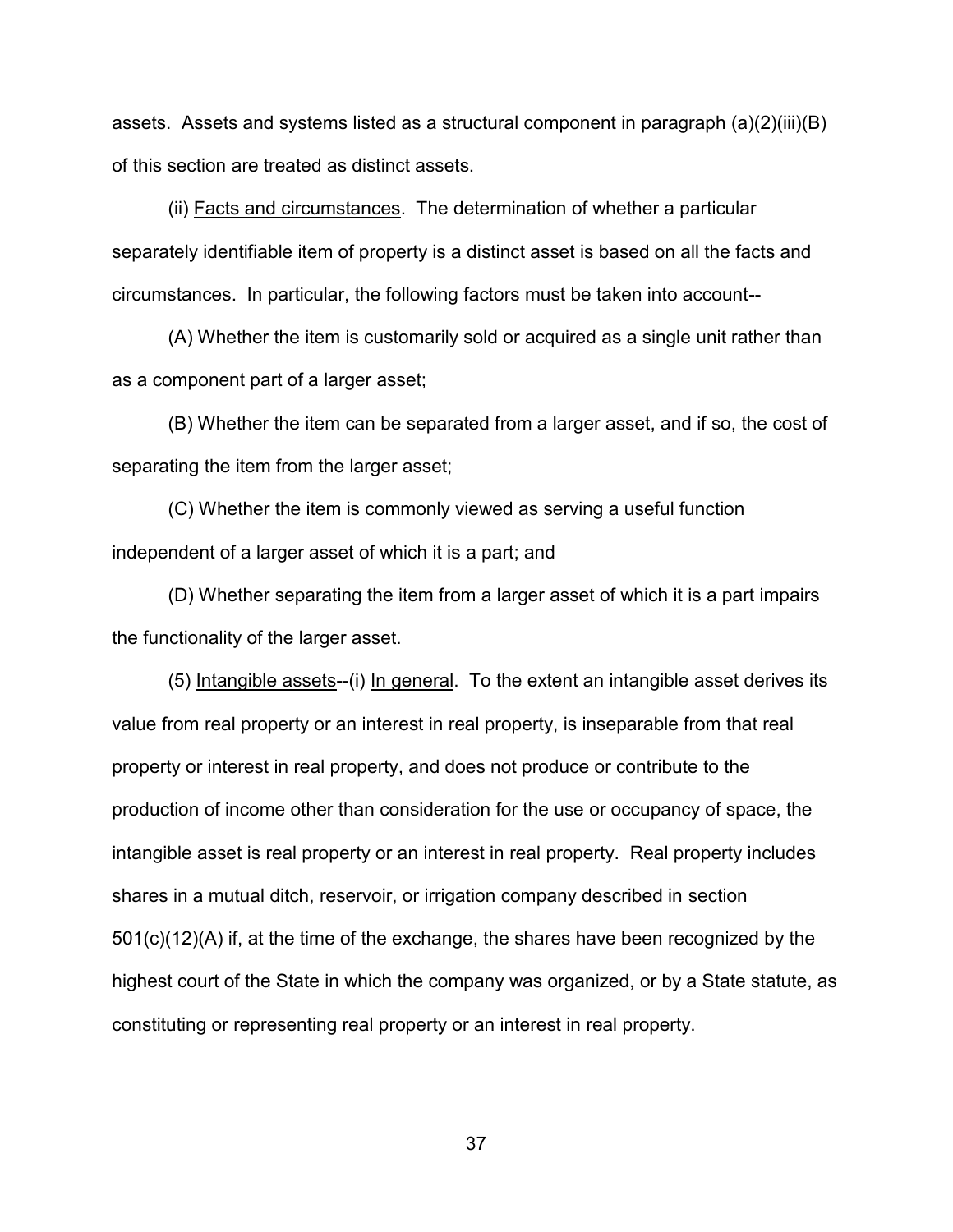(ii) Licenses and permits. A license, permit, or other similar right that is solely for the use, enjoyment, or occupation of land or an inherently permanent structure and that is in the nature of a leasehold or easement generally is an interest in real property under this section. However, a license or permit to engage in or operate a business on real property is not real property or an interest in real property if the license or permit produces or contributes to the production of income other than consideration for the use and occupancy of space.

(6) No inference outside of section 1031. The rules provided in this section concerning the definition of real property apply only for purposes of section 1031. No inference is intended with respect to the classification or characterization of property for other purposes of the Code, such as depreciation and sections 1245 and 1250. For example, a structure or a portion of a structure may be section 1245 property for depreciation purposes and for determining gain under section 1245, notwithstanding that the structure or the portion of the structure is real property under this section. Also, a taxpayer transferring relinquished property that is section 1245 property in a section 1031 exchange is subject to the gain recognition rules under section 1245 and the regulations under section 1245, notwithstanding that the relinquished property or replacement property is real property under this section. In addition, the taxpayer must follow the rules of section 1245 and the regulations under section 1245, and section 1250 and the regulations under section 1250, based on the determination of the relinquished property and replacement property being, in whole or in part, section 1245 property or section 1250 property under those Code sections and not under this section.

(b) Examples. The following examples illustrate the provisions of this section.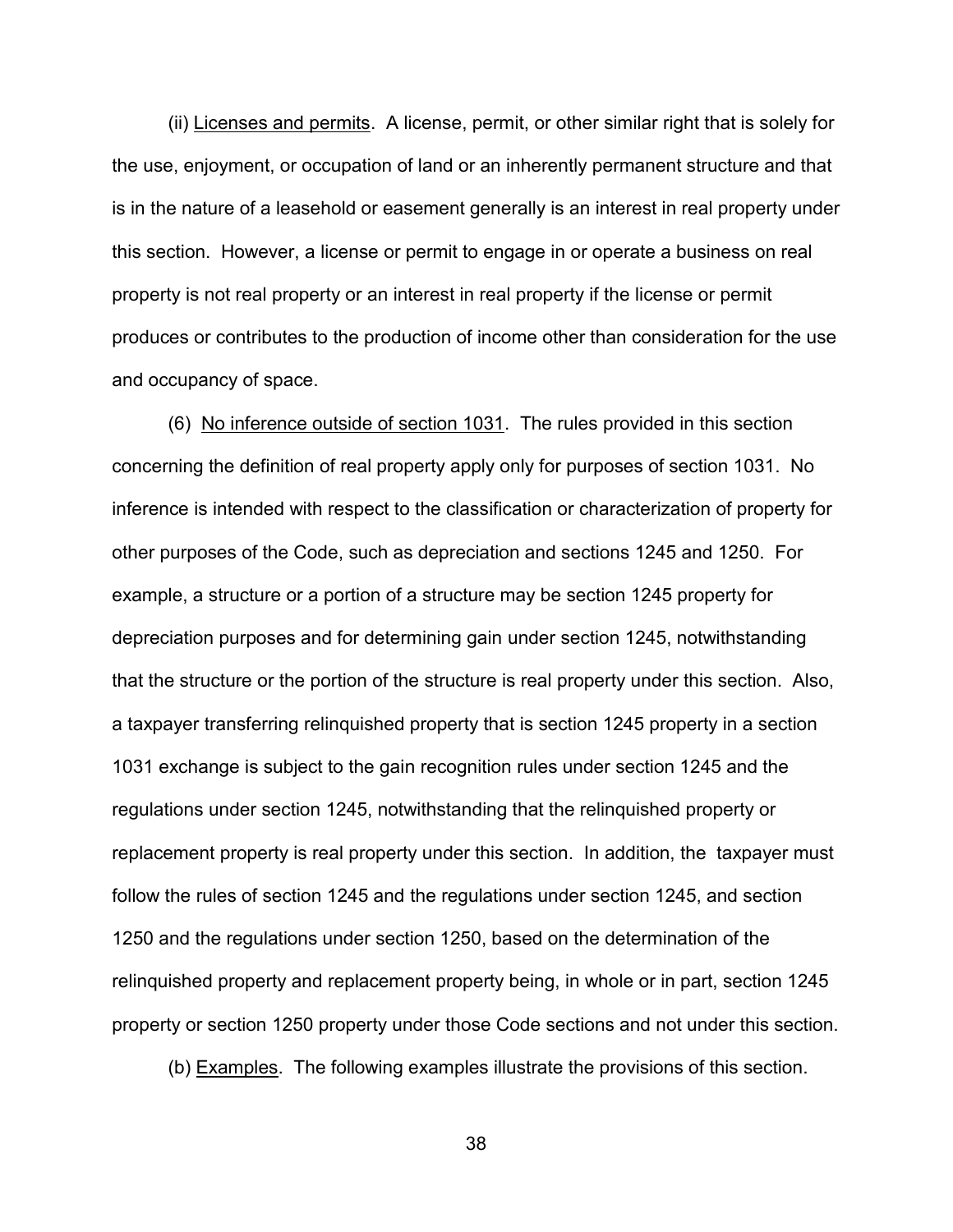(1) Example 1: Natural products of land. A owns land with perennial fruitbearing plants that A harvests annually. The unsevered plants are natural products of the land within the meaning of paragraph (a)(3) of this section and thus are real property for purposes of section 1031. A annually harvests fruit from the plants. Upon severance from the land, the harvested fruit ceases to be part of the land and therefore is not real property. Storage of the harvested fruit upon or within real property does not cause the harvested fruit to be real property.

(2) Example 2: Water space superjacent to land. B owns a marina comprised of U-shaped boat slips and end ties. The U-shaped boat slips are spaces on the water that are surrounded by a dock on three sides. The end ties are spaces on the water at the end of a slip or on a long, straight dock. B rents the boat slips and end ties to boat owners. The boat slips and end ties are water space superjacent to land and thus are real property within the meaning of paragraph (a)(1) of this section.

(3) Example 3: Indoor sculpture. (i) C owns an office building and a large sculpture in the atrium of the building. The sculpture measures 30 feet tall by 18 feet wide and weighs five tons. The building was specifically designed to support the sculpture, which is permanently affixed to the building by supports embedded in the building's foundation. The sculpture was constructed within the building. Removal would be costly and time consuming and would destroy the sculpture. The sculpture is reasonably expected to remain in the building indefinitely.

(ii) The sculpture is not an inherently permanent structure listed in paragraph  $(a)(2)(ii)(C)$  of this section, and, therefore, C must use the factors provided in paragraphs  $(a)(2)(ii)(C)(1)$  through (5) of this section to determine whether the sculpture is an inherently permanent structure. The sculpture--

(A) Is permanently affixed to the building by supports embedded in the building's foundation;

(B) Is not designed to be removed and is designed to remain in place indefinitely;

(C) Would be damaged if removed and would damage the building to which it is affixed; and

(D) Is expected to remain in the building indefinitely; and

(E) Would require significant time and expense to move.

(iii) The factors described in paragraphs  $(a)(2)(ii)(C)(1)$  through  $(5)$  of this section all support the conclusion that the sculpture is an inherently permanent structure within the meaning of paragraph (a)(2)(ii)(A) of this section. Therefore, the sculpture is real property.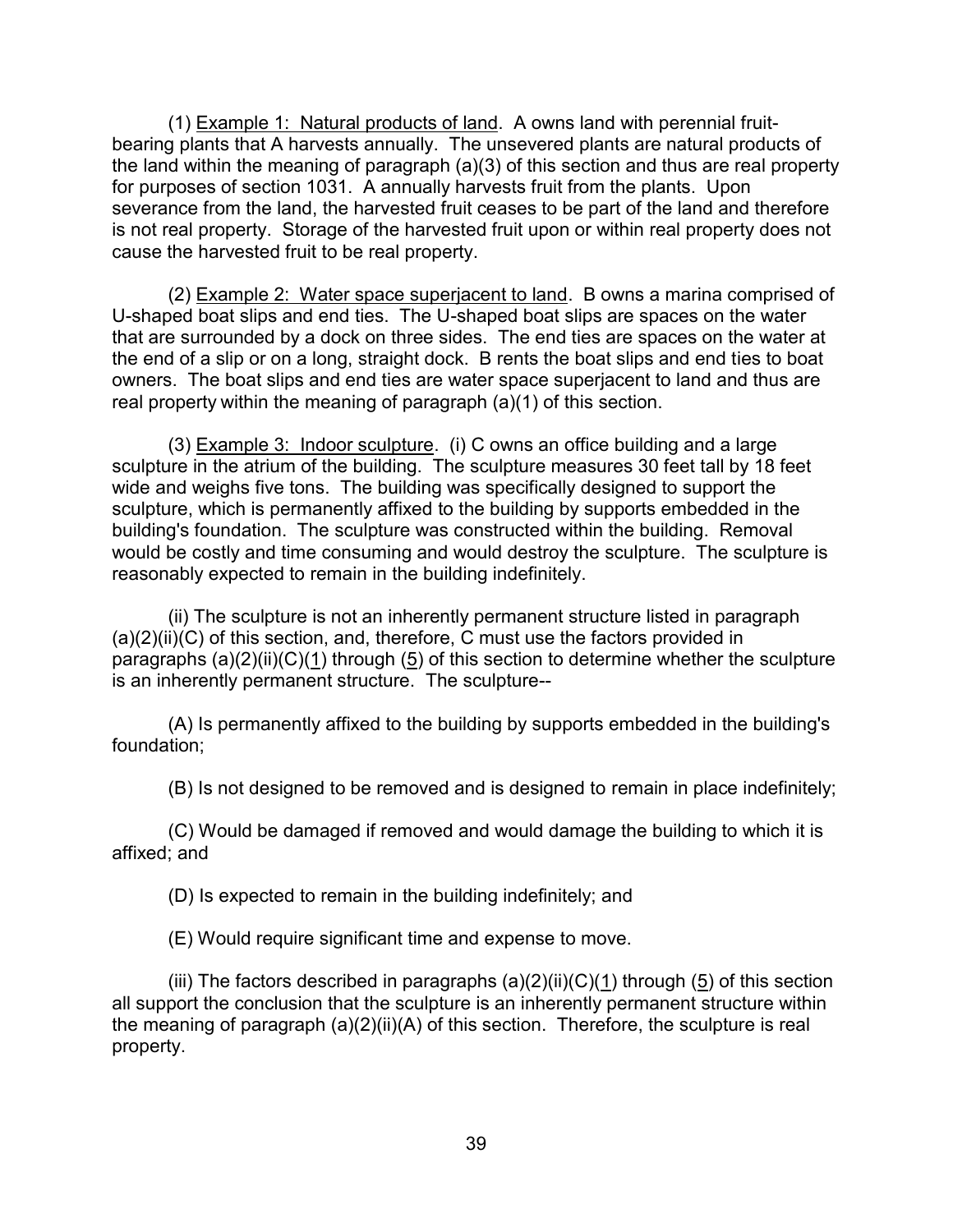(4) Example 4: Bus shelters. (i) D owns 400 bus shelters, each of which consists of four posts, a roof, and panels enclosing two or three sides. D enters into a long-term lease with a local transit authority for use of the bus shelters. Each bus shelter is prefabricated from steel and is bolted to the sidewalk. Bus shelters are disassembled and moved when bus routes change. Moving a bus shelter takes less than a day and does not significantly damage either the bus shelter or the real property to which it was affixed.

(ii) The bus shelters are not permanently affixed enclosed transportation stations or terminals, are not buildings under paragraph (a)(2)(ii)(B) of this section, nor are they listed as types of other inherently permanent structures in paragraph (a)(2)(ii)(C) of this section. Therefore, the bus shelters must be analyzed to determine whether they are inherently permanent structures using the factors provided in paragraphs  $(a)(2)(ii)(C)(1)$ through  $(5)$  of this section. The bus shelters--

(A) Are not permanently affixed to the land or an inherently permanent structure;

(B) Are designed to be removed and not remain in place indefinitely;

(C) Would not be damaged if removed and would not damage the sidewalks to which they are affixed;

(D) Will not remain affixed indefinitely; and

(E) Would not require significant time and expense to move.

(iii) The factors described in paragraphs  $(a)(2)(ii)(C)(1)$  through (5) of this section all support the conclusion that the bus shelters are not inherently permanent structures within the meaning of paragraph (a)(2)(ii) of this section. Thus, the bus shelters are not inherently permanent structures within the meaning of paragraph (a)(2)(ii) of this section and, therefore, are not real property.

(5) Example 5: Industrial 3D Printer. (i) E owns a building that it uses in its trade or business of manufacturing airplane parts. The building includes an industrial 3D printer that can print airplane wings and an electrical generator that serves the building in a backup capacity. The 3D printer weighs 12 tons and is designed to remain in place indefinitely once installed in the building. The 3D printer was installed during the building's construction. The generator also was installed during construction and is designed to remain in place indefinitely once installed.

(ii) The 3D printer is machinery and, thus, generally not an inherently permanent structure and not real property under paragraph  $(a)(2)(ii)(D)$  of this section. In addition, although permanently affixed by virtue of its weight and installed during construction of E's building, the 3D printer produces income other than for the use or occupancy of space. Thus, the 3D printer is not property in the nature of machinery as a structural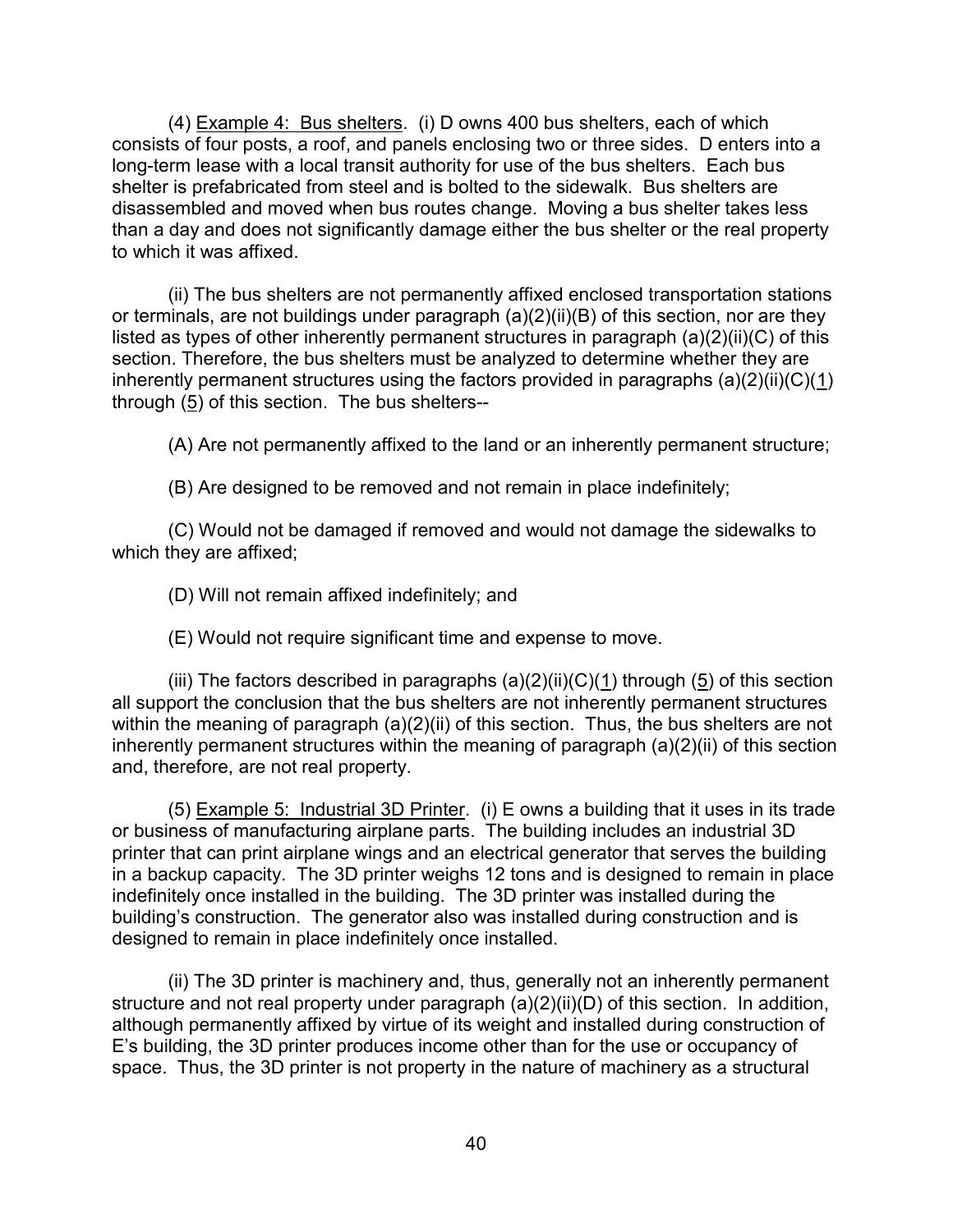component within the meaning of paragraph (a)(2)(ii)(D) of this section and, therefore, is not real property.

(iii) The electrical generator serves the entire building and does not generate income other than for the use or occupancy of the building. Thus, the electrical generator is property in the nature of machinery as a structural component within the meaning of paragraph (a)(2)(ii)(D) of this section and, therefore, is real property.

(6) Example 6: Generator for Industrial 3D Printer. The facts are the same as in paragraph (b)(5), Example 5, except that E installed the electrical generator for the purpose of keeping the industrial 3D printer operating in the event of a power outage. The generator, itself machinery, was installed to serve the operation of machinery and not the building. Thus, the electrical generator is not a structural component within the meaning of paragraphs (a)(2)(ii)(D) and (a)(2)(iii)(A) of this section and, therefore, is not real property.

(7) Example 7: Raised flooring for Industrial 3D Printer. (i) The facts are the same as in paragraph (b)(5), Example 5, except that E, when installing its 3D printer, also installed a raised flooring system for the purpose of facilitating the operation of the 3D printer. The raised flooring system is not designed or constructed to remain permanently in place. Rather, the raised flooring system can be removed, without any substantial damage to the system itself or to the building, and then reused. The raised flooring was installed during the building's construction.

(ii) The raised flooring system is not integrated into the building as required by paragraph (a)(2)(iii)(A) of this section and, therefore, is not listed in paragraph  $(a)(2)(iii)(B)$  of this section. Thus, the raised flooring must be analyzed to determine whether it is a structural component of E's building (within the meaning of paragraph  $(a)(2)(iii)$  of this section) using the factors provided in paragraphs  $(a)(2)(iii)(B)(1)$  through  $(4)$  of this section. The raised flooring--

(A) Is installed and removed quickly and with little expense;

(B) Is designed to be moved and is not designed specifically for the particular building of which it is a part;

(C) Is not damaged, and the building is not damaged, upon its removal; and

(D) Was installed during construction of the building.

(iii) The factors described in paragraphs  $(a)(2)(iii)(B)(1)$  through  $(4)$  of this section, considered in the aggregate, support the conclusion that the raised flooring is not a structural component of E's building within the meaning of paragraph (a)(2)(iii) of this section. Although the raised flooring was installed during construction of the building, that factor does not outweigh the factors supporting the conclusion that the flooring is not a structural component. Therefore, the raised flooring is not real property under this section.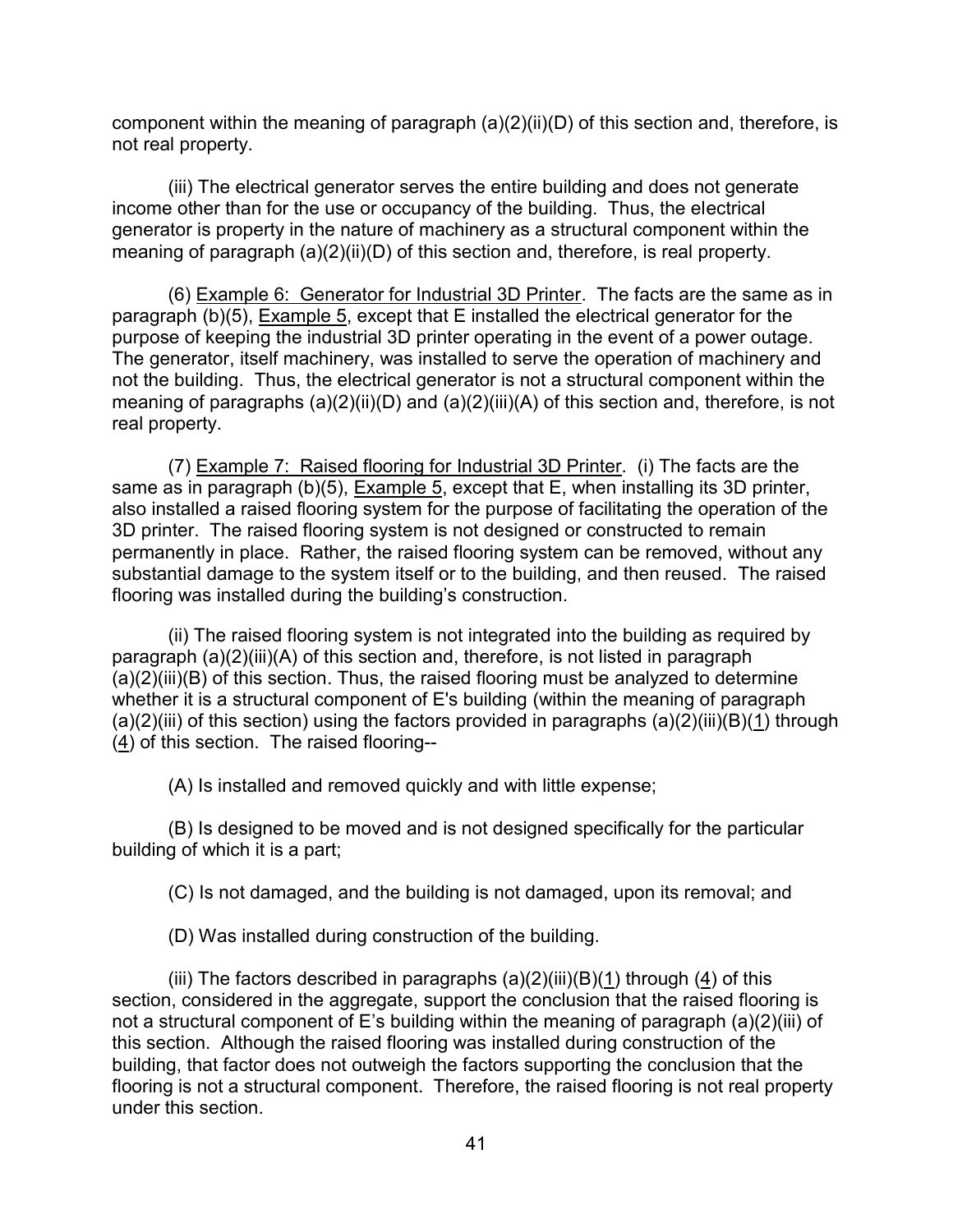(8) Example 8: Steam Turbine. (i) F owns a building with a large steam turbine attached as a fixture to the building. The steam turbine is a component of a system used for the commercial production of electricity for sale to customers in the ordinary course of F's business as an electric utility. The steam turbine also generates electricity for F's building. The steam turbine takes up a substantial portion of the building and is designed to remain in place indefinitely once installed in F's building. The steam turbine was installed during the construction of the building.

(ii) The steam turbine is machinery and, therefore, generally is not an inherently permanent structure and not real property under paragraph (a)(2)(ii)(D) of this section. Although the steam turbine has characteristics of a structural component because it is permanently affixed, installed during construction of F's building, and serves F's building, the steam turbine is machinery that produces income other than for the use or occupancy of space. Thus, the steam turbine is not an inherently permanent structure within the meaning of paragraph (a)(2)(ii)(D) of this section and, therefore, is not real property.

(9) Example 9: Partitions. (i) G owns an office building that it leases to tenants. The building includes partitions owned by G that are used to delineate space within the building. The office building has two types of interior, non-load-bearing drywall partition systems: a conventional drywall partition system (Conventional Partition System) and a modular drywall partition system (Modular Partition System). Neither the Conventional Partition System nor the Modular Partition System was installed during construction of the office building. Conventional Partition Systems are comprised of fully integrated gypsum board partitions, studs, joint tape, and covering joint compound. Modular Partition Systems are comprised of assembled panels, studs, tracks, and exposed joints. Both the Conventional Partition System and the Modular Partition System reach from the floor to the ceiling. In addition, both are distinct assets as described in paragraph (a)(4) of this section.

(ii) Depending on the needs of a new tenant, the Conventional Partition System may remain in place when a tenant vacates the premises. The Conventional Partition System is integrated into the office building and is designed and constructed to remain in areas not subject to reconfiguration or expansion. The Conventional Partition System can be removed only by demolition, and, once removed, neither the Conventional Partition System nor its components can be reused. Removal of the Conventional Partition System causes substantial damage to the Conventional Partition System itself, but does not cause substantial damage to the building.

(iii) Modular Partition Systems are typically removed when a tenant vacates the premises. Modular Partition Systems are not designed or constructed to remain permanently in place. Modular Partition Systems are designed and constructed to be movable. Each Modular Partition System can be readily removed, remains in substantially the same condition as before, and can be reused. Removal of a Modular Partition System does not cause any substantial damage to the Modular Partition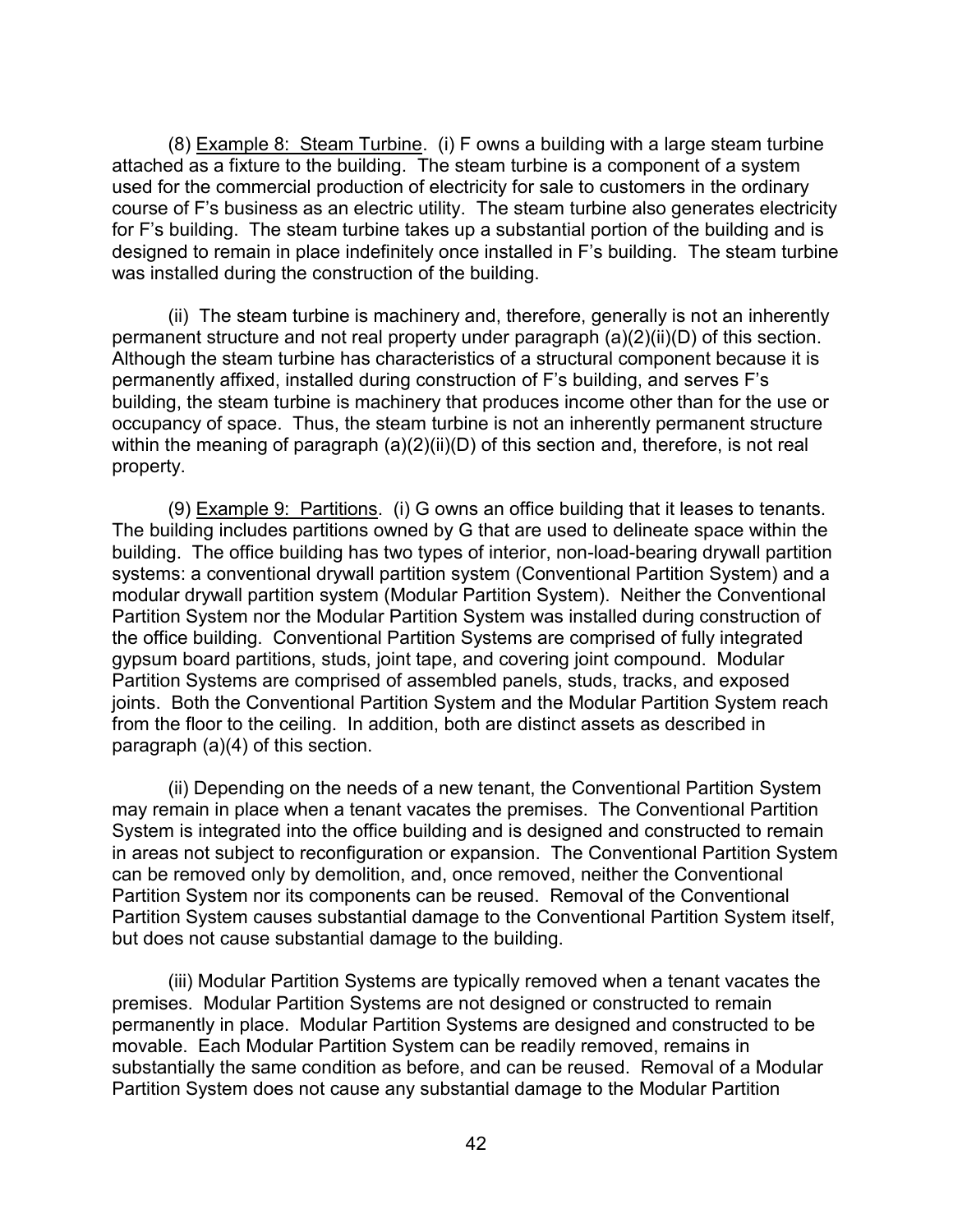System itself or to the building. The Modular Partition System may be moved to accommodate the reconfigurations of the interior space within the office building for various tenants that occupy the building.

(iv) The Conventional Partition System is comprised of walls that are integrated into an inherently permanent structure and are listed as structural components in paragraph (a)(2)(iii)(B) of this section. Thus, the Conventional Partition System is real property.

(v) The Modular Partition System is not integrated into the building as required by paragraph (a)(2)(iii)(A) of this section and, therefore, is not listed in paragraph (a)(2)(iii)(B) of this section. Thus, the Modular Partition System must be analyzed to determine whether it is a structural component using the factors provided in paragraphs (a)(2)(iii)(B)(1) through (4) of this section. The Modular Partition System—

(A) Is installed and removed quickly and with little expense;

(B) Is designed to be moved and is not designed specifically for the particular building of which it is a part;

(C) Is not damaged, and the building is not damaged, upon its removal; and

(D) Was not installed during construction of the building.

(vi) The factors described in paragraphs  $(a)(2)(iii)(B)(1)$  through  $(4)$  of this section support the conclusion that the Modular Partition System is not a structural component of G's building within the meaning of paragraph (a)(2)(iii) of this section. Therefore, the Modular Partition System is not real property.

(10) Example 10: Pipeline transmission system. (i) H owns a natural gas pipeline transmission system that provides a conduit to transport natural gas from unrelated third-party producers and gathering facilities to unrelated third-party distributors and end users. The pipeline transmission system is comprised of underground pipelines, isolation valves and vents, pressure control and relief valves, meters, and compressors. Each of these distinct assets was installed during construction of the pipeline transmission system and each was designed to remain permanently in place.

(ii) The pipelines are permanently affixed and are listed as other inherently permanent structures in paragraph (a)(2)(ii)(C) of this section. Thus, the pipelines are real property.

(iii) Isolation valves and vents are placed at regular intervals along the pipelines to isolate and evacuate sections of the pipelines in case there is need for a shut-down or maintenance of the pipelines. Pressure control and relief valves are installed at regular intervals along the pipelines to provide overpressure protection. The isolation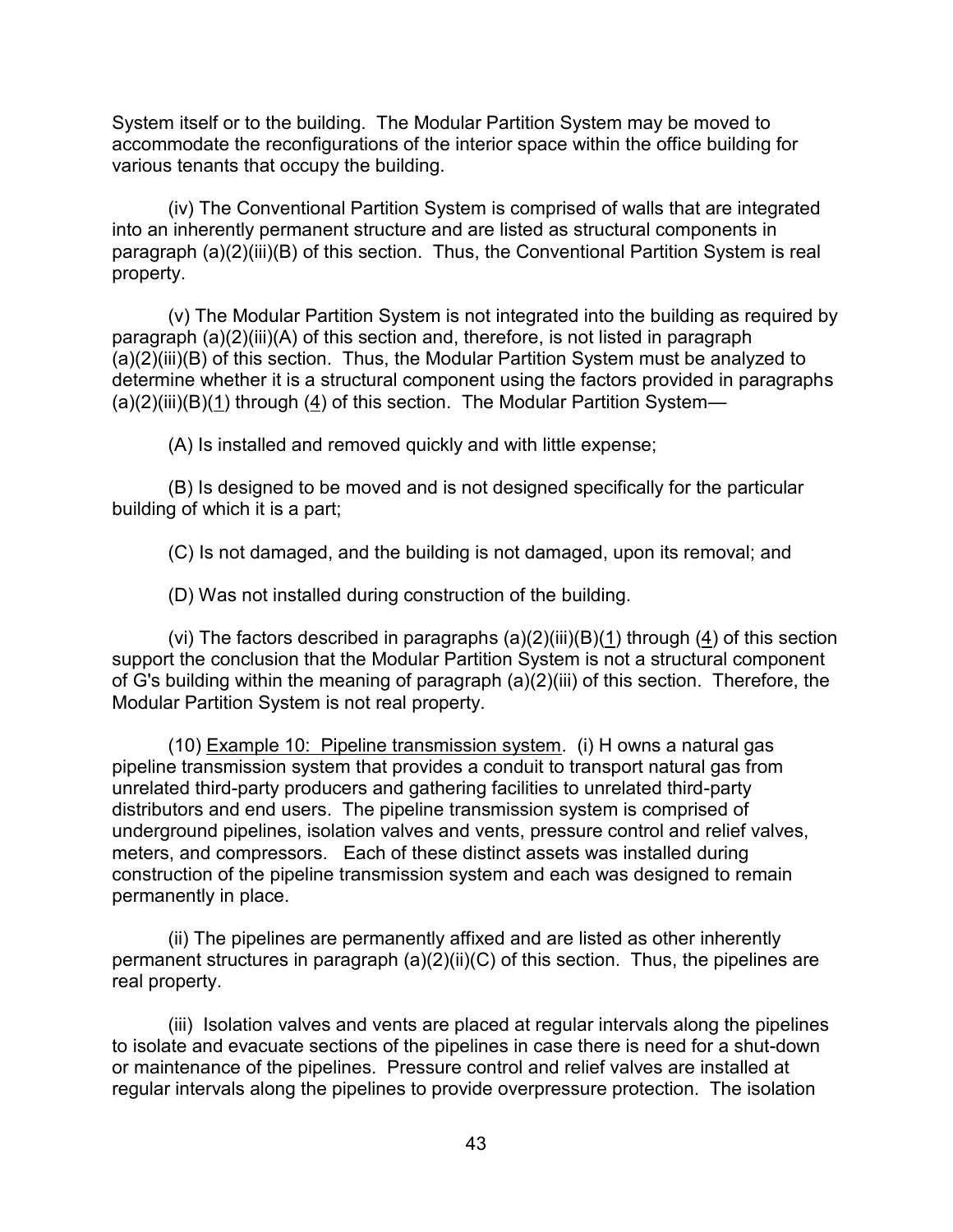valves and vents and pressure control and relief valves are not listed in paragraph (a)(2)(iii) of this section and, therefore, must be analyzed to determine whether they are structural components using the factors provided in paragraphs (a)(2)(iii)(B)(1) through (4) of this section. The isolation valves and vents and pressure control and relief valves--

(A) Are time consuming and expensive to install and remove from the pipelines;

(B) Are designed specifically for the particular pipelines for which they are a part;

(C) Will sustain damage and will damage the pipelines if removed; and

(D) Were installed during construction of the pipelines.

(iv) The factors in paragraphs  $(a)(2)(iii)(B)(1)$  through  $(4)$  of this section support the conclusion that the isolation valves and vents and pressure control and relief valves are structural components of H's pipelines within the meaning of paragraph (a)(2)(iii) of this section. Therefore, the isolation valves and vents and pressure control and relief valves are real property.

(v) Meters are used to measure the natural gas passing into or out of the pipeline transmission system for purposes of determining the end users' consumption. Over long distances, pressure is lost due to friction in the pipeline transmission system. Compressors are required to add pressure to transport natural gas through the entirety of the pipeline transmission system. Although the meters and compressors were installed during the construction of the pipelines, they are not time consuming and expensive to install and remove from the pipelines; are not designed specifically for the particular pipelines for which they are a part; and their removal does not cause damage to the asset or the pipelines if removed. Thus, the meters and compressors are not structural components within the meaning of paragraph (a)(2)(iii) of this section and, therefore, are not real property.

(11) Example 11: Land use permit. J receives a special use permit from the government to place a cell tower on Federal Government land that abuts a Federal highway. Government regulations provide that the permit is not a lease of the land, but is a permit to use the land for a cell tower. Under the permit, the government reserves the right to cancel the permit and compensate J if the site is needed for a higher public purpose. The permit is in the nature of a leasehold that allows J to place a cell tower in a specific location on government land. Therefore, the permit is an interest in real property under paragraph (a)(5) of this section.

(12) Example 12: License to operate a business. K owns a building and receives a license from State A to operate a casino in the building. The license applies only to K's building and cannot be transferred to another location. K's building is an inherently permanent structure under paragraph (a)(2)(ii)(A) of this section and, therefore, is real property. However, K's license to operate a casino is not a right for the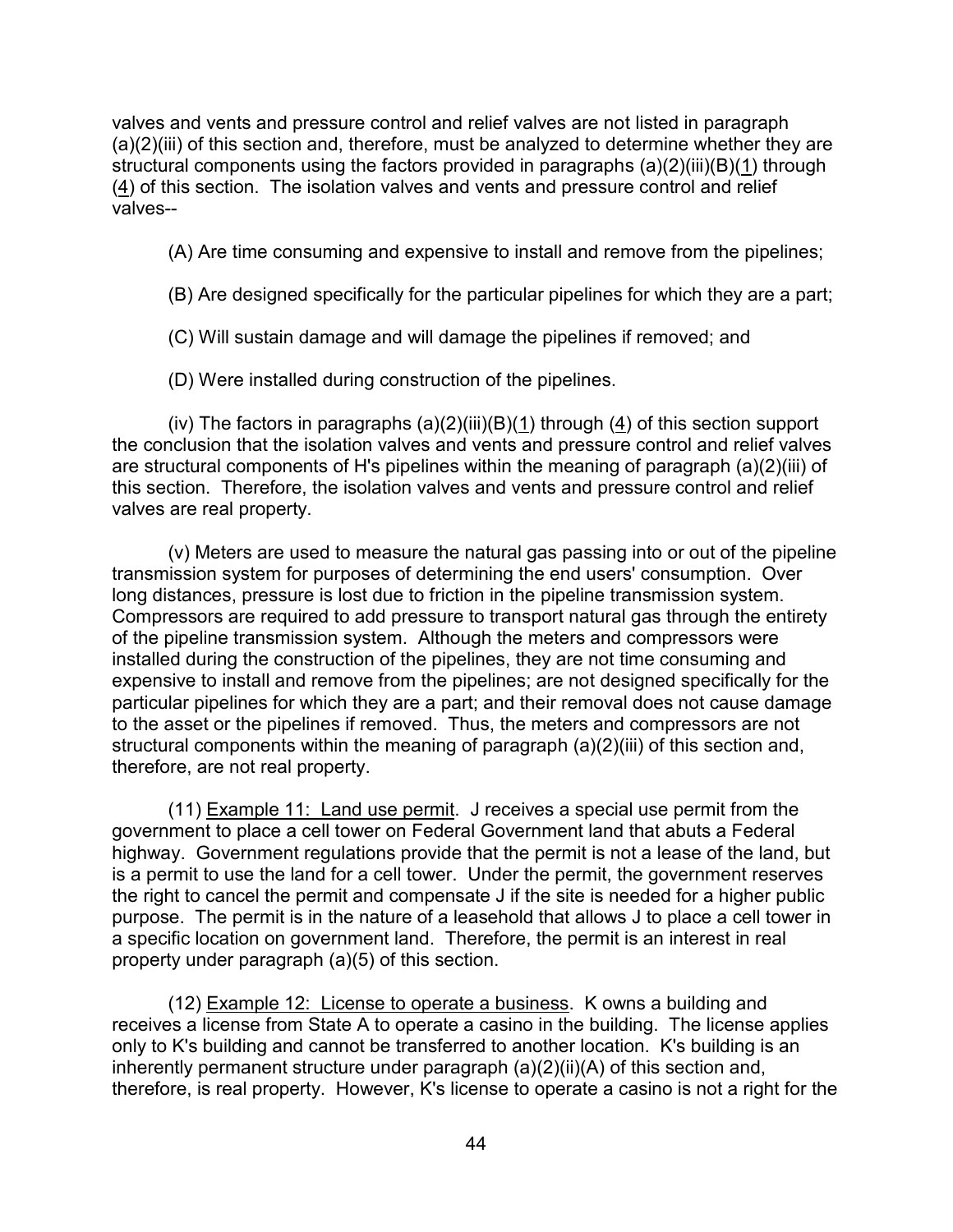use, enjoyment, or occupation of K's building, but is rather a license to engage in the business of operating a casino in the building for the production of income. Therefore, the casino license is not real property under paragraph (a)(5) of this section.

(c) Applicability date. This section applies to exchanges of real property

beginning on or after **[**EFFECTIVE DATE OF THE FINAL RULE**]**.

Par. 7. Section 1.1031(k)-1 is amended by:

 1. Removing ", and" at the end of paragraph (g)(7)(i) and adding a semicolon in its place;

2. Removing the period at the end of paragraph  $(g)(7)(ii)$  and adding "; and" in its

place;

3. Adding paragraph (g)(7)(iii);

 4. In paragraph (g)(8), designating Examples 1 through 5 as paragraphs (g)(8)(i) through (v), respectively;

 5. Further redesignating newly redesignated paragraphs (g)(8)(i)(i) and (ii) as paragraphs  $(g)(8)(i)(A)$  and  $(B)$ ;

6. Further redesignating newly redesignated paragraphs  $(g)(8)(i)(A)(A)$  and  $(B)$ as paragraphs (g)(8)(i)(A)(*1*) and (*2*), respectively;

 7. Designating the undesignated paragraph immediately following newly redesignated paragraph  $(g)(8)(i)(A)(2)$  as paragraph  $(g)(8)(i)(A)(3)$ ;

8. Further redesignating newly redesignated paragraphs (g)(8)(ii)(i) through (iii) as paragraphs  $(g)(8)(ii)(A)$  through  $(C)$ ;

9. Further redesignating newly redesignated paragraphs  $(q)(8)(ii)(A)(A)$  through (C) as paragraphs (g)(8)(ii)(A)(*1*) through (*3*);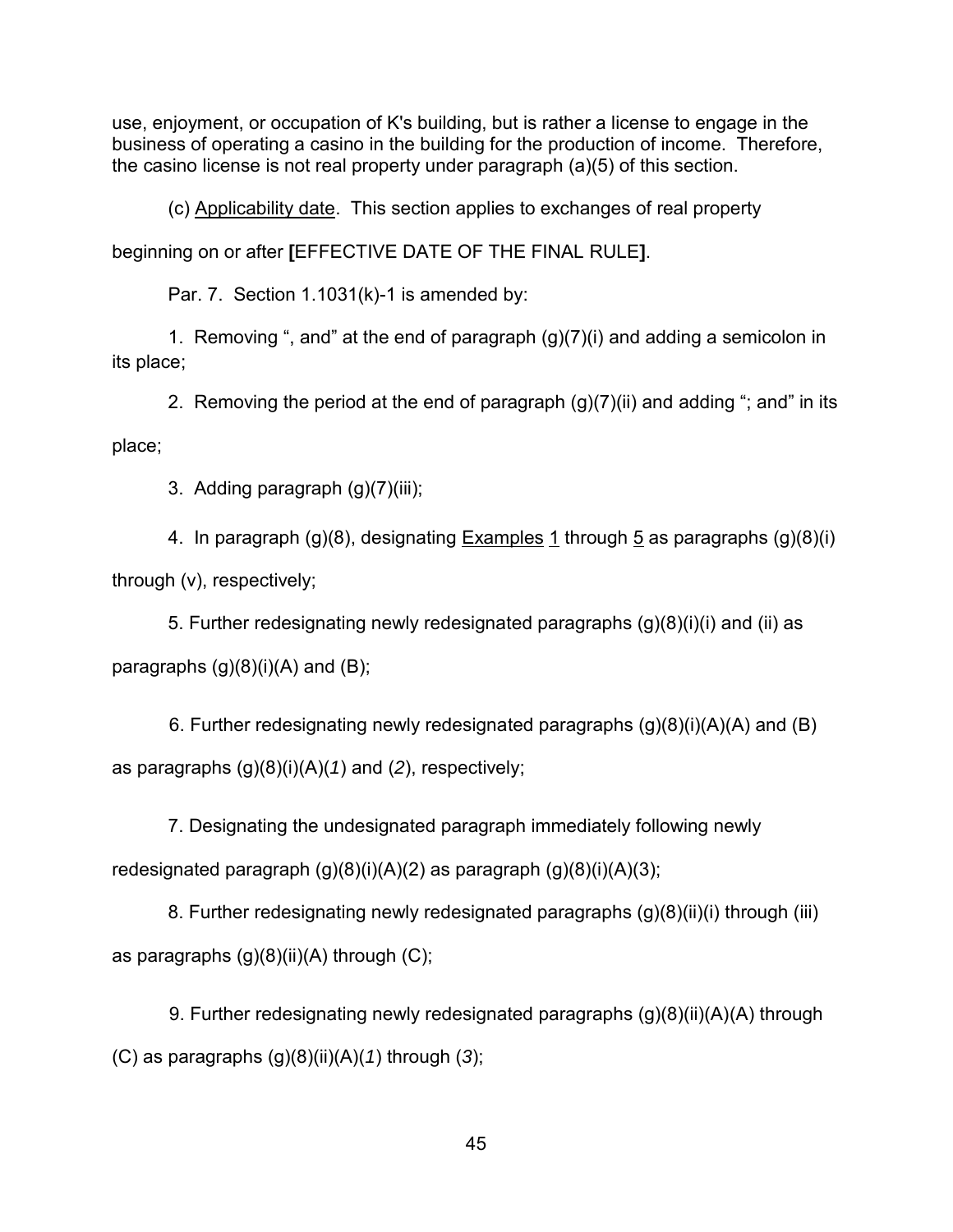10. Further redesignating newly redesignated paragraphs (g)(8)(ii)(A)(*1*)(*1*) and (*2*) as paragraphs (g)(8)(ii)(A)(*1*)(*i*) and (*ii*), respectively;

 11. In newly redesignated paragraph (g)(8)(ii)(A)(*1*)(*i*), removing ", or" at the end of the paragraph and adding "; or" in its place;

12. Designating the undesignated paragraph immediately following newly redesignated paragraph (g)(8)(ii)(A)(*3*) as paragraph (g)(8)(ii)(A)(*4*); and

13. Further redesignating newly redesignated paragraphs (g)(8)(iii)(i) through (v) as paragraphs  $(g)(8)(iii)(A)$  through  $(E)$ , respectively;

 14. Further redesignating newly redesignated paragraphs (g)(8)(iv)(i) through (iii) as paragraphs (g)(8)(iv)(A) through (C), respectively;

 15. Further redesignating newly redesiganted paragraphs (g)(8)(v)(i) through (iii) as paragraphs  $(g)(8)(v)(A)$  through  $(C)$ , respectively;

16. In newly redesiganted paragraph  $(g)(8)(v)(B)$ , removing " $(g)(4)(i)$ " and adding " $(g)(4)(i)$ " in its place; and

17. Adding paragraphs (g)(8)(vi) and (g)(9).

The additions read as follows:

§1.1031(k)-1 Treatment of deferred exchanges.

\* \* \* \* \*

 $(g)$  \* \* \*  $(7)$  \* \* \*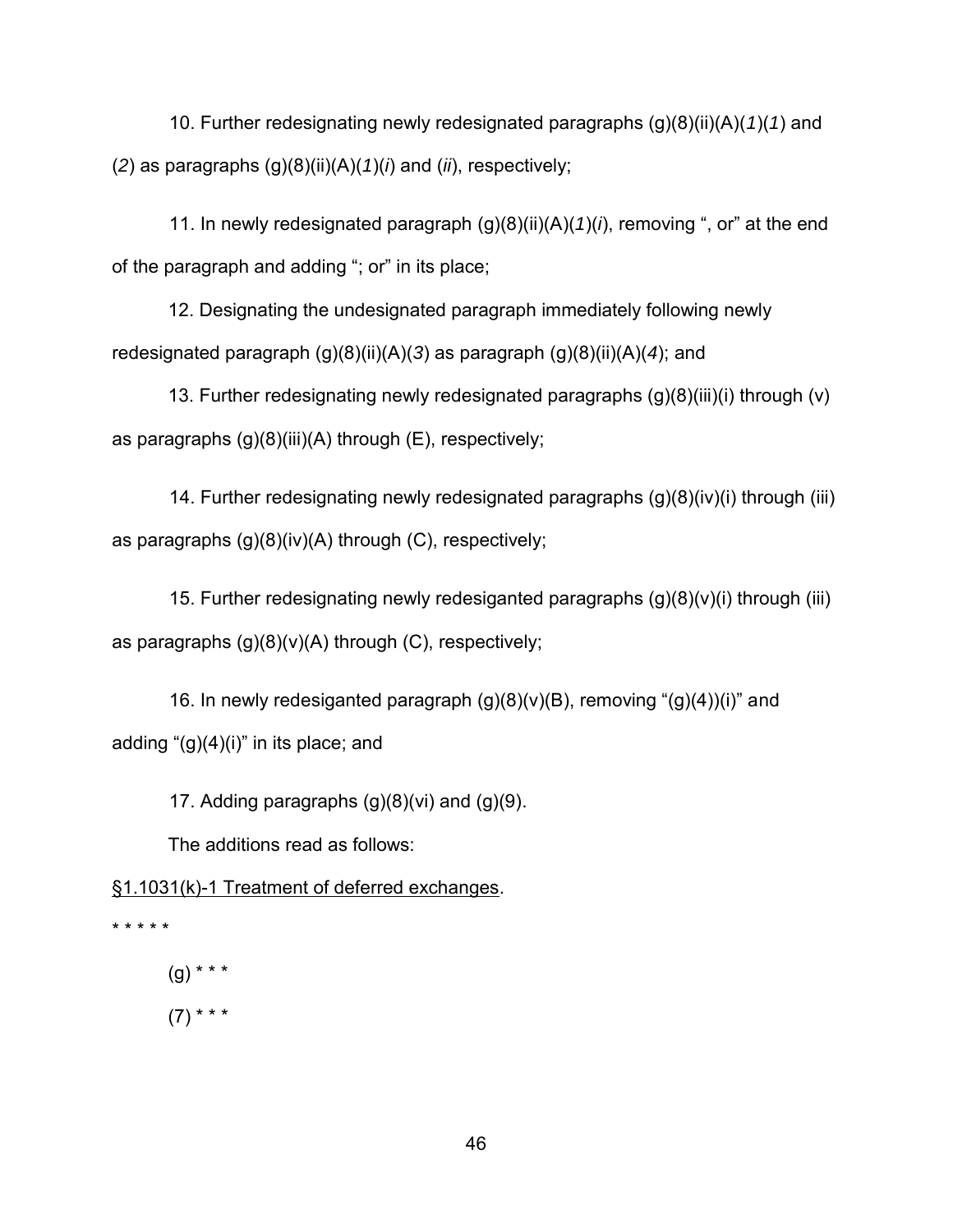(iii) Personal property that is incidental to real property acquired in an exchange.

For purposes of this paragraph (g)(7), personal property is incidental to real property acquired in an exchange if--

(A) In standard commercial transactions, the personal property is typically

transferred together with the real property; and

(B) The aggregate fair market value of the incidental personal property

transferred with the real property does not exceed 15 percent of the aggregate fair

market value of the replacement real property.

\* \* \* \* \*

 $(8)$  \* \* \*

\* \* \* \* \*

(vi) Example 6. (A) In 2020, B transfers to C real property with a fair market value of \$1,100,000 and an adjusted basis of \$400,000. B's replacement property is an office building and, as a part of the exchange, B also will acquire certain office furniture in the building that is not real property, which is industry practice in a transaction of this type. The fair market value of the real property B will acquire is \$1,000,000 and the fair market value of the personal property is \$100,000.

(B) In a standard commercial transaction, the buyer of an office building typically also acquires some or all of the office furniture in the building. The fair market value of the personal property B will acquire does not exceed 15 percent of the fair market value of the office building B will acquire. Accordingly, under paragraph (g)(7)(iii) of this section, the personal property is incidental to the real property in the exchange and is disregarded in determining whether the taxpayer's rights to receive, pledge, borrow or otherwise obtain the benefits of money or other property are expressly limited as provided in paragraph (g)(6) of this section. Upon the receipt of the personal property, B recognizes gain of \$100,000 under section 1031(b), the lesser of the realized gain on the disposition of the relinquished property, \$700,000, and the fair market value of the non-like-kind property B acquired in the exchange, \$100,000.